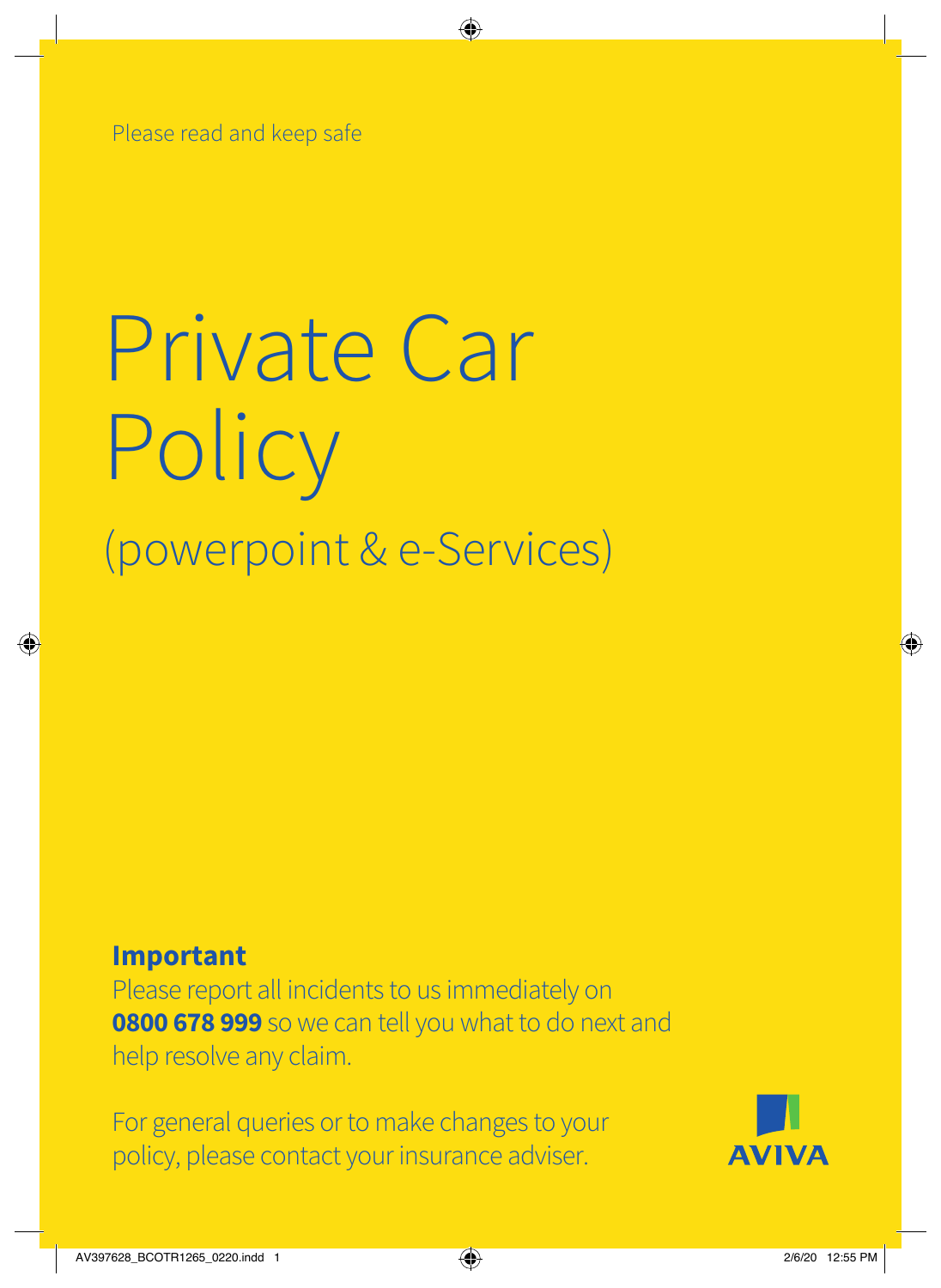### PRIVATE CAR FROM AVIVA

### **CONTENTS**

|                          | Page           |
|--------------------------|----------------|
| <b>Your Aviva policy</b> |                |
| Need to make a claim?    | 5.             |
| <b>Definitions</b>       | 6 <sub>1</sub> |
|                          |                |

Some cover sections under this policy are optional and do not apply unless shown in your schedule.

|                   | <b>Cover</b>                                                     | <b>Comprehensive</b> |                |
|-------------------|------------------------------------------------------------------|----------------------|----------------|
| <b>Section 1</b>  | Loss of or damage to your car                                    | ✓                    | $\overline{7}$ |
|                   | Vehicle recovery in the event of an accident or fire<br>or theft | ✓                    | $\overline{7}$ |
|                   | New car replacement                                              | ✓                    | $\overline{7}$ |
|                   | Child seats                                                      | J                    | 8              |
|                   | Repair guarantee                                                 | ✓                    | 8              |
|                   | <b>Excesses</b>                                                  | ✓                    | 8              |
|                   | Courtesy and hire car                                            | ✓                    | 9              |
| <b>Section 2</b>  | Your liability                                                   | ℐ                    | 10             |
|                   | Emergency treatment                                              | ✓                    | 11             |
|                   | Legal costs                                                      | ✓                    | 11             |
|                   | Liability of other persons driving or using your car             | ℐ                    | 11             |
|                   | Duty of care - driving at work, legal costs                      | ✓                    | 11             |
|                   | Driving other cars (Third Party only)                            | ✓                    | 12             |
| <b>Section 3</b>  | Injury to you and your partner                                   | ℐ                    | 13             |
| <b>Section 4</b>  | Medical expenses                                                 | ✓                    | 14             |
| <b>Section 5</b>  | Personal belongings                                              | ℐ                    | 14             |
| <b>Section 6</b>  | Vehicle recovery in the event of illness                         | ✓                    | 14             |
| <b>Section 7</b>  | No Claim Discount                                                | ✓                    | 15             |
| <b>Section 8</b>  | Glass                                                            | ✓                    | 16             |
| <b>Section 9</b>  | Continental Use                                                  |                      | 16             |
| <b>Section 10</b> | Replacement locks                                                | J                    | 17             |
| <b>Section 11</b> | Suspending cover                                                 | ✓                    | 18             |
| <b>Section 12</b> | Continental Breakdown and Accident Recovery                      | ℐ                    | 18             |
| <b>Section 13</b> | Private Car Gold                                                 | Optional             | 32             |
|                   | <b>General Exclusions that apply to the whole policy</b>         |                      | 38             |
|                   | <b>General Conditions that apply to the whole policy</b>         |                      | 39             |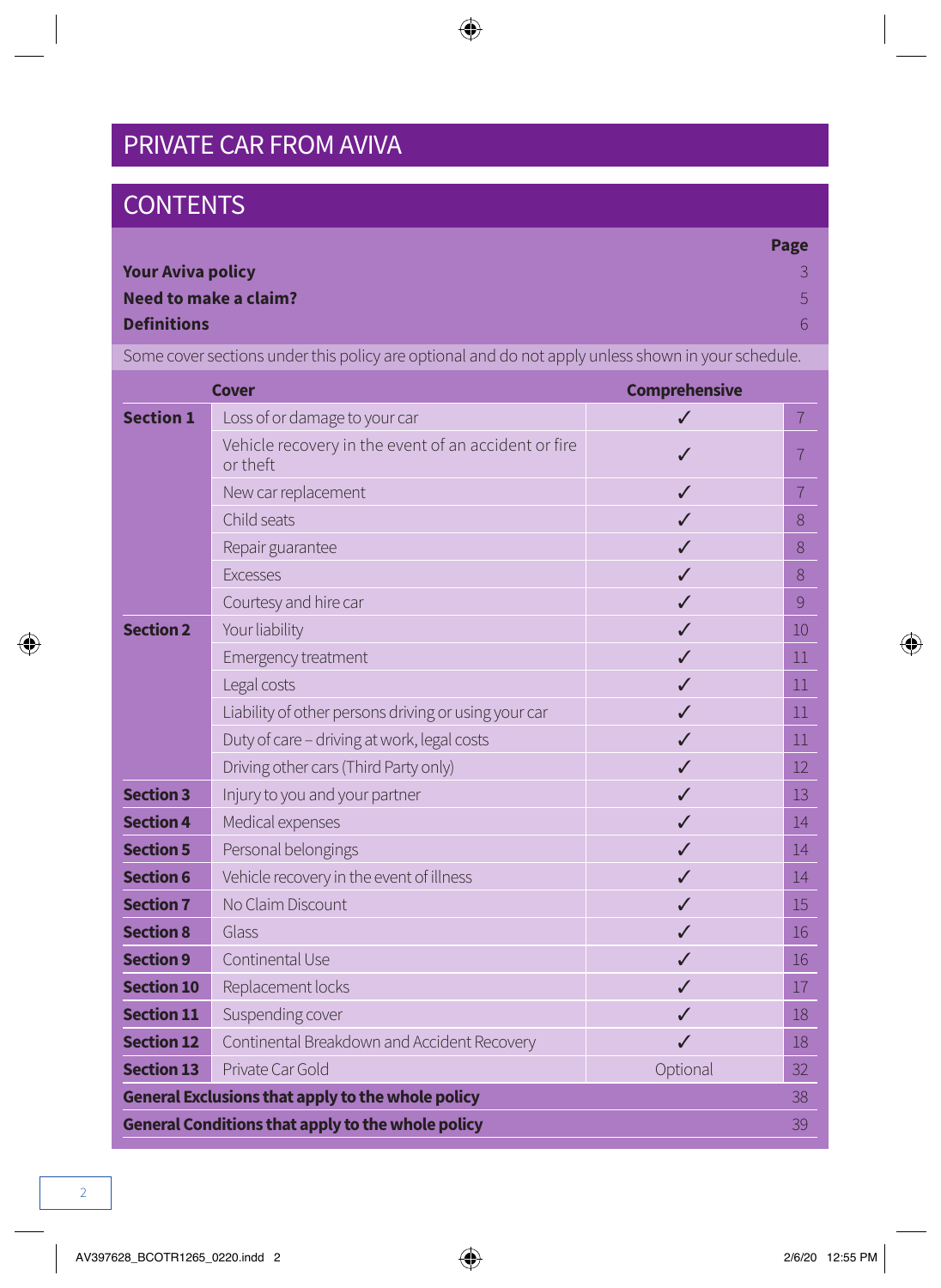### **PRIVATE CAREY**



These boxes highlight information we want to particularly draw your attention to



These boxes give you additional helpful information These boxes highlight what your policy does not cover

### YOUR AVIVA POLICY

Thankyou for choosing to insure with Aviva. This policy forms part of your legal contract with **us** and defines exactly what **you** are covered against. Please refer to your schedule for confirmation of the level of cover **you** have chosen. **You** now have access to a great package of benefits and **our** motor claims service.

This policy booklet forms part of your legal contract with **us** and explains exactly what cover is provided. Your schedule shows the level of cover **you** have chosen.



#### **Information and changes we need to know about**

**You** must take reasonable care to provide complete and accurate answers to questions **we** ask when **you** take out, make changes to and renew your policy.

#### **Our administration fees**

**We** charge administration fees under certain circumstances as show below:

| I want to                                                              | <b>Fee</b> |
|------------------------------------------------------------------------|------------|
| Cancel within the 14 day cooling off period (before cover has started) | l No feel  |
| Cancel after the 14 day cooling off period has ended                   | $F25.00*$  |
| Make a change to my policy                                             | $F10.00*$  |

\*plus Insurance Premium Tax at the appropriate rate.

### **The contract of insurance**

The following elements form the contract of insurance between the **policyholder** (who acts on behalf of himself/herself and each **person insured**) and **us**:

Please read them and keep them in a safe place.

- your policy booklet (and any changes **we** tell **you** about at renewal);
- information contained on your application and/or statement of fact document as issued by **us**;
- your schedule including any clauses (changes to the terms in this policy booklet) shown on it;
- **certificate of motor insurance**;
- Information under the heading "Important Information" which **we** give **you** when **you** take out or renew your policy.

Each renewal of the policy represents a new contract of insurance. In return for payment of the premium we will insure **you** in the event of an incident listed in this policy booklet, provided **you** comply with the terms.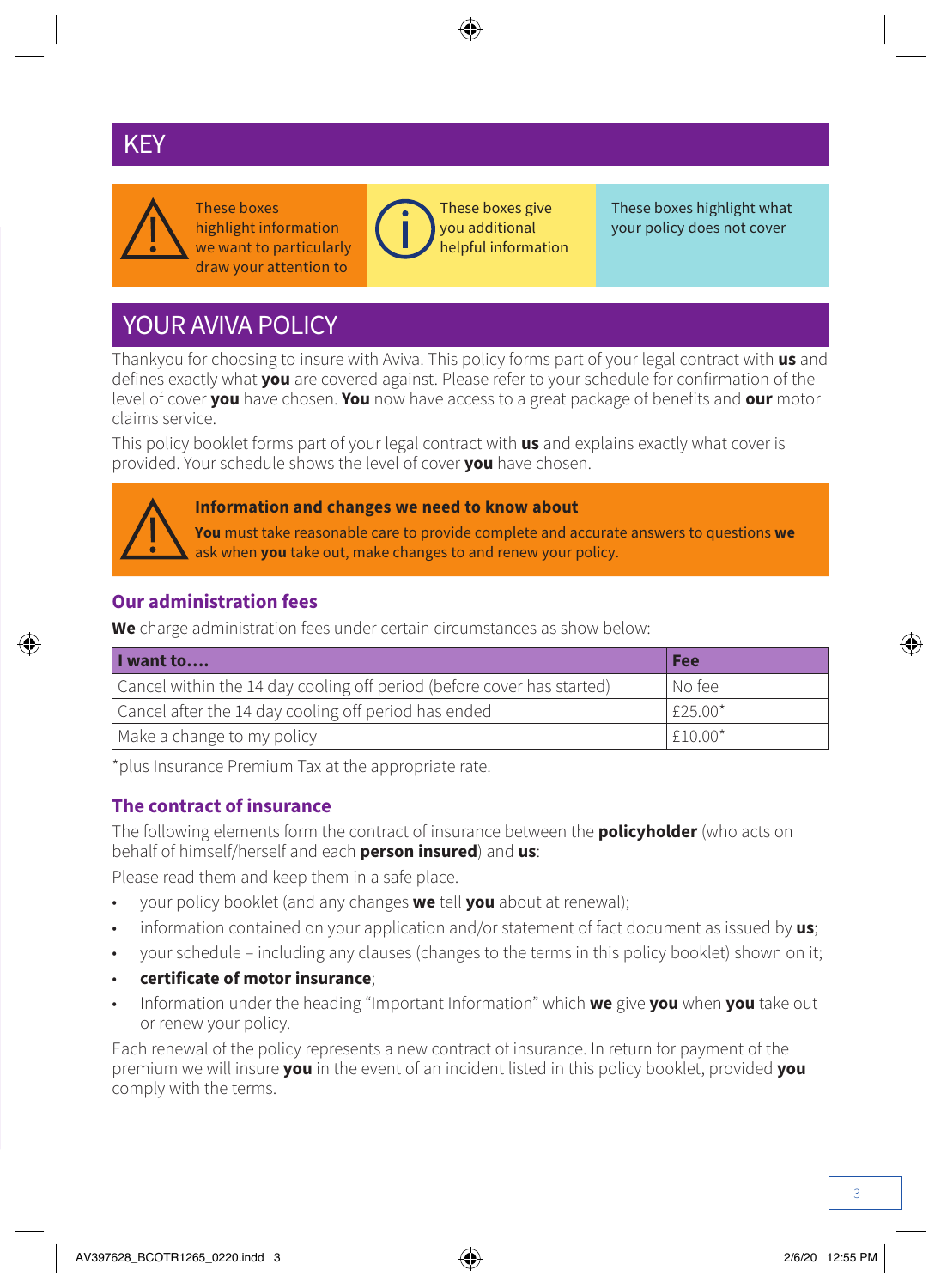### YOUR AVIVA POLICY continued

#### **Customers with disabilities**

This policy and other associated documentation are also available in large print, audio and Braille. If **you** require any of these formats, please contact your insurance adviser.

#### **Your cancellation rights**

**You** have a statutory right to cancel your policy within 14 days from the day of purchase or renewal of the contract or the day on which **you** receive the policy or renewal documentation, whichever is the later.

If **you** wish to cancel and the insurance cover has not yet commenced, **you** will be entitled to a full refund of the premium paid.

Alternatively, if **you** wish to cancel and the insurance cover has already commenced, **you** will be entitled to a refund of the premium paid, less a proportionate deduction for the time **we** have provided cover.

To cancel, please contact your insurance adviser.

If **you** do not exercise your right to cancel your policy, it will remain in force and **you** will be required to pay the premium.

For your cancellation rights outside the statutory cooling off period, please refer to the General Conditions section of this policy booklet.

#### **Use of language**

Unless otherwise agreed, the contractual terms and conditions and other information relating to this contract will be in English.

#### **Telephone call charges and recording**

Calls to 0800 numbers from UK landlines and mobiles are free. The cost of calls to 03 prefixed numbers are charged at national call rates (charges may vary dependent on your network provider) and are usually included in inclusive minute plans from landlines and mobiles. For **our** joint protection telephone calls may be recorded and/or monitored.

#### **Choice of law**

The law of England and Wales will apply to this contract unless:

- **You** and **we** agree otherwise; or
- At the date of the contract **you** are a resident of (or, in the case of a business, the registered office or principal place of business is situated in) Scotland, Northern Ireland, the Channel Islands or the Isle of Man, in which case (in the absence of agreement to the contrary) the law of that country will apply.

#### **Financial Services Compensation Scheme**

**We** are members of the Financial Services Compensation Scheme (FSCS). **You** may be entitled to compensation from this scheme if **we** cannot meet **our** obligations, depending on the type of insurance and the circumstances of your claim. Further information about the scheme is available from the FSCS website [www.fscs.org.uk.](http://www.fscs.org.uk)

#### **Optional extras**

- Private Car Gold
- Enhanced Courtesy Car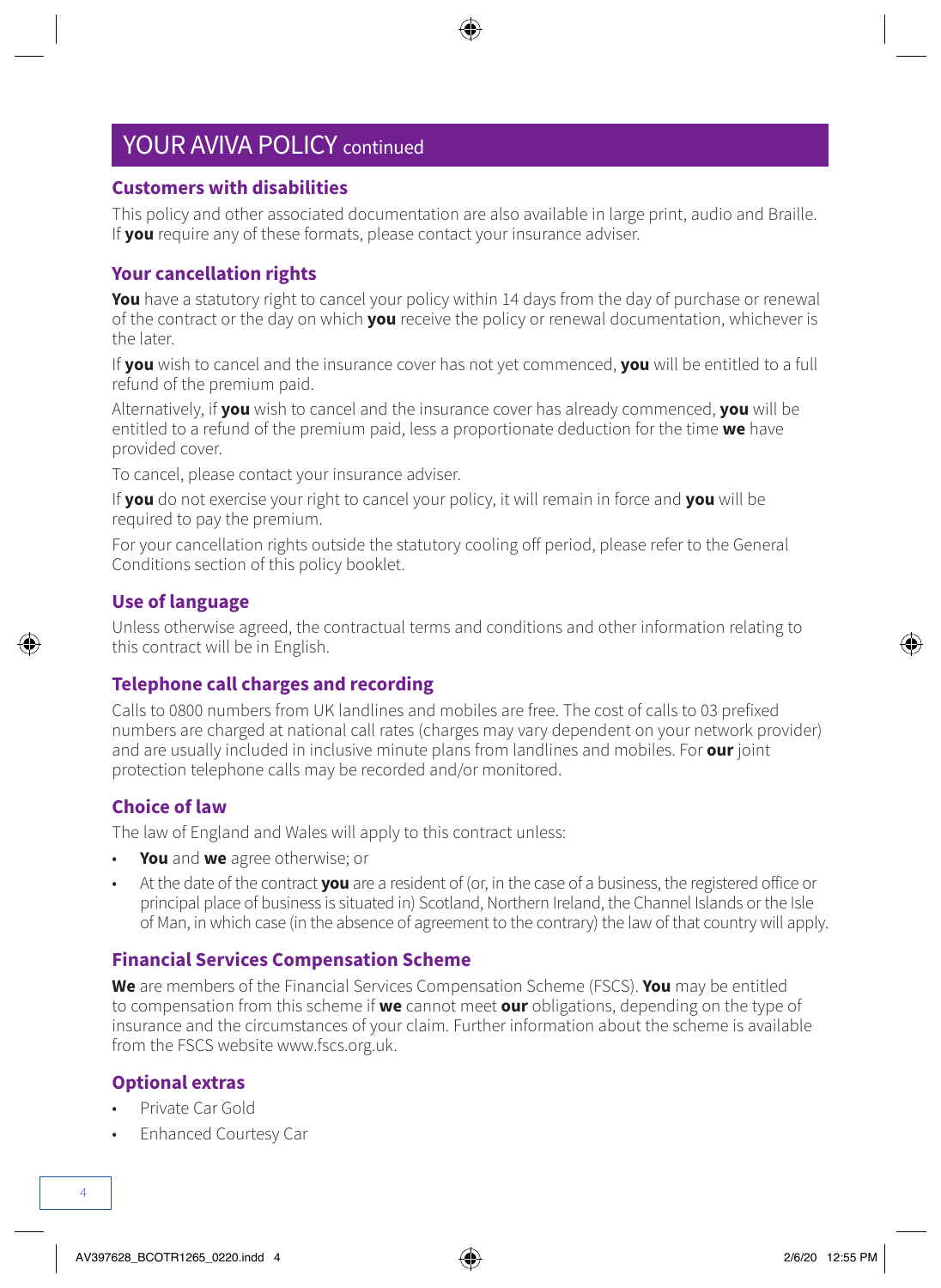### YOUR AVIVA POLICY continued



These optional extras are available subject to the payment of additional premiums. Please contact your insurance adviser who will talk **you** through the detail.

If **you** have purchased optional extras with this policy, a refund may not be available on those optional extras unless your insurance has not commenced, or **you** remove these or cancel within the 14 day statutory cancellation period.

### NEED TO MAKE A CLAIM?

If there is an incident involving **your car**, please call **us** immediately on **0800 678 999**. Help is available in Great Britain, Northern Ireland, the Channel Islands and the Isle of Man.

It's important that all incidents are reported to **us** immediately on **0800 678 999**. **You** do not have to make a claim, but **we** need to know the circumstances, regardless of who is responsible for the incident.



Put the motor claims helpline number, **0800 678 999**, in your mobile phone when **you** take out your policy, so **you** will have the number to hand should **you** need it.

An Incident Manager will record the details and advise **you** as to how **we** can help, as well as all the steps involved in the process of making a claim and any excess **you** would have to pay.

If **you** are involved in an incident, telephone **our** motor claims helpline and if the incident is covered under your policy, **we** will arrange for:

- **your car** to be recovered;
- a safe passage home or completion of **your car** journey for **you** and your passengers.

If the incident isn't covered **we** can still arrange help for **you**, but **we** will have to make a charge for this.

If **you** have purchased Private Car Gold cover, as shown on your schedule, and **you** need help in the event that **your car** has broken down, please call **our** motor claims helpline on **0800 678 999** and the **RAC** will arrange to be with **you** as soon as possible.



By reporting to **us** quickly, **we** will:

• manage your claim for **you**;

- manage costs to keep them as low as possible and keep your premiums down;
- if there is another person involved in the incident, we will attempt to speak to them immediately and potentially stop them from making an expensive or false claim against **you**.

If **you** are involved in any incident with a Third Party, please obtain their name, address, contact telephone number and vehicle registration number as this will help **us** to deal with your claim more efficiently.

If **you** are contacted from another party about your claim, please redirect them to **us** and **we** will handle it on your behalf.

If **you** can have **your car** registration number to hand when telephoning **our** motor claims helpline, this will enable **us** to identify your policy quickly and get the help **you** need as soon as possible.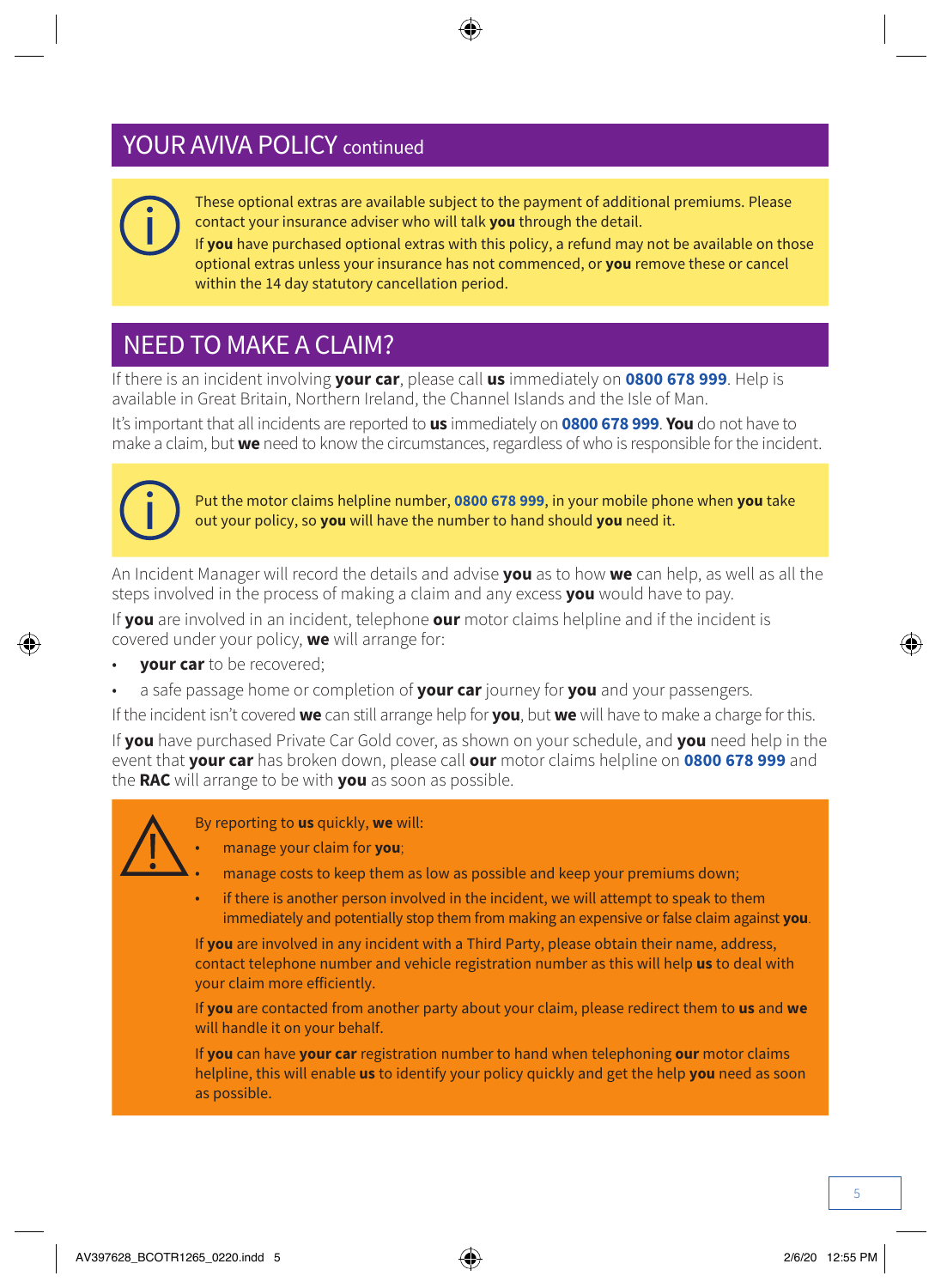### **DEFINITIONS**

#### **Approved repairer**

A facility approved by **us** for the repair, damage assessment and/or storage of **your car**.

#### **Certificate of motor insurance**

The current document that proves **you** have the motor insurance required by the Road Traffic Acts to use **your car** on a road or other public place. It shows who can drive **your car** and what it can be used for. The certificate of motor insurance does not show the cover provided.

#### **Fire**

Fire, self-ignition, lightning and explosion.

#### **Market value**

The cost of replacing **your car** with one of the same make, model, specification and condition.

#### **Period of insurance**

The period of time covered by this policy, as shown on your schedule or until cancelled. Each renewal represents the start of a new period of insurance.

#### **Person insured**

Person(s) other than the **policyholder,** nominated by **you** to drive **your car**, providing they are permitted to drive as shown on your **certificate of motor insurance**.

#### **Territorial limits**

Great Britain, Northern Ireland, the Channel Islands and the Isle of Man, Andorra, Austria, Belgium, Bulgaria, Croatia, Cyprus, the Czech Republic, Denmark, Estonia, Finland, France (including Monaco), Germany, Gibraltar, Greece, Hungary, Iceland, Italy (including San Marino and the Vatican City), Latvia, Lithuania, Luxembourg, Malta, the Netherlands, Norway, Poland, Portugal, Romania, Serbia, Slovakia, Slovenia, Spain\*, Sweden and Switzerland (including Liechtenstein).

\*When driving **your car** in Spain, Section 12 - Continental Breakdown and Accident Recovery, provided by the **RAC**, does not cover Ceuta or Melilla.

#### **Theft**

Theft, attempted theft or taking **your car** without your consent.

#### **We, us, our**

Aviva Insurance Limited and any representative appointed by us to act on our behalf, except where otherwise shown for any policy section.

#### **You, the insured, policyholder**

The policyholder named on your schedule.

#### **Your car**

Any motor vehicle described on your schedule and any other motor vehicle for which details have been supplied to **us** and a **certificate of motor insurance** bearing the registration mark of that motor vehicle has been delivered to **you** in accordance with the Road Traffic Acts and remains effective.

Any motor vehicle loaned to **you** or any **person insured**, shown on your **certificate of motor insurance** by a supplier **we** have nominated following a claim under the policy (applicable to Comprehensive cover only).

Any motor vehicle loaned to **you** or a **person insured**, shown on your **certificate of motor insurance** for up to seven days by a garage, motor engineer or vehicle repairer while **your car** is being either serviced, repaired or having an MOT test (applicable to Comprehensive cover only).

#### **Your partner**

Your husband, wife, domestic or civil partner, living at the same address as **you** and sharing financial responsibilities. This does not include any business partners or associates.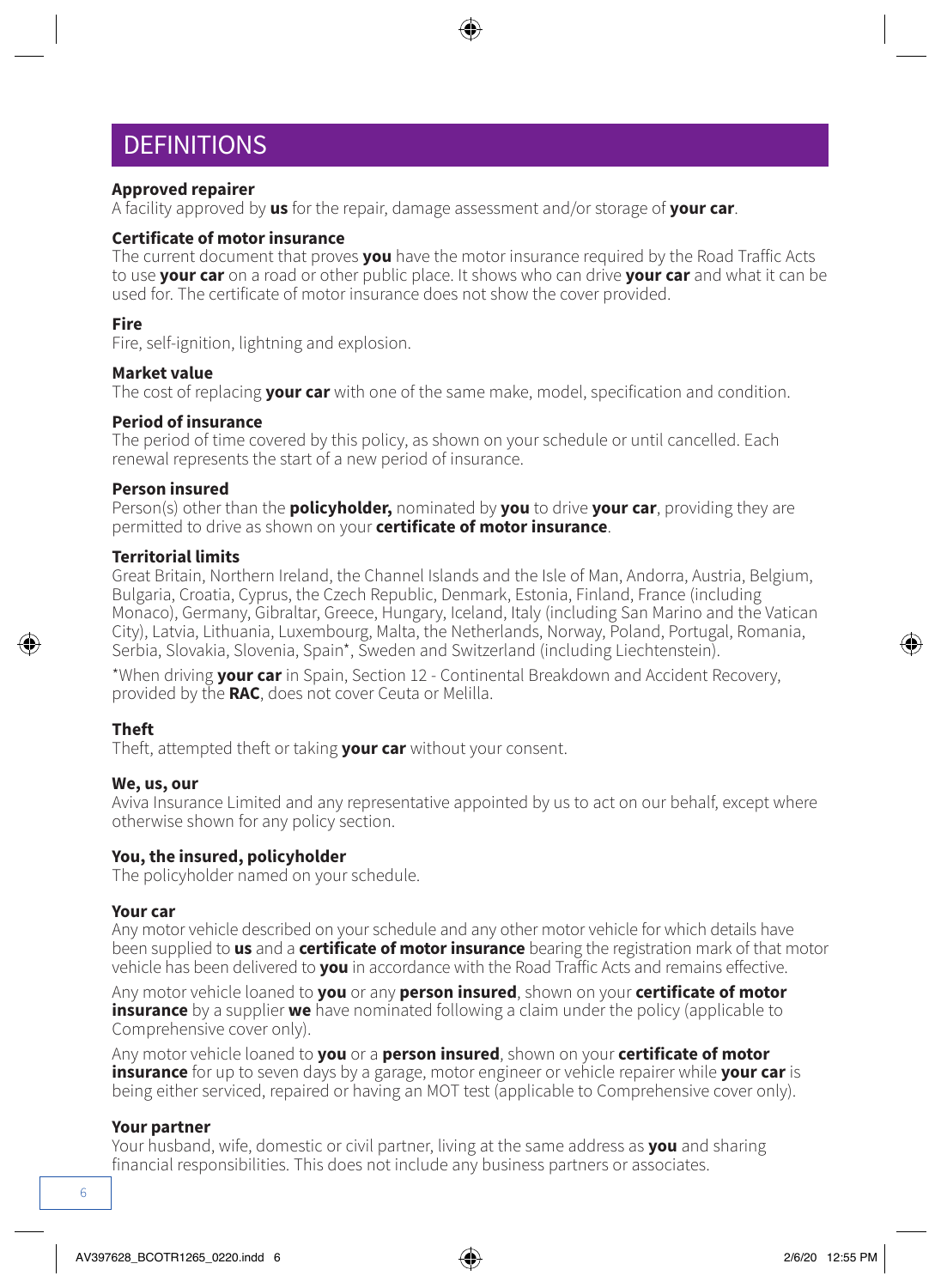### SECTION 1 – LOSS OF OR DAMAGE TO YOUR CAR

#### **Loss of or damage to your car**

If **your car** is lost, stolen or damaged, **we** will:

- repair **your car** unless **you** notify **us** that **you** want **us** to pay someone else to repair it; or
- pay **you** a cash amount equal to the loss or damage.

The same cover applies to accessories, spare parts and components for **your car** while these are in or on **your car** or while in your private garage.

**We** may use parts or accessories not supplied by the original manufacturer.



Accessories are the parts of **your car** which are not directly related to how it works as a car. For example, in-built satnavs, cameras, comms kit or roof-racks. **You** can only claim for accessories under this section.

The most **we** will pay is the **market value** of **your car**.

#### **Vehicle recovery in the event of an accident or fire or theft**

Following an incident in Great Britain, Northern Ireland, the Channel Islands and the Isle of Man please ring **our** motor claims helpline, **0800 678 999**, and **we** will arrange to get **your car** to one of **our approved repairers**.

**We** will also arrange transport home, or completion of the journey, for the driver of **your car** and any passengers.



#### **What if I want to use a garage of my choice?**

**We** can arrange for **your car** to be taken to a repairer of your choice if it is closer than **our** nearest **approved repairer**. This may lead to delays in arranging the repairs. **We** will not be able to provide **you** with a courtesy car.

#### **New car replacement**

**We** will replace **your car** with one of the same make, model and specification (providing one is available in Great Britain, Northern Ireland, the Channel Islands and the Isle of Man) if, **you** or **your partner** are the first registered keepers, or are the second registered keepers, where it was pre-registered and the mileage was less than 250 miles at the time of purchase) and within 12 months of buying it from new:

- any repair cost or damage in respect of any one claim is more than 60% of **your car's** Great Britain, Northern Ireland, the Channel Islands and the Isle of Man list price (including car tax and VAT); or
- it is stolen and not recovered.

#### **We** will only replace **your car** if **you** or **your partner:**

- purchased it outright; or
- under a finance agreement where ownership passes to **you** or **your partner** and the Financing Company agrees.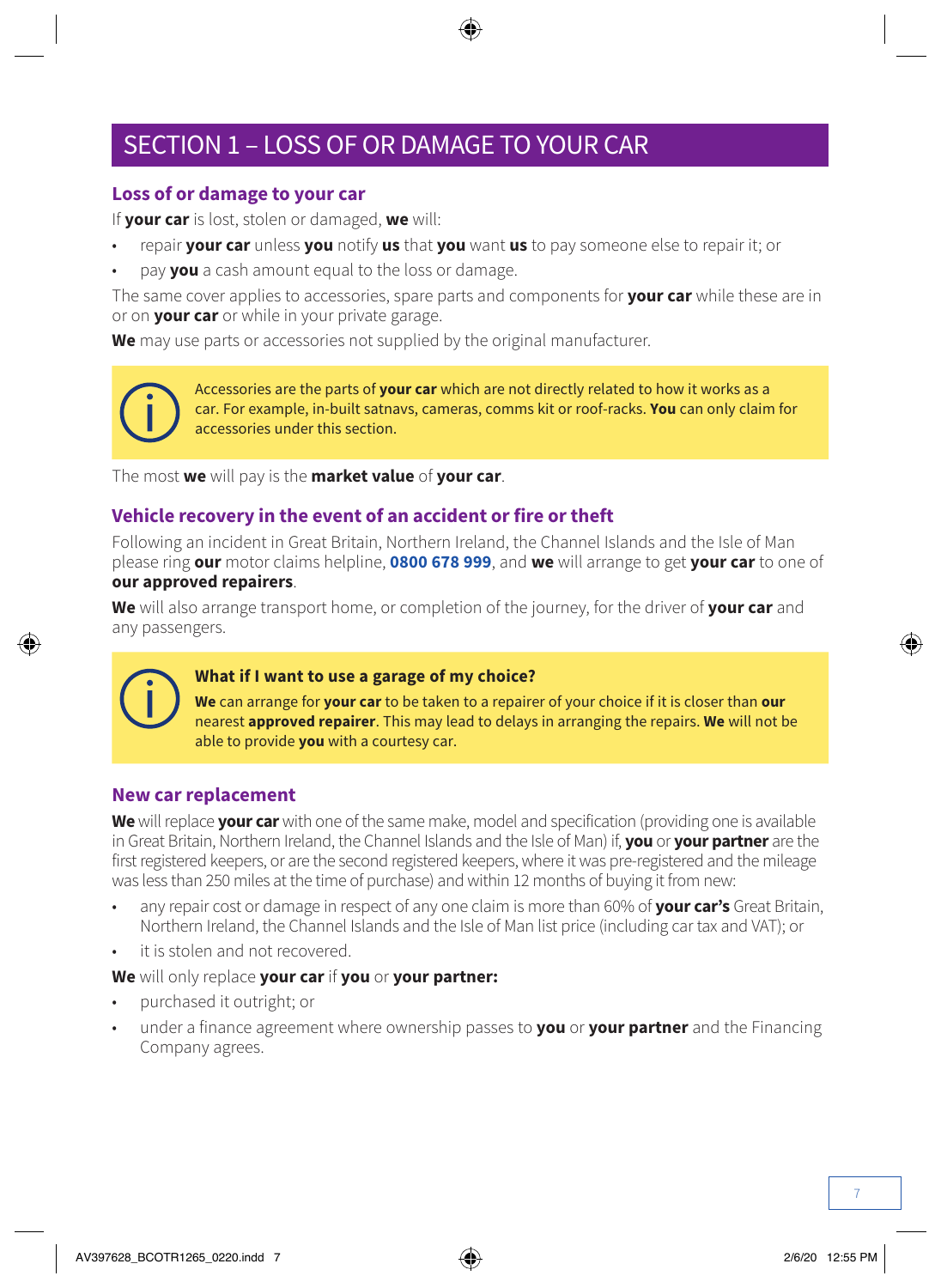### SECTION 1 – LOSS OF OR DAMAGE TO YOUR CAR continued

![](_page_7_Picture_1.jpeg)

#### **Important Note:**

New car replacement does not extend to cars sold as 'ex-demonstrators' or 'nearly new'. If the qualifying criteria set out above are not met, or **you** do not wish **us** to replace **your car** with a new car of the same make, model and specification, the most **we** will pay will be the

**market value** of **your car** at the time of loss or damage.

#### **Child seat cover**

If child seats are fitted in **your car** and **you** make a claim under this section, **we** will pay the costs to replace them even if there is no apparent damage.

#### **Repair Guarantee**

**We** will provide a lifetime guarantee on repair quality carried out on **your car** by **our approved repairer** for as long as **you** continuously insure **your car** with **us**. If **you** no longer insure **your car** with **us**, **we** will continue to guarantee the repair quality carried out on **your car** by **our approved repairer** for a period of three years from the date of completion of the repairs or for the remainder of the original manufacturers warranty for **your car** if greater than three years. Repair quality means bodywork repairs, paint repairs and workmanship which is the work carried out by skilled technicians. All parts fitted to **your car** by **our approved repairer** will be covered for the duration of the guarantee provided by the part manufacturer/supplier.

#### **Exclusion to Repair Guarantee**

**We** will not pay for damage under the Repair Guarantee arising from deterioration and wear and tear or parts and component failures.

#### **Excesses**

An excess is the amount **you** will have to pay towards any claim.

- **Your** schedule will show any excesses **you** will have to pay towards any claim.
- An excess will apply to most claims.
- An additional accidental damage excess of £300 will apply if the driver of **your car** is aged 17 to 20.
- An additional accidental damage excess of £200 will apply if the driver of **your car** is aged 21 to 24.
- If **you** are hit by an uninsured driver and provide **us** with the other driver's name, contact details and vehicle registration number, **we** will refund any excess **you** have paid.

![](_page_7_Picture_18.jpeg)

#### **What if my car is on finance?**

If **we** know that **your car** is still being paid for under a finance agreement, **we** will pay any claim to the owner described under that agreement.

- Where **your car** is on finance and the agreement allows **you** to own or purchase the car, any difference between what **we** pay the finance company and the **market value** will be paid to **you**.
- Where **your car** is not or cannot be owned by **you** under the agreement (contract hire and some leasing arrangements) **we** will pay its asset value to the true owner.

If the outstanding amount of your finance exceeds any payment made under this policy, **you**  will still be responsible for paying this.

The most **we** will pay is the **market value** of **your car**.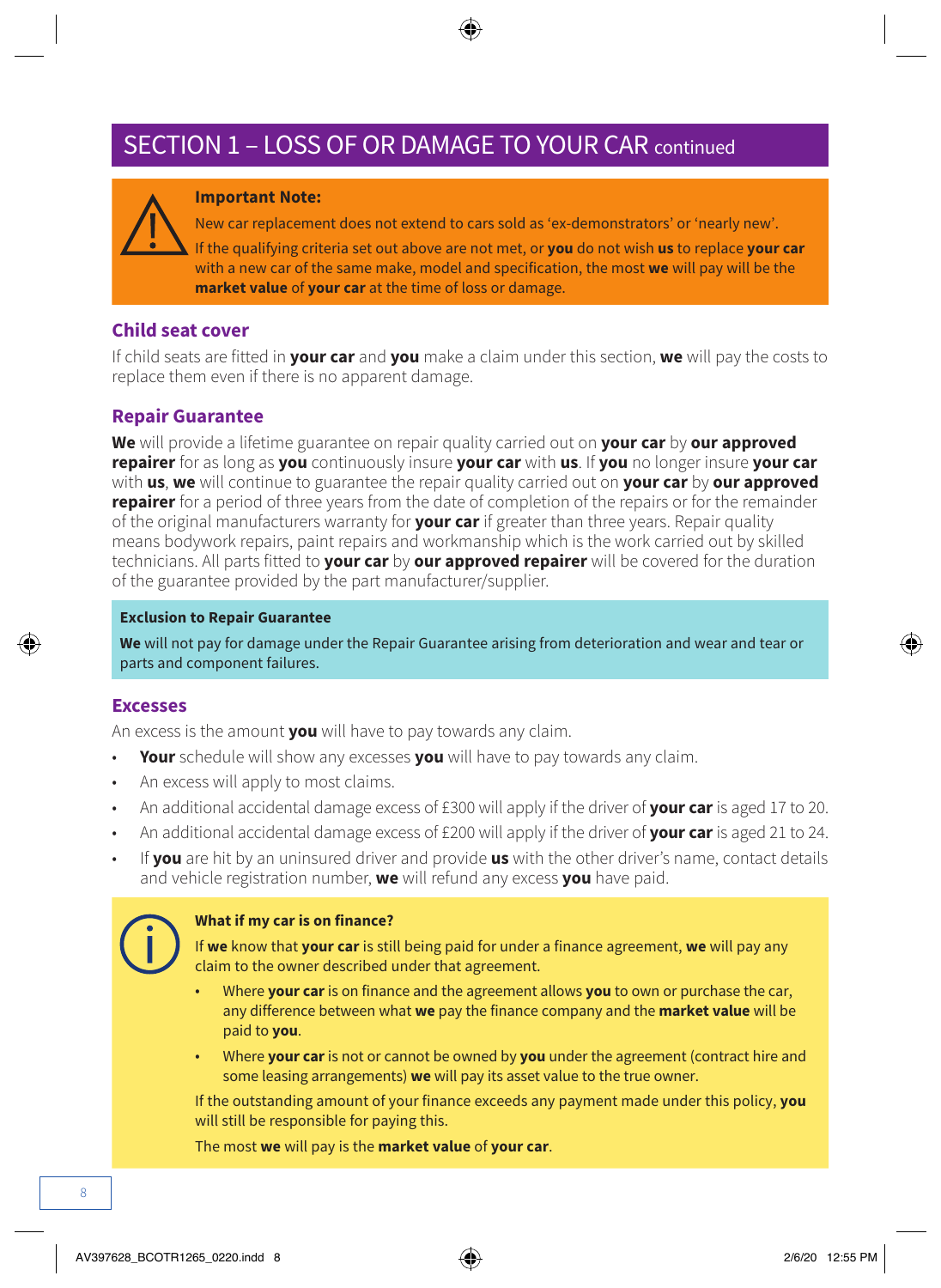### SECTION 1 – LOSS OF OR DAMAGE TO YOUR CAR continued

#### **Courtesy and hire cars**

The courtesy or hire car supplied is not intended to be an exact replacement for **your car** and cannot be provided until your claim has been accepted and cover has been confirmed. Only persons named on your **certificate of motor insurance** as being entitled to drive the car that the courtesy or hire car replaces are covered (subject to the terms and conditions of the car provider).

The length of time a courtesy or hire car is provided depends on whether **your car** is being repaired or not.

- If **your car** is being repaired by **our approved repairer**, a courtesy car will be provided for the duration of the repairs.
- If **your car** cannot be repaired or it is stolen, a hire car will be provided for up to 14 days, or until **you** receive your settlement (whichever is earliest).

![](_page_8_Picture_6.jpeg)

#### **What type of courtesy or hire car will I be provided with?**

| Standard courtesy or hire car                                               | A small three door hatchback car with an<br>engine size of 1 litre |
|-----------------------------------------------------------------------------|--------------------------------------------------------------------|
| Enhanced courtesy car (if this optional<br>cover is shown on your schedule) | A five-door car with an engine size of 1.6 litres                  |

![](_page_8_Picture_9.jpeg)

#### **Important note**

- If the repairer chosen is not one of **our approved repairers**, a courtesy car will not be provided. • A courtesy car will not be provided if **you** are making a claim solely under Section 8 – Glass.
- If **your car** is immobile or unroadworthy, **we** aim to provide a courtesy or hire car within one working day. If an incident occurs during a weekend or on a bank/public holiday, it may not be possible to provide a courtesy or hire car until the following normal working day.
- Automatic courtesy or hire cars can be supplied, providing the car being repaired, is an automatic.
- **We** will not be responsible for the cost of fuel used; collection and delivery charges; any charges for fitting ancillary items such as roof boxes; any excess which would have applied to **your car** which is temporarily replaced; or any charges and costs where the courtesy or hire car is not returned by the end of the maximum benefit period provided by this policy.
- Courtesy and hire cars supplied under this section will be of standard type and will not include specialised vans such as pick-up trucks, tippers or refrigerated vans, any provision for towing, or any trailers or caravans.
- The courtesy or hire car will be supplied on the condition that it is returned to the depot which supplies it unless alternative arrangements have been made with the supplier.
- **We** do not provide a courtesy or hire car outside of Great Britain, Northern Ireland, the Channel Islands and the Isle of Man.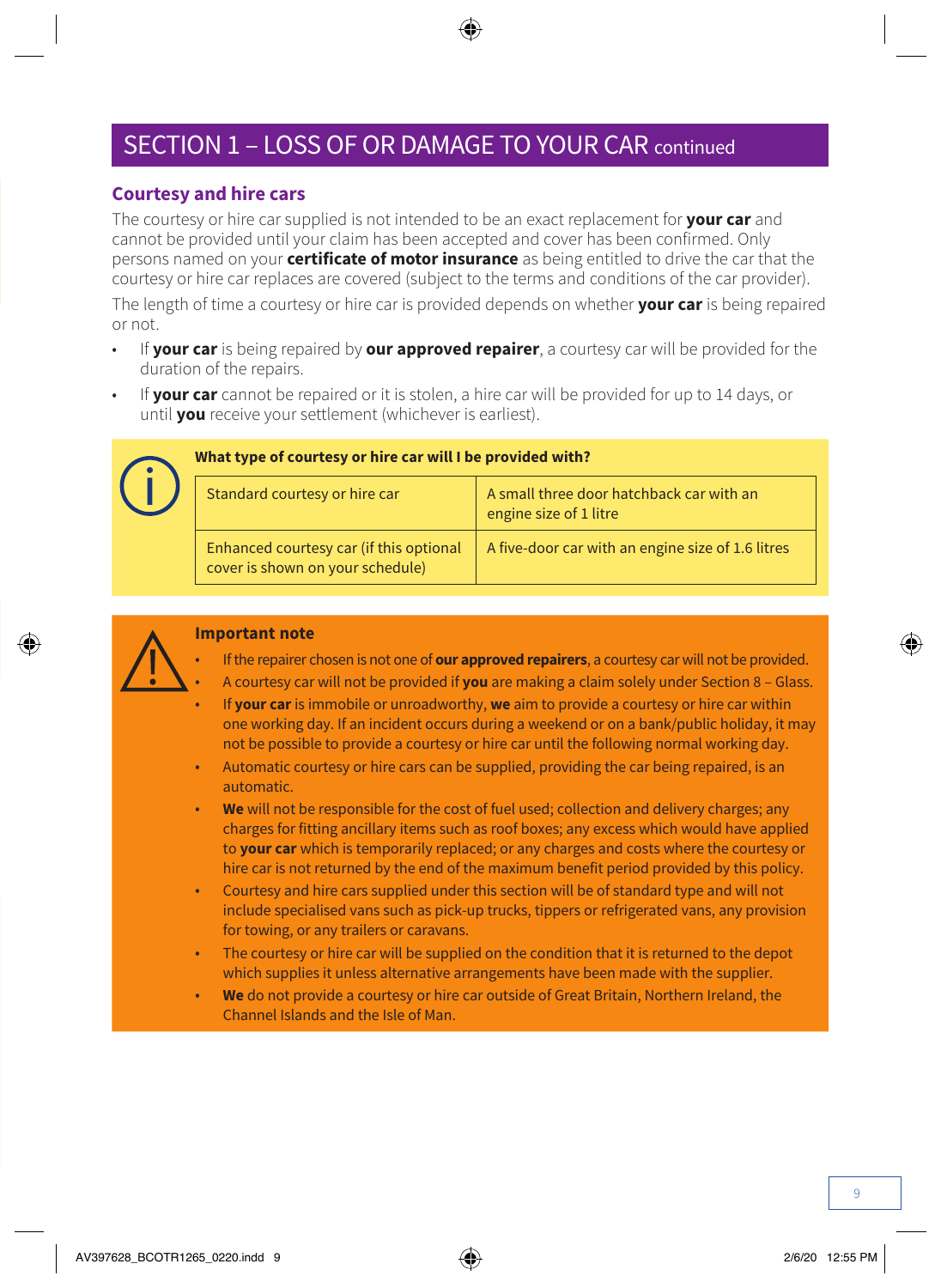#### **Exclusions to Section 1**

What **we** won't pay for:

- (1) Loss of use, wear and tear, loss or damage which happens gradually, loss of value following repair, depreciation, failure of electronics, mechanical breakdown or breakage, or tyre damage caused by braking, punctures, cuts or bursts.
- (2) Loss of damage arising from **theft** while:
	- **your car's** ignition keys (including any device or code used to secure, gain access to or to enable **your car** to be driven) have been left in or on **your car**; or
	- **your car** has been left unattended with the engine running.
- (3) Loss or damage arising from confiscation or requisition or destruction by or under order of any Government or Public or Local Authority.
- (4) Where **your car** is equipped for the cooking or heating of food or drink, loss of damage by **fire** caused directly or indirectly from use of the cooking or heating equipment.

### SECTION 2 – YOUR LIABILITY

Provides the necessary legal cover for **you** and all **persons insured**, to drive or use **your car** in the **territorial limits** and meets the requirements of the Road Traffic Acts and the laws of compulsory insurance for motor vehicles.

**You** are covered against all amounts which may have to be paid as a result of being legally liable for an incident, involving **your car**, resulting in:

- another person's death or injury;
- damage to another person's property up to a maximum amount of £20,000,000 plus a maximum amount of £5,000,000 to cover any claimant's costs and expenses and any other costs and expenses incurred with **our** written consent in relation to that person's property by:
	- **your car**, including loading and unloading;
	- any trailer while it is being towed by **your car**.

![](_page_9_Picture_16.jpeg)

#### **Important note**

If **your car** is carrying any of these high category hazardous goods or being used or driven at any of these hazardous locations, the amount **we** will pay for damage to another person's property will be limited to £1,200,000 or such greater sum as may be required to meet the minimum insurance requirements of the Road Traffic Acts.

#### **High Category Hazardous Goods**

Any substance within the following United Nations Hazard Classes: 1: Explosives; 5.2: Organic peroxides; 6.1: Toxic substances; 6.2: Infectious substances; 7: Radioactive materials.

#### **Hazardous Locations**

Power stations; Nuclear installations or establishments; Refineries, bulk storage or production premises in the oil, gas or chemical industries; Bulk storage or production premises in the explosive, ammunition or pyrotechnic industries; Ministry of Defence premises; Military bases; Rail trackside; Any other rail property to which the public do not have lawful access.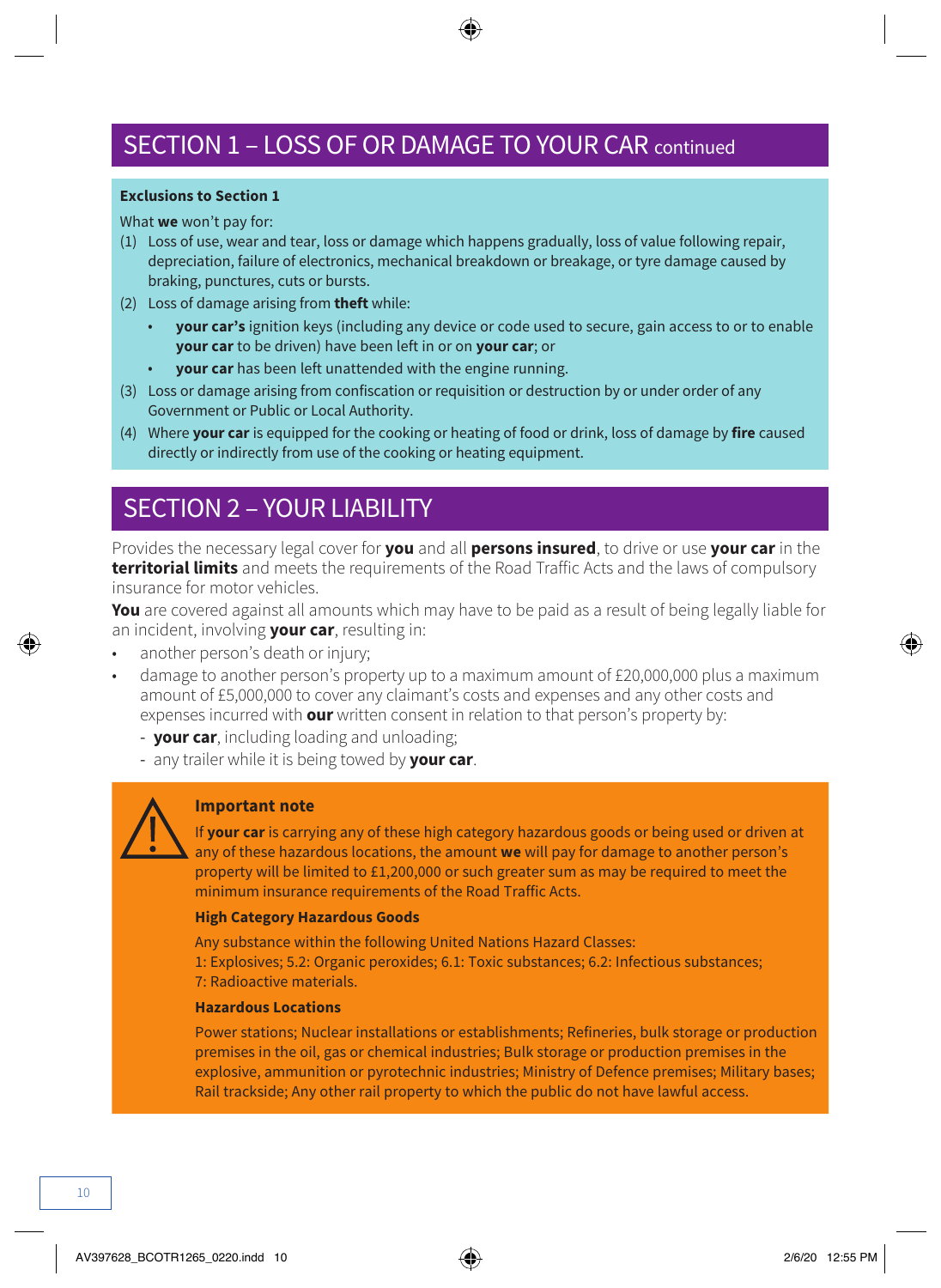### SECTION 2 – YOUR LIABILITY continued

#### **Emergency treatment**

**We** will reimburse any person using **your car** for payments made under the Road Traffic Acts for emergency medical treatment.

#### **Legal costs**

**We** will pay the legal costs of any legal representative **we** agree to, to defend **you** or any **person insured** at a coroner's inquest or fatal accident inquiry or in any proceedings brought under the Road Traffic Acts or equivalent European Union legislation following an incident covered by this section. This cover does not extend to a plea of mitigation (unless the offence **you** are charged with carries a custodial sentence) or appeals.

#### **Liability of other persons driving or using your car**

Cover under this section will also apply on the same basis for the following persons:

- Any person given permission by **you** to drive **your car** provided that your **certificate of motor insurance** allows that person to drive **your car**.
- Any person given permission by **you** to use (but not drive) **your car**, but only while using it for social, domestic and pleasure purposes.
- Any passenger travelling in or getting into or out of **your car**.
- The employer or business partner of the person using any vehicle for which cover is provided under this section while the vehicle is being used for business purposes, as long as your **certificate of motor insurance** allows business use. This does not apply if the vehicle belongs to or is hired by such employer or business partner;
	- **the insured** is a corporate body or firm.

#### **Duty of care – driving at work, legal costs**

**We** will pay:

- your legal fees and expenses incurred with **our** written consent for defending proceedings including appeals;
- costs of prosecution awarded against the defendant arising from any health and safety inquiry or criminal proceedings for any breach of the:
	- Health and Safety at Work etc. Act 1974 Covered up to £100,000;
	- Health and Safety at Work (Northern Ireland) Order 1978 Covered up to £100,000;
	- Corporate Manslaughter and Corporate Homicide Act 2007 Costs covered are unlimited.

#### **We** will not pay:

- (1) unless the proceedings relate to an actual or alleged act, omission or incident committed during the **period of insurance** within Great Britain, Northern Ireland, the Channel Islands and the Isle of Man and in connection with the business;
- (2) unless the proceedings relate to an actual or alleged act, omission or incident arising from the ownership, possession or use by or on behalf of **you**, of any motor vehicle or drawbar trailer or semi-trailer in circumstances where compulsory insurance or security is required by the Road Traffic Acts;
- (3) in respect of proceedings which result from any deliberate act or omission by **you** or any **person insured**.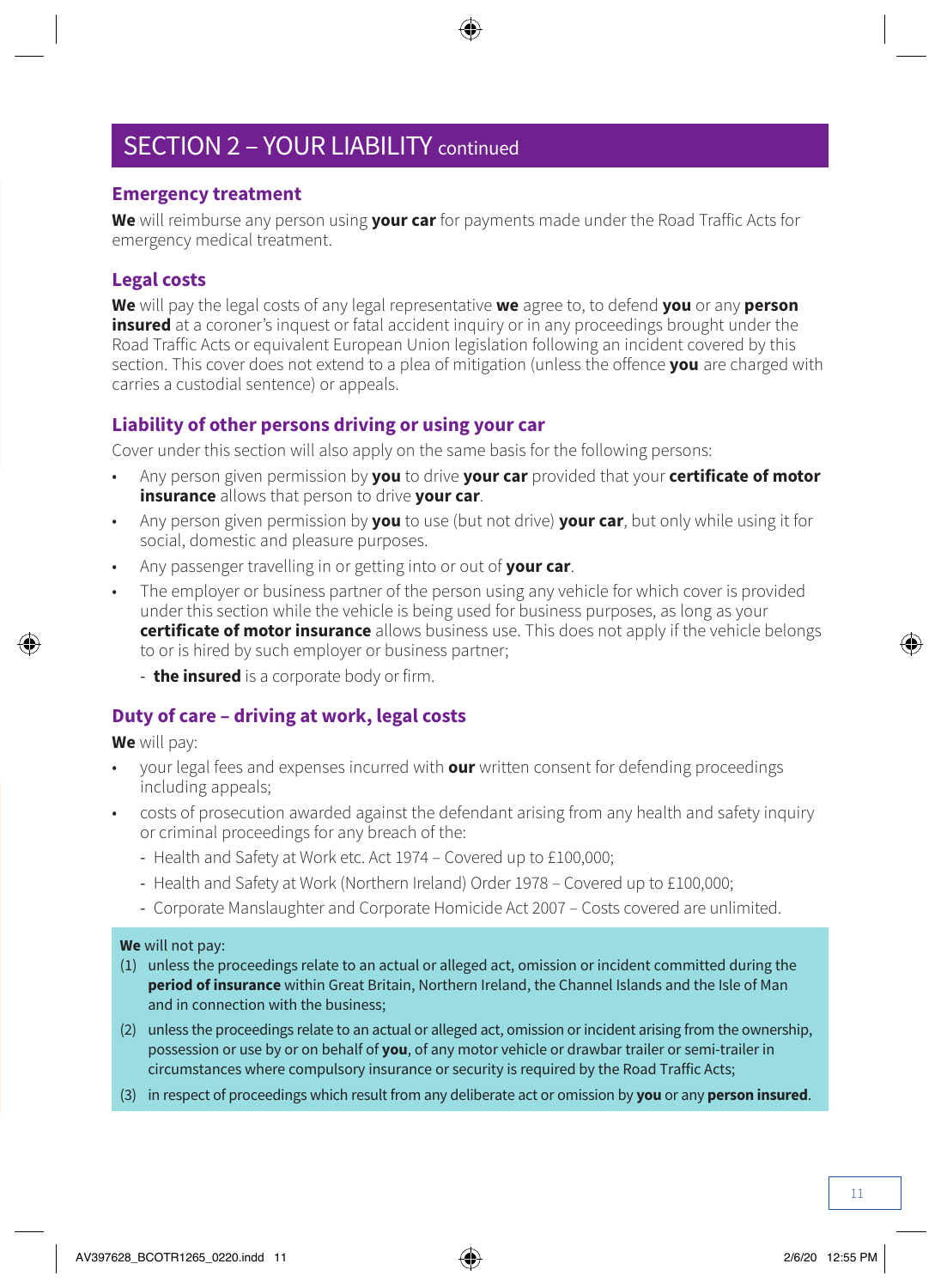### SECTION 2 – YOUR LIABILITY continued

#### **Driving other cars**

**We** will insure **you** while driving any other car (as long as **you** don't own it, or it is not being hired to **you** under a hire purchase agreement or any other finance agreement) within Great Britain, Northern Ireland, the Channel Islands and the Isle of Man providing:

- **you** are driving the car with the owner's express consent;
- **you** still have **your car** which has not been damaged beyond cost effective repair;
- **you** are aged 25 or above at the start of your **period of insurance**;
- your **certificate of motor insurance** indicates that **you** can drive other cars.

![](_page_11_Picture_7.jpeg)

#### **Important note**

The cover provided is for **you** while driving any other car and is for Third Party Only and does not cover loss of or damage to the car being driven.

#### **Exclusions to Section 2**

**We** will not pay for:

- (1) anything which **you** or any **person insured** can claim for under another policy;
- (2) the death of, or injury to any employee of **you** or any **person insured** which arises out of, or in the course of, that employee's duties, unless **we** must provide cover under the Road Traffic Acts;
- (3) loss of or damage to property that:
	- (a) belongs to or is in the care of **you** or any **person insured** who claims under this section, or
	- (b) is being carried in **your car**;
- (4) damage to **your car** covered by this section;
- (5) loss, damage, death or injury while **your car** is being used on:
	- (a) that part of an aerodrome or airport used for aircraft taking off or landing;
	- (b) aircraft parking areas including service roads;
	- (c) ground equipment parking areas; or
	- (d) any parts of passenger terminals within the Customs examination area;

unless **we** must provide cover under the Road Traffic Acts.

- (6) any consequence whatsoever which is the direct or indirect result of any of the following, or anything connected with any of the following, whether or not such consequence has been contributed to by any other cause or event, except to the extent that **we** must provide cover under the Road Traffic Acts:
	- (a) Terrorism

Terrorism is defined as any act or acts including, but not limited to:

- (i) the use or threat of force and/or violence and/or
- (ii) harm or damage to life or to property (or the threat of such harm or damage) including, but not limited to harm or damage by nuclear and/or chemical and/or biological and/or radiological means

caused or occasioned by any person(s) or group(s) of persons in whole or in part for political, religious, ideological or similar purposes, or is claimed to be caused or occasioned in whole or in part for such purposes.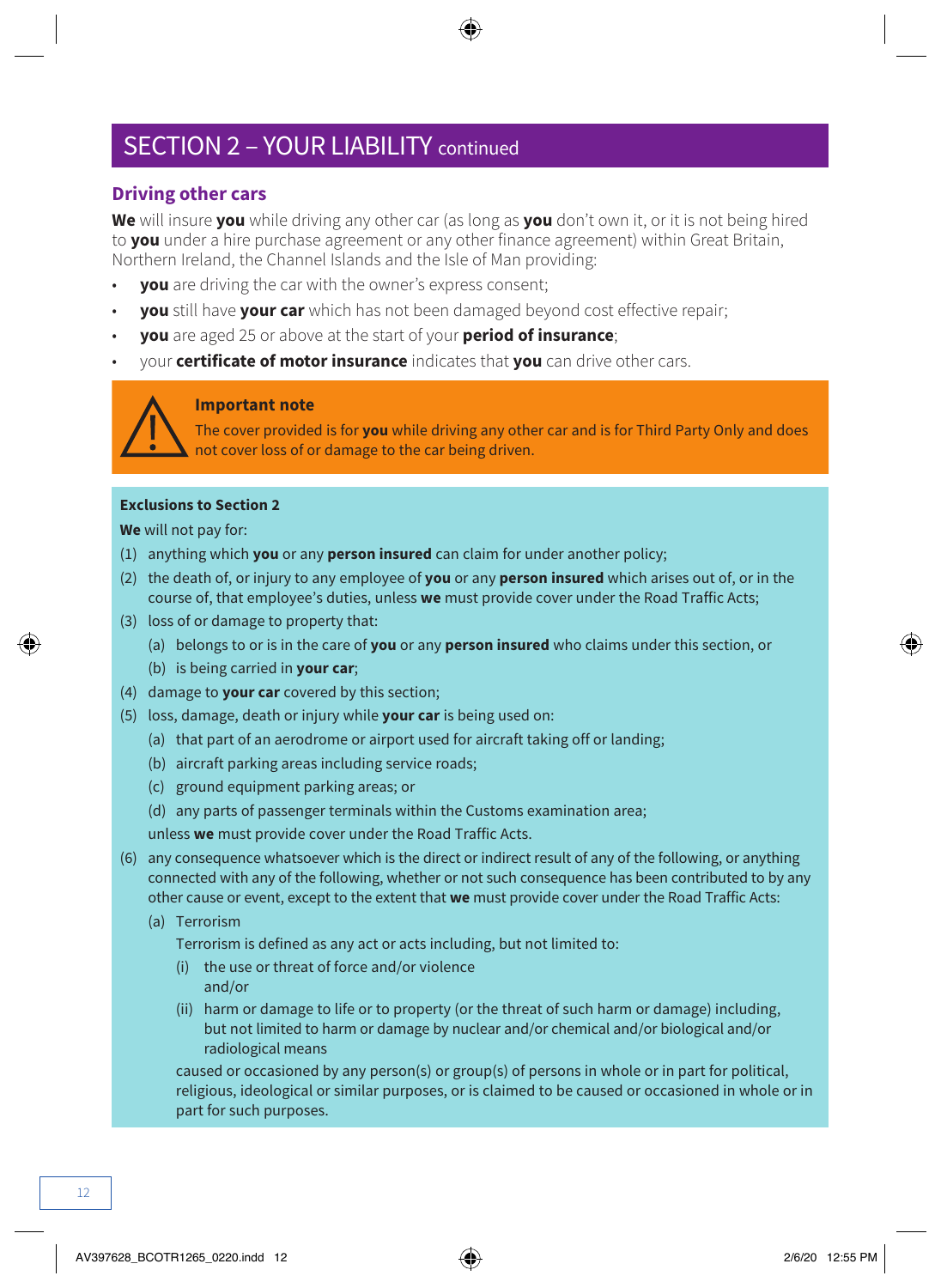### SECTION 2 – YOUR LIABILITY continued

(b) any action taken in controlling, preventing, suppressing or in any way relating to (a) above. In respect of 6(a) and (b), where **we** must provide cover under the Road Traffic Acts, the maximum amount **we** will pay for damage to property as a result of any incident or incidents caused by **your car** or any vehicle or vehicles driven or used by **you** or any **person insured** for which cover is provided under this section, will be:

- (i) £5,000,000 in respect of all claims resulting directly or indirectly from one originating cause, or
- (ii) such greater sum as may in the circumstances be required to meet the minimum insurance requirements of the Road Traffic Acts.
- (7) loss, damage, death or injury directly caused by pollution or contamination unless caused by a sudden identifiable, unintended and unexpected event which occurs in its entirety at a specific time and place during the **period of insurance** except where such liability is required to be covered under the Road Traffic Acts.

For the purposes of this exclusion, pollution or contamination means all pollution or contamination of buildings or other structures or water or land or the atmosphere.

- (8) death or injury of any person caused by:
	- (a) food poisoning; or
	- (b) anything harmful contained in goods supplied; or
	- (c) any harmful or incorrect treatment given at or from **your car** or any motor vehicle covered by this section.

### SECTION 3 – INJURY TO YOU OR YOUR PARTNER

If **you** or **your partner** suffer accidental bodily injury as a result of:

- a road traffic accident in direct connection with the use of **your car** and/or;
- travelling in, getting in to or out of any other motor vehicle, not belonging to **you** or **your partner**, or hired to **you** or **your partner** under a hire purchase agreement.

**we** will pay **you** or **your partner** a maximum amount of £2,500 if, within three months of the incident, the injury is the sole cause of:

- death; or
- irrecoverable loss of sight in one or both eyes or total and permanent loss of hearing in one or both ears; or
- loss of any limb, which means severance at or above the wrist or ankle, or the total and permanent loss of use of a hand, arm, foot or leg.

The maximum amount **we** will pay **you** or **your partner** during any one **period of insurance** is £5,000.

If **you** or **your partner** have any other policies with **us** in respect of any other motor vehicles, the injured person will only be able to claim these benefits under one policy.

![](_page_12_Picture_20.jpeg)

If **you** have purchased Private Car Gold as shown on your schedule, the maximum amount under this section is increased to £10,000.

The maximum amount **we** will pay **you** or **your partner** during any one **period of insurance** is increased to £20,000.

All other terms and the exclusion applicable to this section continue to apply.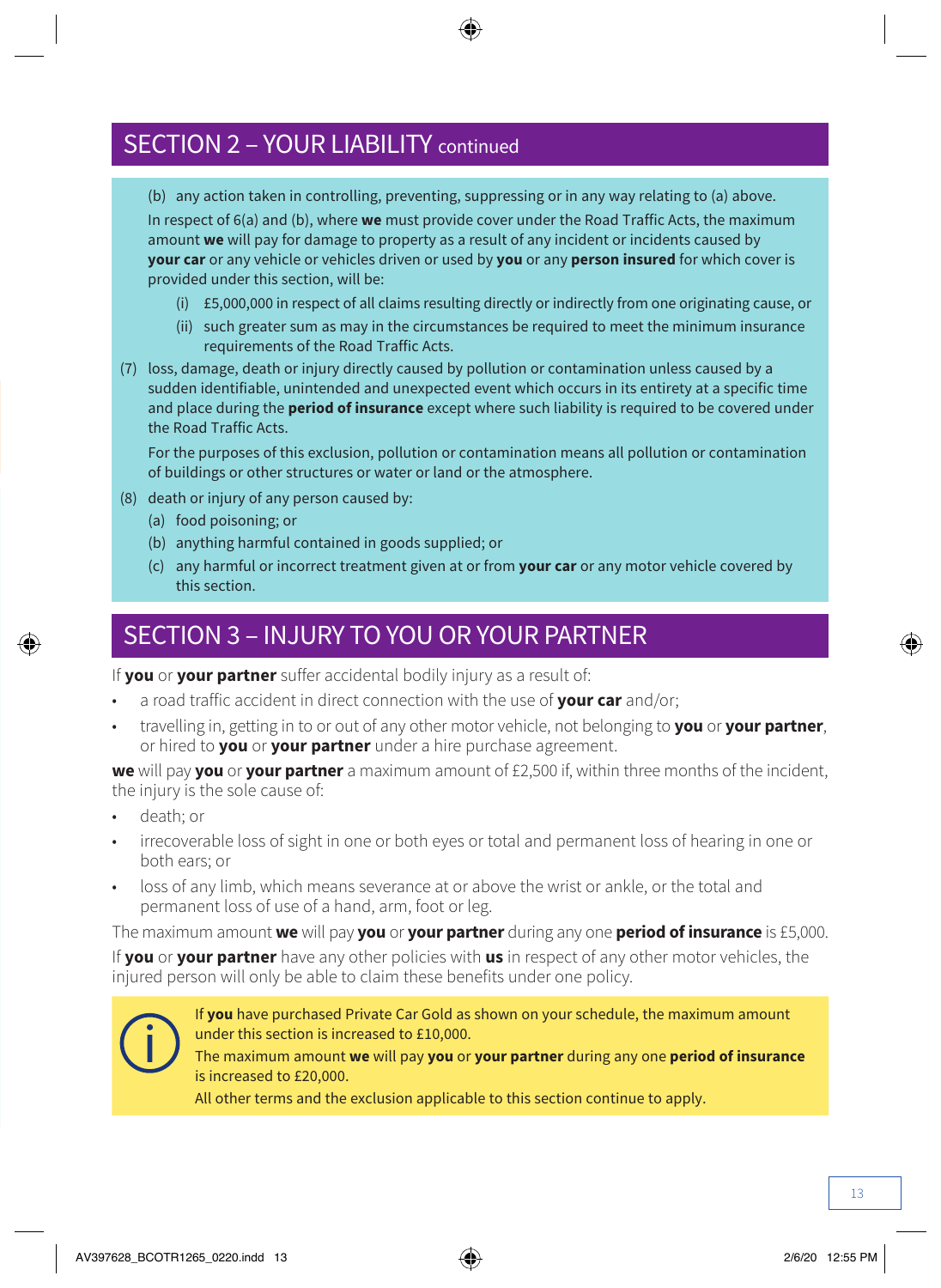### SECTION 3 – INJURY TO YOU OR YOUR PARTNER continued

#### **Exclusion to Section 3**

**We** will not pay for death or bodily injury arising from suicide or attempted suicide.

### SECTION 4 – MEDICAL EXPENSES

If **you** or any passengers in **your car** are injured as a direct result of **your car** being involved in an incident, **we** will pay for the medical expenses arising in connection with that incident.

The maximum amount **we** will pay for each injured person is £100.

The cover under this section applies irrespective of fault.

![](_page_13_Picture_7.jpeg)

If **you** have purchased Private Car Gold as shown on your schedule, the maximum amount **we** will pay for each injured person is increased to £500. All other terms applicable to this section continue to apply.

### SECTION 5 – PERSONAL BELONGINGS

**We** will pay **you** (or at your request, the owner) for loss of or damage to personal belongings caused by **fire**, **theft** or accidental means while the personal belongings are in or on **your car**.

The maximum amount **we** will pay for any one incident is £150.

![](_page_13_Picture_12.jpeg)

As well as the personal belongings in **your car**, this section also covers portable audio equipment, multi-media equipment, communication equipment, personal computers, cameras, satellite navigation and radar detection systems not permanently fitted to **your car**. **You** can only claim for personal belongings under this section.

If **you** have purchased Private Car Gold as shown on your schedule, the maximum amount **we** will pay for any one incident is increased to £300.

All other terms and exclusions applicable to this section continue to apply.

![](_page_13_Picture_16.jpeg)

#### **Important note**

A claim can only be made under this section when also making a valid claim which is accepted under Section 1 – Loss of or damage to your car.

#### **Exclusions to Section 5**

**We** will not pay for:

- (1) money, stamps, tickets, documents or securities (such as share and premium bond certificates);
- (2) goods or samples, tools of trade, ropes or tarpaulins carried in connection with any trade or business.

### SECTION 6 – VEHICLE RECOVERY IN THE EVENT OF ILLNESS

If the permitted driver of **your car** as shown on your **certificate of motor insurance** is taken seriously ill, requiring treatment from a qualified medical practitioner and cannot continue their journey, **we** will transport **your car** to your home or single address anywhere in Great Britain, Northern Ireland, the Channel Islands and the Isle of Man.

A medical certificate must be produced prior to the provision of this service.

A claim solely under this section will not affect your no claim discount.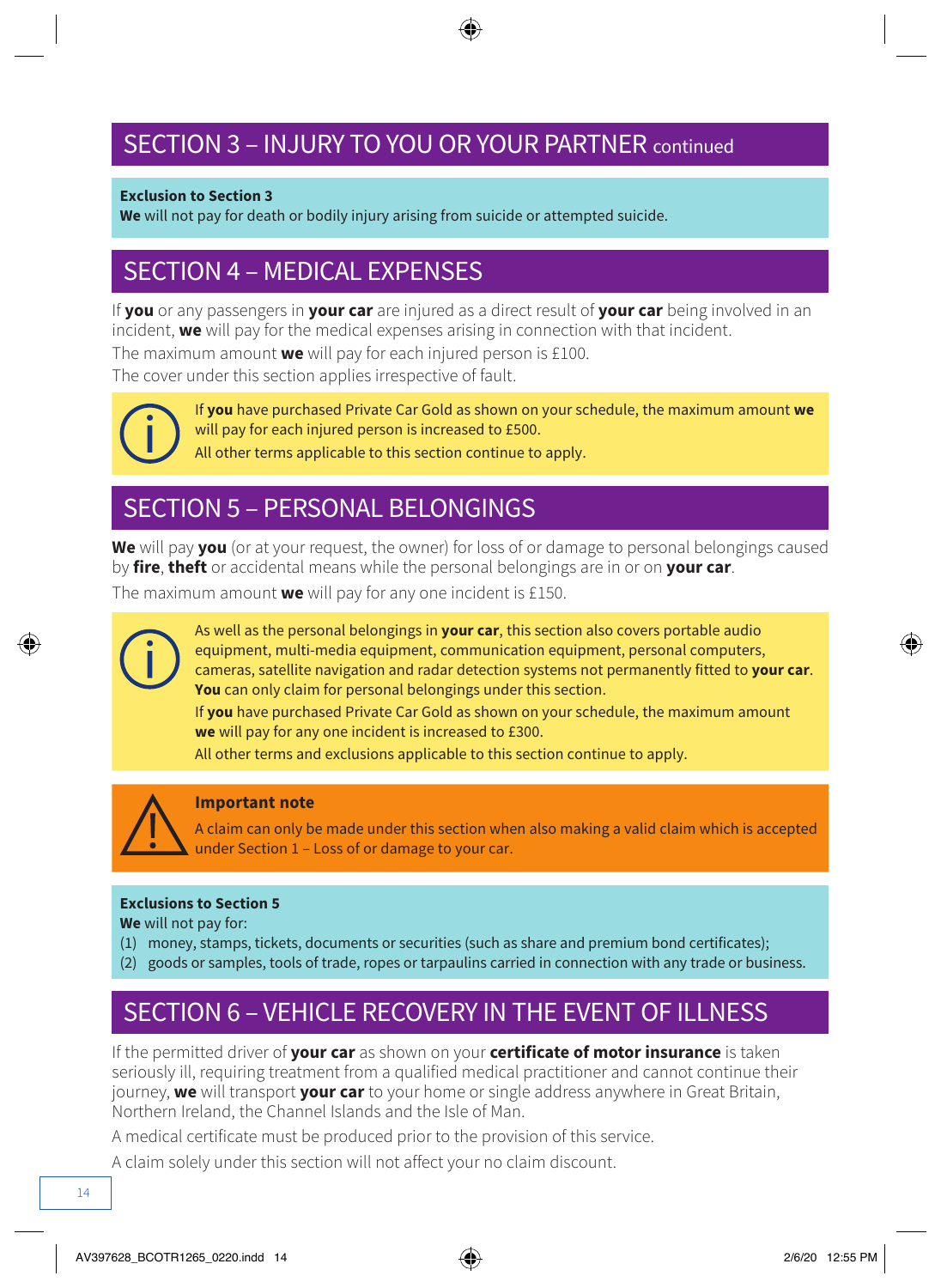### SECTION 6 – VEHICLE RECOVERY IN THE EVENT OF ILLNESS continued

#### **Exclusions to Section 6**

**We** will not pay for:

- (1) any incident which occurs outside of Great Britain, Northern Ireland, the Channel Islands and the Isle of Man;
- (2) any incident where **your car** is within a quarter of a mile of your home address or place where **your car** is usually kept;
- (3) any incident where **your car** is disabled, has suffered mechanical or electrical breakdown or failure or is unroadworthy;
- (4) any incident directly caused by, or due to, the effects of alcohol and/or drugs;
- (5) any incident unless a medical certificate is produced prior to the provision of this service.

### SECTION 7 – NO CLAIM DISCOUNT

If no claim is made under your policy during the **period of insurance**, **we** will increase your no claim discount at your next renewal in line with the scale outlined within this policy section.

Where a claim has been made, **we** may reduce your no claim discount in line with the scale outlined within this policy section.

If a claim is made which is not your fault and **we** have to make a payment, **we** will reduce your no claim discount unless **we** can recover all sums **we** have paid from those responsible, except where:

- the accident was the fault of an uninsured driver and **you** have provided **us** with:
	- the other vehicle's registration number, and
	- the other vehicle's driver's name and contact details, or
- **you** have protected your no claim discount as shown on your schedule.

If your renewal is due and investigations into a claim are still on-going, **we** may reduce your no claim discount. Once **our** investigations are complete and **we** have confirmed that the accident was solely the fault of another driver, **we** will reinstate your no claim discount and refund any extra premium **you** have paid.

**We** do not grant no claim discount for policies running for less than 12 months. If **we** allow **you** to transfer this policy to another person, any no claim discount **you** have already earned will not apply to the person to whom the policy is being transferred.

![](_page_14_Picture_18.jpeg)

- **We** will not reduce your no claim discount where the only payments made are for:
- emergency medical treatment under the Road Traffic Acts as provided within Section 2 Your liability;
- recovery of **your car** in the event of illness as provided under Section 6 Vehicle recovery in the event of illness;
- repairing or replacing glass in **your car's** windscreen, sunroof or windows (or for any scratches on the bodywork caused directly by the broken glass) under Section 8 – Glass;
- replacing locks, alarms or immobilisers following your ignition keys (including any device or code used to secure, gain access to or enable **your car** to be started and driven) being lost or stolen as provided under Section 10 – Replacement locks.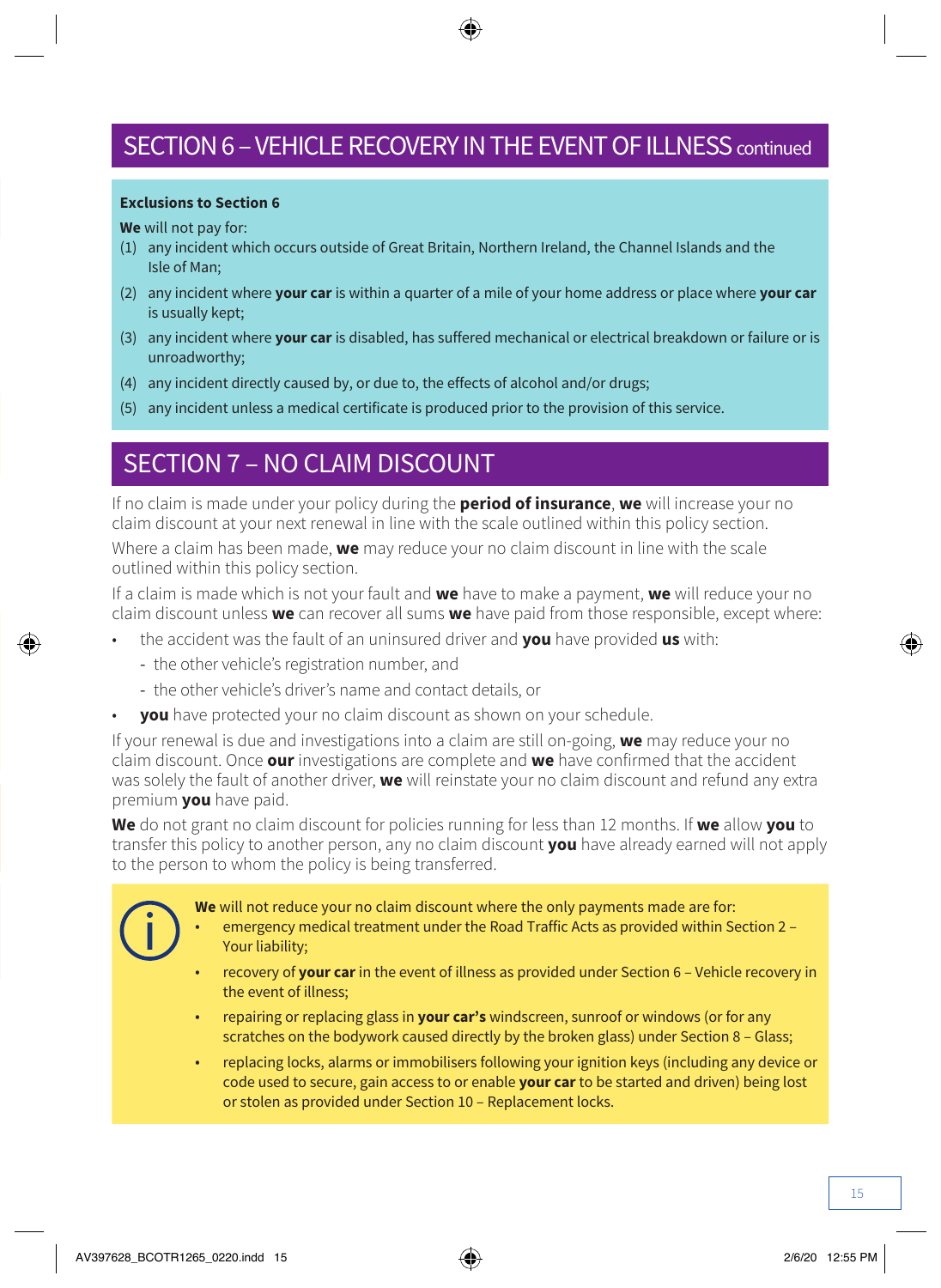### SECTION 7 – NO CLAIM DISCOUNT continued

Third Parties may claim directly against **us** as insurer in the event an accident, involving **your car** as permitted under the European Communities (Rights Against Insurers) regulations 2002. In these circumstances **we** deal with any claim, subject to the terms and conditions of your policy. This may affect your no claim discount.

|  | Your NCD<br>Number of claims made in |                          | Your NCD from next renewal      |                               |
|--|--------------------------------------|--------------------------|---------------------------------|-------------------------------|
|  | now                                  | period of insurance      | If you'd protected it           | If you hadn't<br>protected it |
|  | 1 or 2 years                         | 1 or more                | Protection not available        | 0 years                       |
|  |                                      |                          | <b>Protection not available</b> | 1 year                        |
|  | 3 years                              | $\overline{2}$           | Protection not available        | 0 years                       |
|  |                                      | 3 or more                | Protection not available        | 0 years                       |
|  |                                      |                          | 4 years (protected)             | 2 years                       |
|  | 4 years                              | $\overline{\phantom{0}}$ | 2 years                         | 0 years                       |
|  |                                      | 3 or more                | 0 years                         | 0 years                       |
|  |                                      |                          | 5 or more years (protected)     | 3 years                       |
|  | 5 years                              | $\overline{2}$           | 5 years (not protected)         | 1 years                       |
|  | 3                                    | 3 years                  | 0 years                         |                               |
|  |                                      | $\overline{4}$           | 1 year                          | 0 years                       |
|  |                                      | 5 or more                | 0 years                         | 0 years                       |

### SECTION 8 – GLASS

**We** will pay for the replacement or repair of the glass in **your car's** windscreen, sunroof or windows if it is lost or damaged or the bodywork of **your car** suffers scratching arising solely from the breakage of glass. The most **we** will pay will be the **market value** of **your car** at the time of the loss or damage. **We** may use suitable parts not supplied by the original manufacturer.

A claim solely under this section will not affect your no claim discount.

![](_page_15_Picture_6.jpeg)

#### **Important note**

**You** must telephone **our** motor claims helpline on **0800 678 999**, before any work is carried out. **We** will direct **you** to **our approved repairer**.

**You** will have to pay the first £75 of the cost of glass replacement. If the glass is repaired rather than replaced the excess will not apply.

A courtesy car will not be provided if **you** are making a claim solely under this section.

### SECTION 9 – CONTINENTAL USE

In compliance with EU Directives this policy provides, as a minimum, the necessary cover to comply with the laws on compulsory insurance of motor vehicles in:

- any country which is a member of the European Union; or
- any country which the Commission of the European Communities is satisfied has made arrangements of Article 8 of the EC Directive 2009/103/EC relating to civil liabilities arising from the use of a motor vehicle.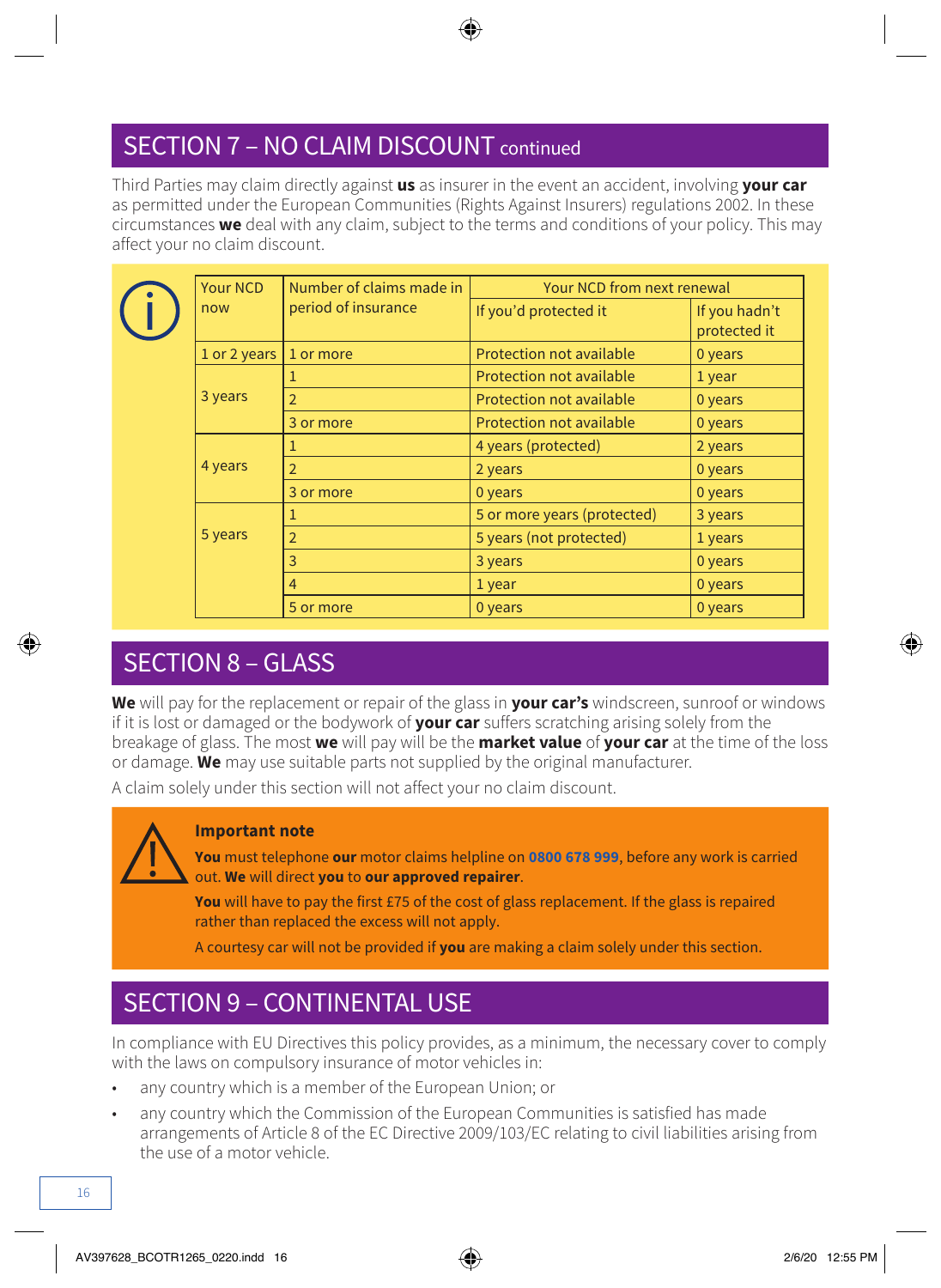### SECTION 9 – CONTINENTAL USE continued

In addition to this minimum cover, this policy provides the cover shown on your schedule in any country in the **territorial limits**, subject to:

- **your car** normally being kept in Great Britain, Northern Ireland, the Channel Islands and the Isle of Man; or
- use of **your car** for visits to countries outside Great Britain, Northern Ireland, the Channel Islands and the Isle of Man being of a temporary nature, not exceeding three months in any one trip.

#### **Cover includes:**

- transit between the countries listed in this section (including transit to and from the **territorial limits**);
- reimbursement of any customs duty which may be payable on **your car** after its temporary importation into any country listed in this section, subject to your liability arising as a direct result of any loss of or damage to **your car** which is covered under Section 1 – Loss of or damage to your car;
- general Average contributions, Salvage, Sue and labour charges while **your car** is being transported by sea between any countries listed in this section (including transportation to and from the **territorial limits**) provided that loss of or damage to **your car** is covered under Section 1 – Loss of or damage to your car.

#### **Important note**

All countries covered under this section have agreed that a Green Card is not necessary for travel within the **territorial limits**. Your **certificate of motor insurance** provides sufficient evidence of compliance with the laws on the minimum compulsory insurance of motor vehicles in any of these countries visited.

There is no cover for countries outside the **territorial limits**. **We** may, however, be prepared to extend cover to certain places by special request, in which case **we** will provide **you** with a Green Card and an additional premium will be required.

### SECTION 10 – REPLACEMENT LOCKS

If your ignition keys including any device or code used to secure, gain access to or enable **your car** to be started and driven are lost or stolen **we** will pay the cost to replace the affected locks, transmitters, central locking interface and any affected parts of the alarm and/or immobiliser.

The most **we** will pay will be the **market value** of **your car** at the time of the loss.

Your no claim discount will not be affected and no excess applies when making a claim solely under this section.

![](_page_16_Picture_15.jpeg)

#### **Important note**

In the event of any claim under this section, the courtesy and hire car benefits in Section 1 – Loss of or damage to **your car**, will be applicable.

Your no claim discount will not be affected, and no excess applies when claiming solely under this section.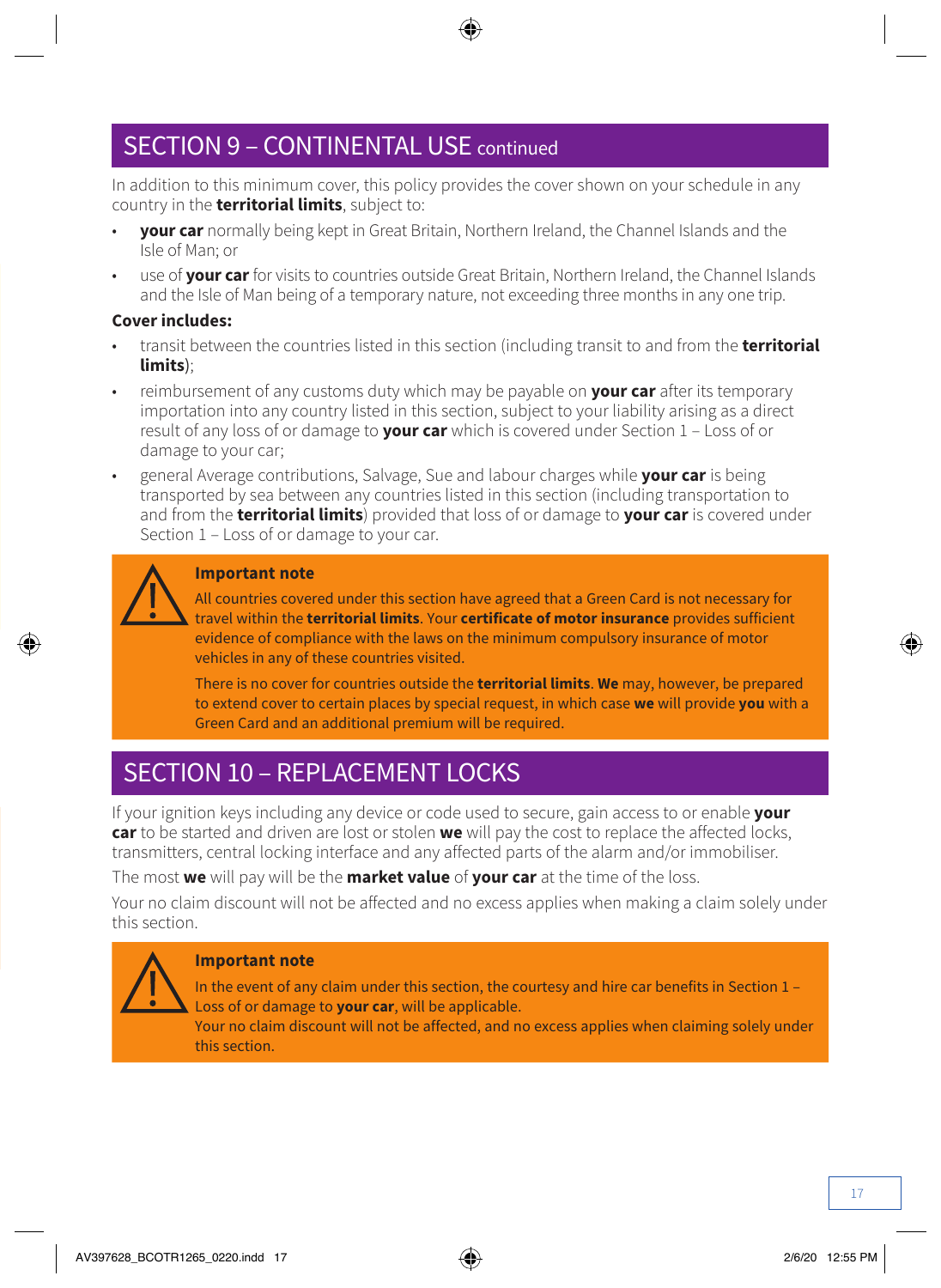### SECTION 11 – SUSPENDING COVER

Where **we** are informed that **your car** will be out of use for a continuous period of 28 days or more, and this is not the result of any loss or damage covered by this policy, all cover provided by this policy will be of no effect other than Section 1 – Loss of or damage to your car, provided **your car** is kept in a locked private garage.

**We** may refund part of your premium for the laid-up period, **we** will pay any refund when cover begins again. A refund of premium is not allowable under a policy where:

• the total period of cover is less than 12 months.

#### **Exclusions to Section 11**

What **we** won't pay for:

- (1) Loss of use, wear and tear, loss or damage which happens gradually, loss of value following repair, depreciation, failure of electronics, mechanical breakdown or tyre damage caused by braking, punctures, cuts or bursts.
- (2) Loss of damage arising from **theft** while:
	- **your car's** ignition keys (including any device or code used to secure, gain access to or to enable **your car** to be driven) have been left in or on **your car**; or
	- **your car** has been left unattended with the engine running.
- (3) Loss or damage arising from confiscation or requisition or destruction by or under order of any Government or Public or Local Authority.
- (4) Where **your car** is equipped for the cooking or heating of food or drink, loss of damage by **fire** caused directly or indirectly from use of the cooking or heating equipment.

### SECTION 12 – CONTINENTAL BREAKDOWN AND ACCIDENT RECOVERY (EUROPEAN MOTORING ASSISTANCE)

If **you** have Comprehensive cover, as shown on your schedule, **you** automatically receive European Motoring Assistance, provided and underwritten by the **RAC**.

European Motoring Assistance covers **you**, **your car** and any **person insured** as per the details shown on your current **certificate of motor insurance.** 

Cover only extends to Great Britain, Northern Ireland, the Channel Islands and the Isle of Man if **your car breaks down** and **you** are on your outward journey to the point of departure or on the inward journey to or from **Europe**. The **RAC** may ask for proof of your departure and/or return date.

If **you** require motor breakdown cover in Great Britain, Northern Ireland, the Channel Islands and the Isle of Man, where trips to **Europe** are not involved, please speak to your insurance adviser.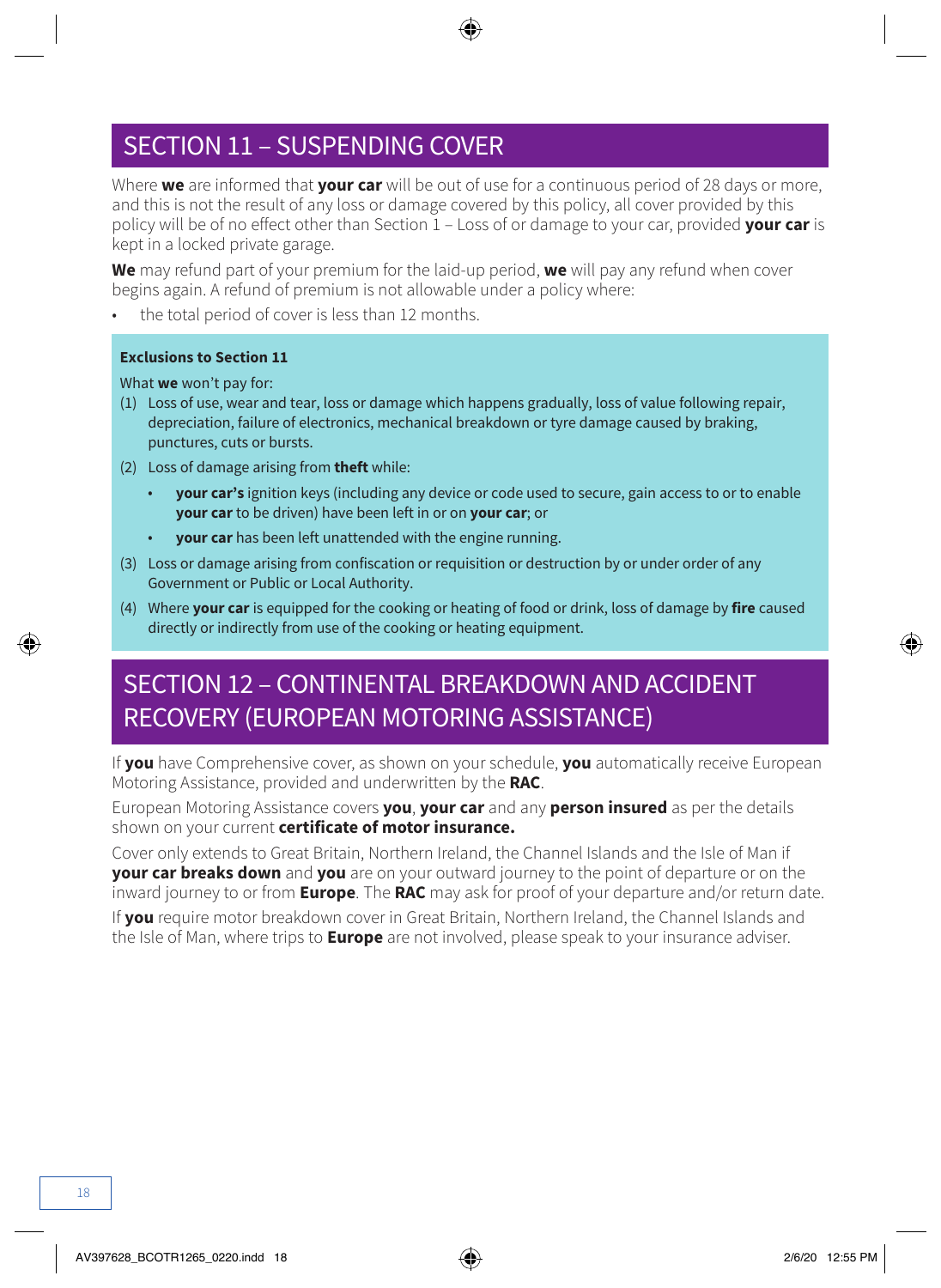### SECTION 12 – CONTINENTAL BREAKDOWN AND ACCIDENT RECOVERY (EUROPEAN MOTORING ASSISTANCE) continued

#### **How to get help**

These are the numbers that **you** will need:

| <b>Broken down</b> in Great Britain, Northern Ireland,<br>the Channel Islands and the Isle of Man on your<br>outward journey to the point of departure or on<br>the inward journey to or from Europe, or if the only<br>qualified drivers are medically unfit to drive your car | Telephone: 0800 678 999<br>(lines open 24 hours a day, seven days a<br>week)                                                             |
|---------------------------------------------------------------------------------------------------------------------------------------------------------------------------------------------------------------------------------------------------------------------------------|------------------------------------------------------------------------------------------------------------------------------------------|
| Broken down in Europe<br>Calling from Europe<br>Calling from a French landline<br>Calling from the Republic of Ireland                                                                                                                                                          | Telephone: 00 33 472 43 52 55<br>Telephone: 0800 290 112<br>Telephone: 1800 535 005                                                      |
| Bringing your car back to Great Britain, Northern<br>Ireland, the Channel Islands and the Isle of Man<br>after a <b>breakdown</b> in <b>Europe</b>                                                                                                                              | Telephone: 0330 159 0342<br>(lines open 9am - 5pm, Monday to Friday)                                                                     |
| Claim Form Requests from Great Britain, Northern<br>Ireland, the Channel Islands and the Isle of Man                                                                                                                                                                            | Telephone: 0330 159 0337<br>(lines open 9am - 5pm, Monday to Friday)                                                                     |
| Reimbursement<br>Under some sections, you may need to pay for<br>the service up front and <b>claim</b> this back from the<br>RAC. To do so, please visit.                                                                                                                       | www.rac.co.uk/reimbursementclaimform                                                                                                     |
| If you have any queries, please contact<br>Breakdown Customer Care.                                                                                                                                                                                                             | Telephone: 0330 159 0337<br>(lines open 9am - 5pm, Monday to Friday)                                                                     |
| Please send your completed claim form with<br>proof of payment (such as a receipt) to Customer<br>Services                                                                                                                                                                      | Breakdown Customer Care<br>RAC Motoring Services Limited<br>Great Park Road<br><b>Bradley Stoke</b><br><b>Bristol</b><br><b>BS32 40N</b> |
| The RAC may ask you to supply original documents.                                                                                                                                                                                                                               |                                                                                                                                          |
| Hearing assistance                                                                                                                                                                                                                                                              | Telephone prefix 18001 to access Typetalk<br>or text the RAC on 07855 828282                                                             |
|                                                                                                                                                                                                                                                                                 | (available 24 hours a day, seven days a week)                                                                                            |

#### **Telephone costs and recording**

Please note that the **RAC** does not cover the costs of **you** making or receiving telephone calls. Roaming charges may apply when making or receiving calls in **Europe**, please check with your mobile phone provider for more information. It may not always be possible for the **RAC** to return a call to a mobile phone. Calls to the **RAC** may be monitored and/or recorded.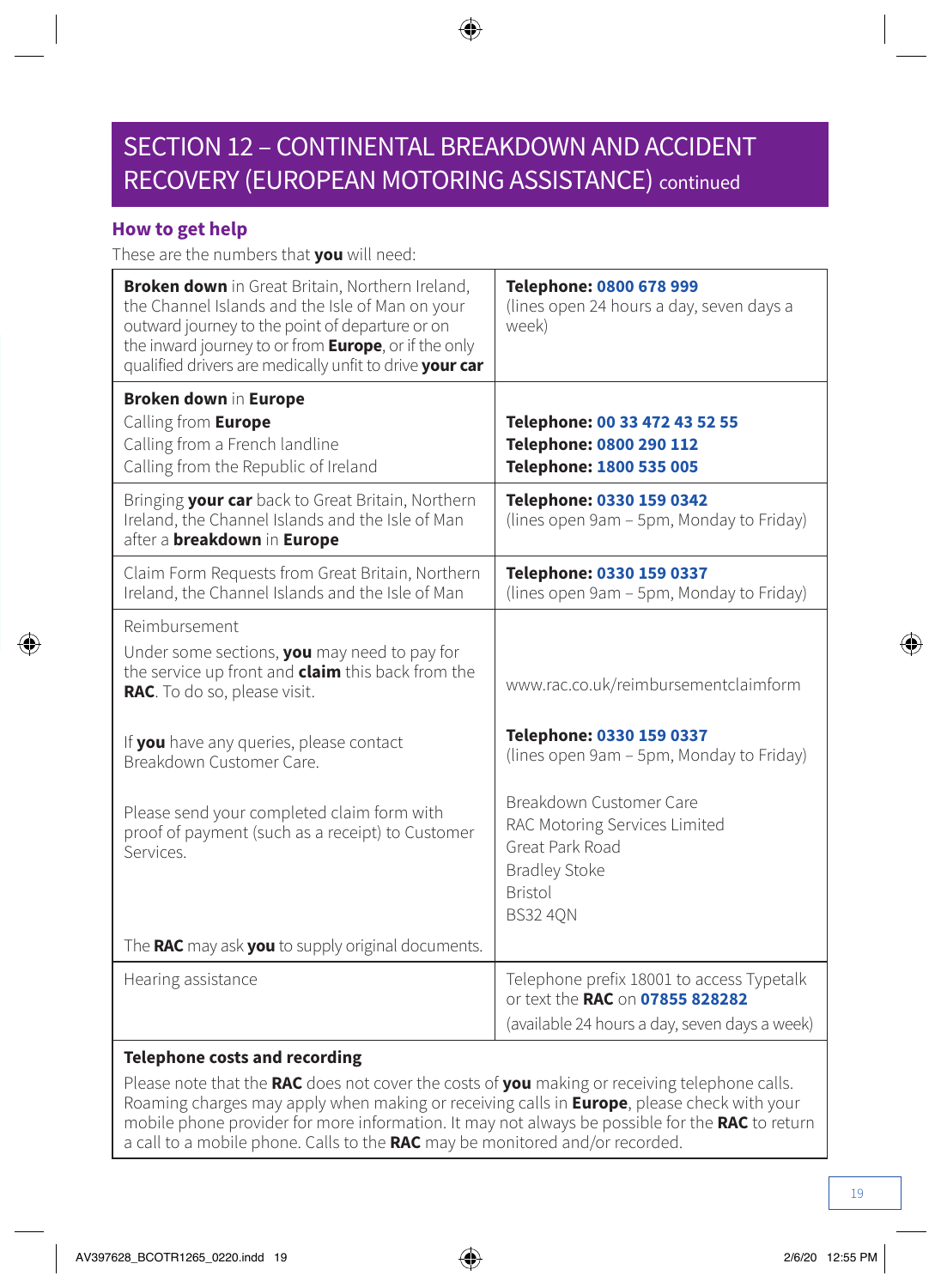### SECTION 12 – CONTINENTAL BREAKDOWN AND ACCIDENT RECOVERY (EUROPEAN MOTORING ASSISTANCE) continued

#### **If your car breaks down, please provide the RAC with:**

- Your name or policy number;
- Identification such as a bank card or driving licence;
- **Your car's** make, model and registration number;
- The exact location of **your car**  the road **you** are on, or the nearest road junction;
- The number of the phone **you** are using;
- The cause of the **breakdown,** if **you** know it;
- Your credit/debit card if **you** need additional services.

Please let the **RAC** know if **you** have called the **RAC** but manage to get going before the **RAC** arrive. The **RAC** will only provide cover if the **RAC** arranged help, so please do not go directly to a garage or other recovery service, or otherwise approve action taken by **you** or on your behalf.

![](_page_19_Picture_10.jpeg)

#### **Important note**

If **you** fail to make contact within 24 hours of becoming aware of the **breakdown**, cover may be refused in relation to the **breakdown**.

### **DEFINITIONS**

For Section 12 – Continental Breakdown and Accident Recovery, unless stated otherwise, the definitions starting on page 6 of this policy booklet will apply, and in addition, wherever the following words appear in **bold**, they will have the meanings described below.

#### **Breakdown/breaks down/broken down**

An event during the **period of insurance**, that stops **your car** from being driven because of a mechanical or electrical failure including as a result of battery failure, running out of fuel, flat tyres, but not as a result of a mis-fuel, road traffic accident, **fire**, flood, **theft**, acts of vandalism, any **driver induced fault**, or any key related issue other than ignition keys locked in **your car**.

#### **Call-out/claim**

Each separate request for service or benefit for cover under Section 12 – Continental Breakdown and Accident Recovery.

#### **Caravan/trailer**

Any caravan or trailer that is less than:

- 3,500kg (3.5 tonnes) gross vehicle weight;
- 7.0m (23ft) long including a tow bar;
- 2.55 metres (8ft 4in) wide; and
- 3 metres (9ft 10in) high

#### **Driver/their/they**

**You** or any authorised **named driver** of **your car**, as shown on your current **certificate of motor insurance**, at the time a **breakdown** occurs.

#### **Driver induced fault**

Any fault caused by actions or omissions of the **driver** of **your car**, except running out of fuel and battery failure.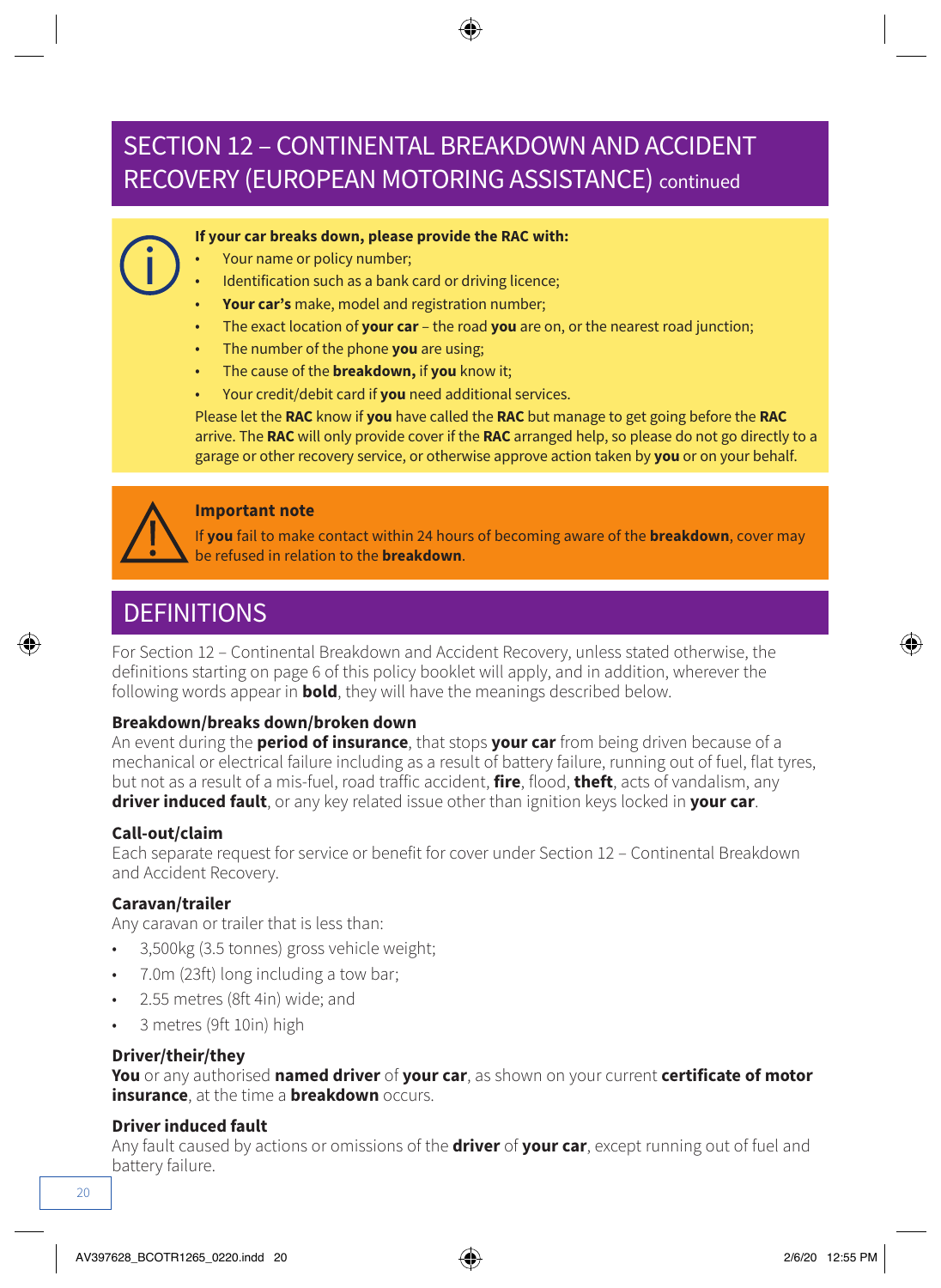### SECTION 12 – CONTINENTAL BREAKDOWN AND ACCIDENT RECOVERY (EUROPEAN MOTORING ASSISTANCE) continued

#### **Europe**

Andorra, Austria, Belgium, Bulgaria, Croatia, Cyprus, the Czech Republic, Denmark, Estonia, Finland, France (including Monaco), Germany, Gibraltar, Greece, Hungary, Iceland, Italy (including San Marino and the Vatican City), Latvia, Lithuania, Luxembourg, Malta, the Netherlands, Norway, Poland, Portugal, Romania, Serbia, Slovakia, Slovenia, Spain, Sweden and Switzerland (including Liechtenstein).

#### **Home**

Your address in Great Britain, Northern Ireland, the Channel Islands and the Isle of Man where **you**  live permanently.

#### **Passengers**

The **driver** and passengers travelling in **your car** providing **you** are not exceeding the number of passengers stated in **your car's** registration document.

#### **RAC**

- For European Motoring Services means RAC Insurance Limited;
- For Additional Services means RAC Motoring Services; and
- In each case any person employed or engaged to provide certain services on their behalf

#### **Specialist equipment**

Equipment that is not normally required by the **RAC** to complete repairs and recoveries, for example winching and specialist lifting equipment.

#### **Start date**

The date that this European Motoring Assistance cover begins, or renews, as shown on your schedule.

#### **Your car**

As defined on page 6 of this policy wording, providing that your car is less than:

- 3,500kg (3.5 tonnes) gross vehicle weight;
- 7.0m (23ft) long including a tow bar; and
- 2.55 metres (8ft 4in) wide.

### YOUR COVER

#### **Limits of cover**

Cover under Section 12 – Continental Breakdown and Accident Recovery is subject to limits on:

- When a **claim** can be made:
	- (a) no **claim** is permitted if the **breakdown** occurred prior to **you** purchasing this policy;
	- (b) no **claim** is permitted within 24 hours of **you** purchasing this policy;
- The number of **claims** that can be made per **period of insurance** whether under a particular section, or as a whole, regardless of who makes the **claim**;
- The cover is subject to an aggregate overall limit of £2,500 per **call out** and three **call-outs** per **period of insurance**, limited to one **call-out** per journey and is subject to the further limits of cover in respect of each type of cover. Each journey is limited to a maximum of 90 days;
- The amounts that are covered for certain types of **claims** are set out within this Section 12 Continental Breakdown and Accident Recovery.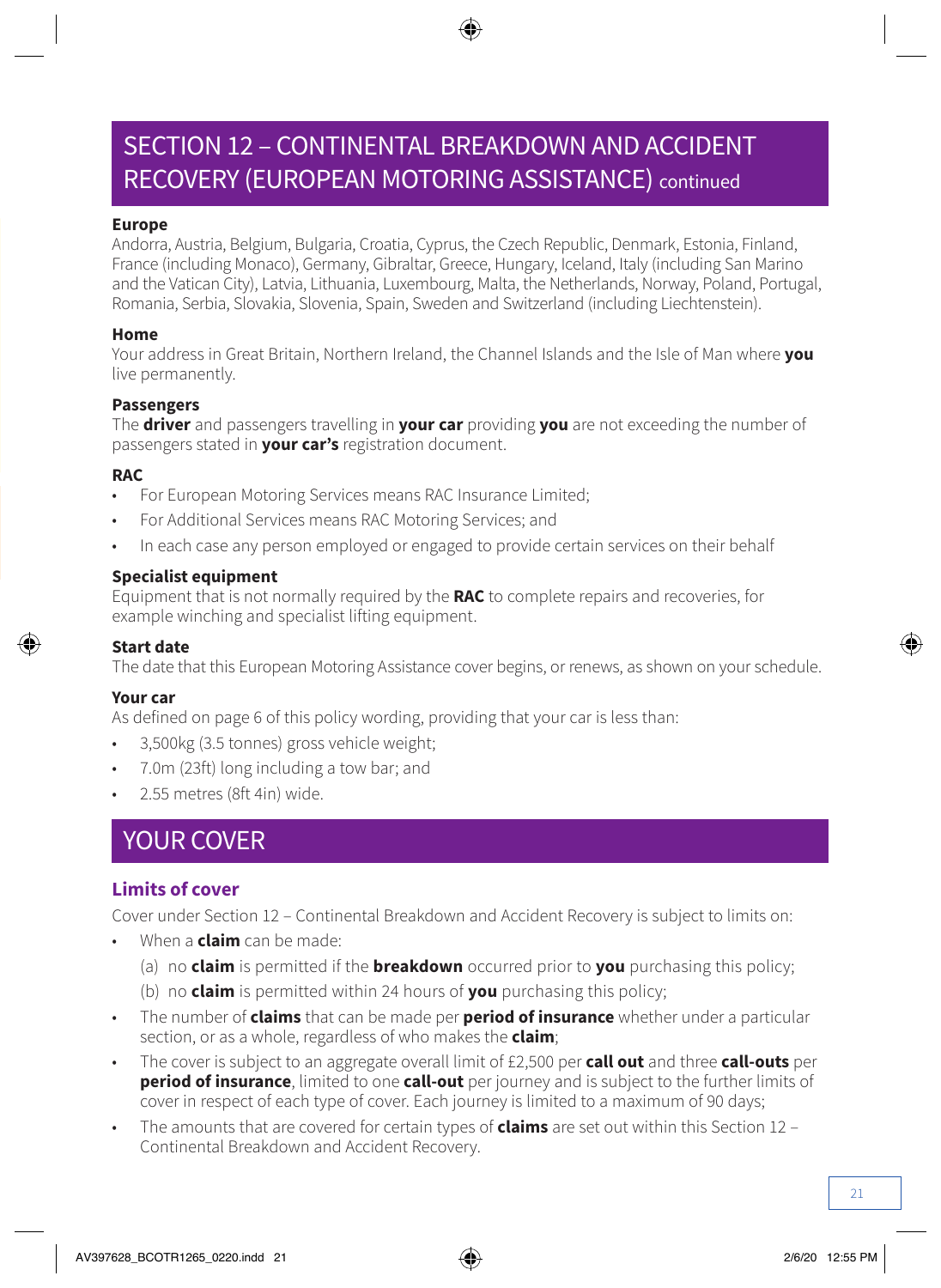#### **Onward travel in Great Britain, Northern Ireland, the Channel Islands and the Isle of Man**

If **your car breaks down** within Great Britain, Northern Ireland, the Channel Islands and the Isle of Man and **you** are on your outward journey to the point of departure or on the inward journey, to or from **Europe**, the **RAC** will:

- Send help to repair **your car** at the roadside. This could be a permanent or temporary repair;
- If the **RAC** are unable to repair **your car** at the roadside, the **RAC** will recover **your car** and **passengers** to a destination chosen by the **driver** up to a maximum of 10 miles from the **breakdown**;
- If the **RAC** cannot fix **your car** by your planned departure date and **you** are within 24 hours of your planned departure date the **RAC** will arrange a hire car for the continuation of your journey up to 14 consecutive days;
- If the **RAC** recover **your car** to a garage, the **RAC** will reimburse **you** for taxi costs for **passengers** to continue the journey to a single destination within 20 miles.

![](_page_21_Picture_7.jpeg)

#### **Important note**

The **RAC** may ask for proof of your departure and/or return date

**Exclusions to Onward travel in Great Britain, Northern Ireland, the Channel Islands and the Isle of Man:**

- (1) The cost of any parts;
- (2) Requests following a road traffic collision, **fire** or **theft**;
- (3) The fitting of parts, including batteries, supplied by anyone other than the **RAC**;
- (4) Any **breakdown** resulting from a fault that the **RAC** have previously attended and:
	- (a) the original fault has not been properly repaired; or
	- (b) any advice given by the **RAC** after a temporary repair has not been followed;
- (5) Recovery for **caravans** or **trailers** if the **caravan** or **trailer breaks down**.

#### **Caravans or trailers**

If a **caravan** or **trailer breaks down** within Great Britain, Northern Ireland, the Channel Islands and the Isle of Man more than a quarter of a mile from your **home** and **you** are on your outward journey to the point of departure or on the inward journey, to or from **Europe**, the **RAC** will send help to repair the **caravan** or **trailer** at the roadside. This could be a permanent or temporary repair.

#### **Roadside assistance in Europe**

If **your car breaks down** or is involved in a road traffic collision, **fire** or **theft** in **Europe** during a journey, the RAC will send help to either:

- Repair **your car** at the roadside. This could be a permanent or temporary repair; or
- If the **RAC** are unable to repair **your car** at the roadside, the **RAC** will:
	- (a) recover **your car** and **passengers** to a local garage for fault diagnosis on **your car** by claiming under this section **you** are authorising the **RAC** and the garage to undertake fault diagnosis;
	- (b) pay for the initial fault diagnosis to find the next course of action;
	- (c) contribute towards the garage labour charges up to £150 when **your car** can be repaired on the same day;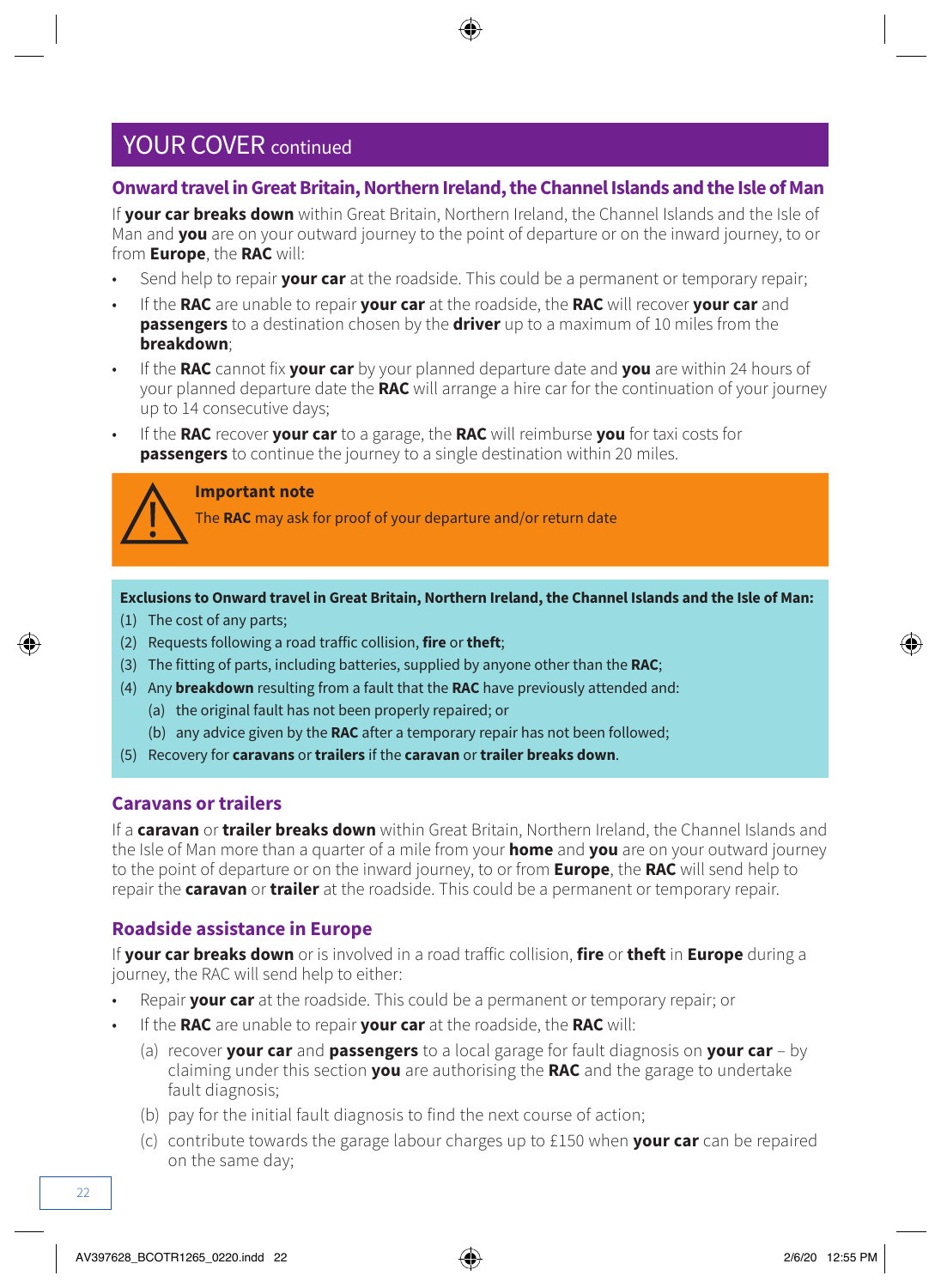- (d) help **you** purchase replacement parts if they cannot be found locally, and pay for them to be delivered; and
- (e) the **RAC** will also relay any urgent messages from the **driver** to a contact of **their** choice.

#### **Exclusions to Roadside assistance in Europe**

- (1) Repair costs, including garage labour charges:
	- (a) if **your car** was in a road traffic collision, **fire** or **theft**; or
	- (b) if **your car** repair costs will be more than its market value.
- (2) The costs of any parts.

#### **Onward travel in Europe**

If **your car breaks down** or is involved in a road traffic collision, **fire** or **theft** during a journey in **Europe** and the **RAC** establish that the repairs cannot be completed within 12 hours, the **RAC** will help the **driver** by making arrangements for the **passengers** to continue the journey. The **driver**  can choose either:

- Alternative transport; or
- Additional accommodation expenses.

#### **Alternative transport under onward travel in Europe**

- A hire car as a replacement until **your car** has been fixed, up to 14 consecutive days; or
- A standard class ticket up to £125 per person per day and £1500 in total for travel by air, rail, taxi or public transport.

#### **Hire car under onward travel in Europe**

Certain sections include the supply of a hire car. Where a hire car is available as a covered benefit, the following terms apply:

Up to the period shown under each section or until **your car** has been fixed if sooner.

- The **RAC** will arrange the hire of a small hatchback:
- If **you** are not eligible for a hire car arranged by the **RAC** for any reason, such as **you** do not meet the hire car provider's terms (e.g. **you** have points on your licence), and **you** choose to hire a car yourself, let the **RAC** know before **you** hire a car, and then provided the **RAC** have agreed the cost, the **RAC** will reimburse **you** up to £35 per day;
- Where the **RAC** arrange a hire car the **RAC** will pay the insurance and collision damage waiver (this covers the cost of damage, but **you** would still need to pay the insurance excess).

#### **Exclusions to Hire car under Onward travel in Europe**

- (1) The **RAC** will not provide any specific car type, model or accessories, including tow bars.
- (2) Any cost of:
	- (a) delivery and collection of the car hire and any fuel used;
	- (b) fuel while using the car hire; or
	- (c) any insurance excess and additional costs.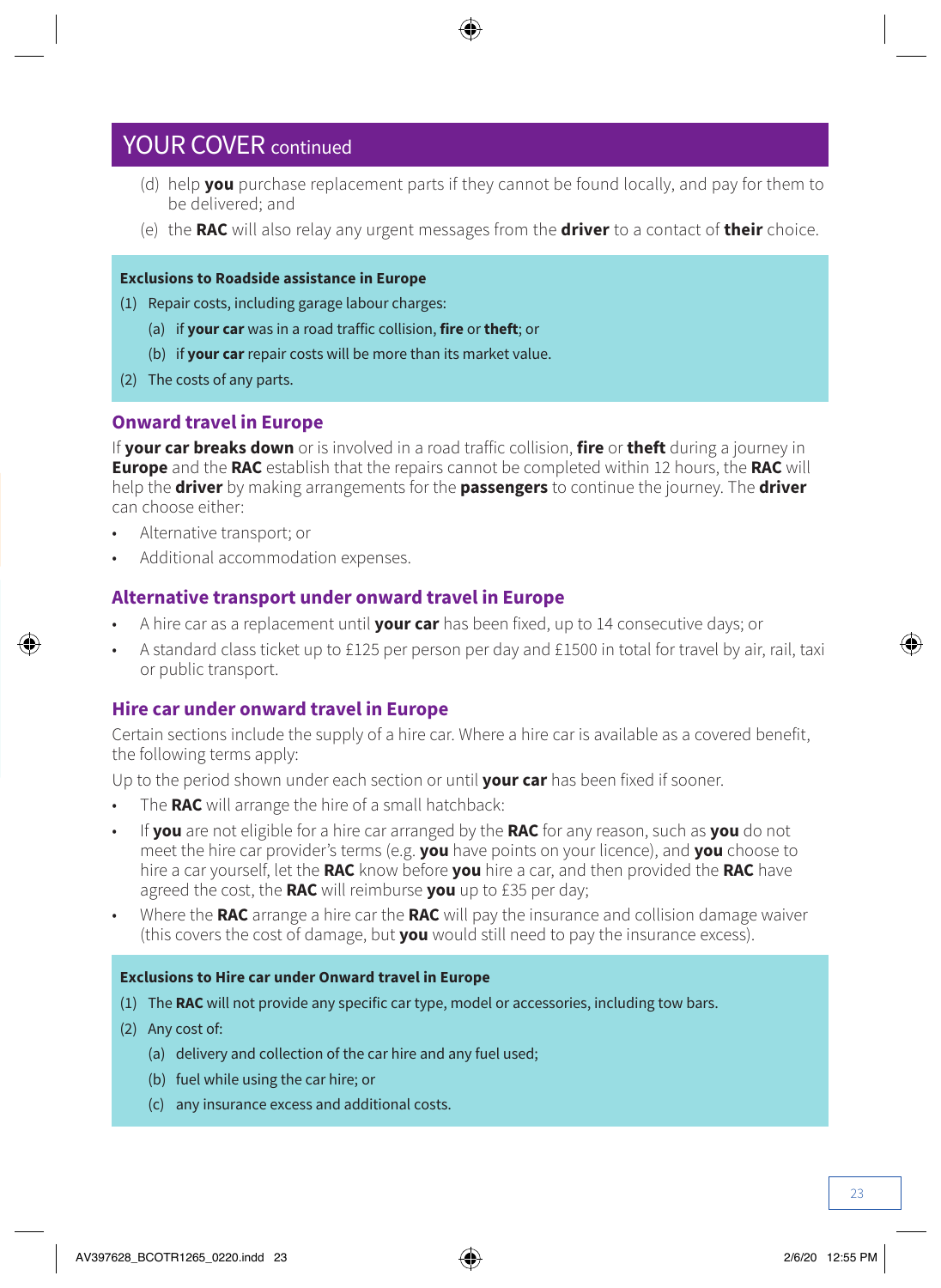#### **Additional accommodation expenses under onward travel in Europe**

The **RAC** will arrange and pay for additional accommodation expenses if **you** are unable to use your pre-arranged accommodation up to £30 per person per day up to a maximum of £500 for all **passengers**.

#### **Exclusions to Additional accommodation expenses under onward travel in Europe**

Accommodation where the **driver** has suitable alternative arrangements that can be used. Cover under this section will stop once:

- (1) **Your car** has been repaired to a roadworthy condition; or
- (2) The decision to bring **your car home** is made by **us** or the **RAC**; or
- (3) The **RAC** establish that the repair costs to **your car** exceed its market value; or
- (4) The **driver** is notified of cover ending, if **they** have a hire car, it must be returned to the place agreed with the **RAC** within 24 hours. The **driver** can keep the hire car for longer if **you** agree this with the **RAC** first and pay for it.

#### **Getting your passengers home**

The **RAC** will provide alternative transport as above to get the **passengers** back **home** if:

- **Your car** is brought back **home** under 'Getting your car home'; or
- Once the **RAC** establish that the repair costs to **your car** exceed its market value under 'Getting your car home.'

#### **Getting your car home**

If the **RAC** attend a **breakdown** or road traffic collision, **fire** or **theft** in **Europe** under 'Roadside assistance in Europe' and **your car** cannot be repaired before the **drivers** planned return to Great Britain, Northern Ireland, the Channel Islands and the Isle of Man, the **RAC** will arrange and pay for:

- Recovery of **your car** to a single destination of the **driver's** choice within Great Britain, Northern Ireland, the Channel Islands and the Isle of Man; and
- Storage charges for **your car** whilst waiting for **your car** to be returned to Great Britain, Northern Ireland, the Channel Islands and the Isle of Man; or
- the cost of one person to travel to collect **your car** by standard class rail or air fare and public transport up to £600 and a contribution towards room only accommodation up to £50 per day. If **your car** is repaired in **Europe**;
- the cost of the import duty, If the cost of repairing **your car** is greater than its market value as a result of a **breakdown** and it has to be disposed of abroad under Customs supervision;
- Reimbursement for a hire car in Great Britain, Northern Ireland, the Channel Islands and the Isle of Man once the **RAC** have brought **passengers home** under 'Onward Travel in Europe' until **your car** is brought back to Great Britain, Northern Ireland, the Channel Islands and the Isle of Man, up to £750 in total;

The **RAC** will take the **passengers** in **your car home** under 'Onward Travel in Europe'.

It is the **RAC's** decision whether to get **your broken-down car home** or have it repaired locally. The **RAC** will follow **our** decision whether to get **your car home** or have it repaired locally following a road traffic collision, **fire** or **theft** covered by your motor insurance.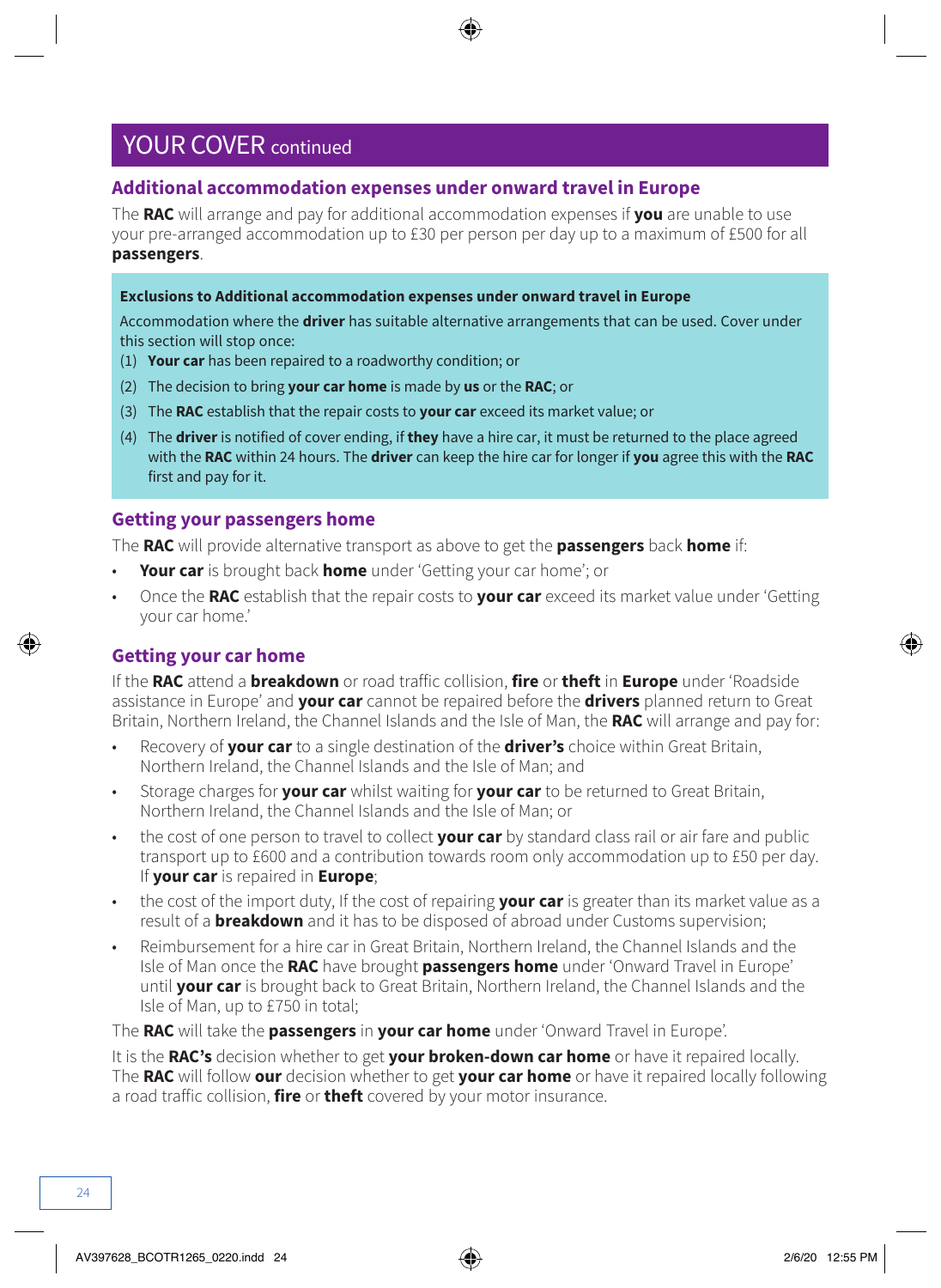#### **Exclusions to Getting your car home**

- (1) Any costs:
	- (a) if **your car** is beyond economical repair;
	- (b) covered under your motor insurance;
	- (c) relating to storage once **you** have been notified that **your car** is ready to collect; and
	- (d) relating to any costs incurred as a result of actions or omissions by **us**;
- (2) The **RAC** will not take **your car** back **home** if:
	- (a) **your car** is roadworthy; or
	- (b) a customs officer or other official finds any contents in **your car** that are not legal in that country;
- (3) Any import duties not relating to **your car**, for example relating to items carried in **your car**;
- (4) The **RAC** will not cover the costs of fuel, insurance or meals;
- (5) The **RAC** will only cover costs under this section up to the market value, so if **you** want the **RAC** to bring **your car home** and the costs of bringing **your car home** exceed this amount **you** will need to pay any costs above this amount before the **RAC** make arrangements.

![](_page_24_Picture_13.jpeg)

#### **Important note**

- Following authorisation by the **RAC**, it can take up to 14 working days for **your car** to be delivered back to Great Britain, Northern Ireland, the Channel Islands and the Isle of Man. At busy times and from some countries it may take longer.
- If the **RAC** do not bring **your car** back to Great Britain, Northern Ireland, the Channel Islands and the Isle of Man, **you** will have ten weeks in which to advise the **RAC** of how **you** wish to recover or dispose of it. If **you** do not contact the **RAC** within ten weeks the **RAC** will dispose of it at your cost.

#### **Car break-in emergency repairs**

If **your car** suffers damage to glass or locks caused by forcible entry or attempted forcible entry, although this is not a **breakdown** the **RAC** will reimburse **you**, up to £175 for:

- immediate emergency costs incurred in order to continue the journey: or
- the costs of recovering **your car** to a local repairer to ensure **your car** is secure and roadworthy.

#### **Exclusions to Car break-in emergency repairs**

- (1) The cost of any parts; or
- (2) Any other benefits covered by Section 12 Continental breakdown and accident recovery; and
- (3) Any **claim** that has not been reported to the police and not supported by a written police report.

#### **Replacement driver**

Although this is not covered as a **breakdown** under Section 12 – Continental breakdown and accident recovery, if the **driver** suddenly or unexpectedly falls ill during the journey in **Europe**, meaning **they** are unable to drive, the **RAC** will provide a replacement driver to allow the journey to continue or return **home**. The **RAC** will require written confirmation from the treating hospital or medical expert that the **driver** is unable to drive.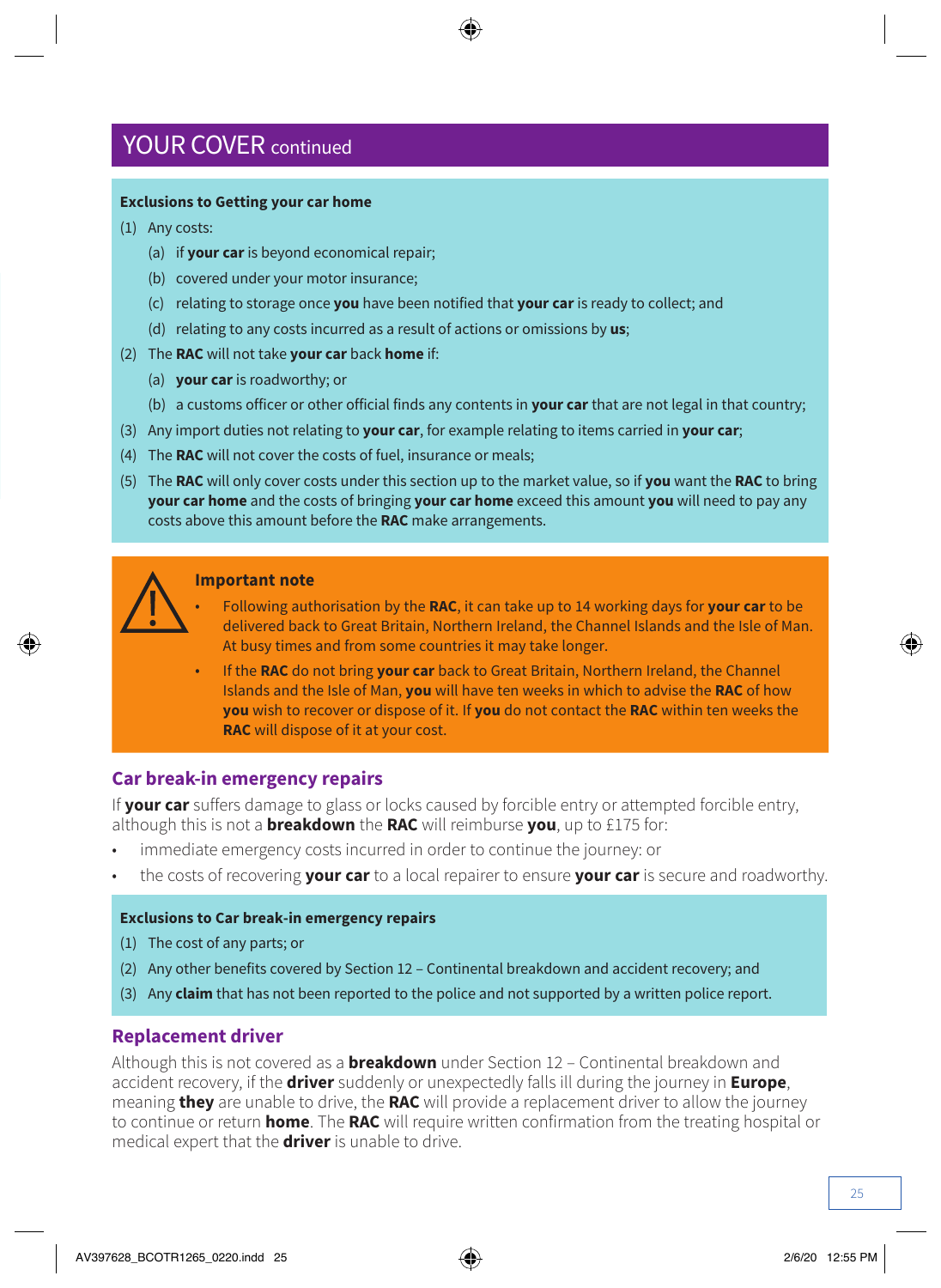#### **Exclusions to Replacement driver**

- (1) If there is another qualified driver who is a **passenger** and who is fit and legally able to drive **your car**.
- (2) Any other benefits covered by Section 12 Continental breakdown and accident recovery.

#### **Included benefits**

As well as the cover the **RAC** provide, RAC Motoring Services offer the following benefits at no additional charge to **you** and include:

- Urgent Message Relay; and
- Replacement Driver.

#### **Urgent message relay**

If **your car** has **broken down** and the **driver** needs to get in touch with friends and family urgently, the **RAC** will get a message to them.

#### **Replacement driver**

If the **driver** becomes ill during a journey in Great Britain, Northern Ireland, the Channel Islands and the Isle of Man and no one within the party can drive **your car**, the **RAC** may be able to provide a replacement driver. This service is discretionary, and the **RAC** will decide whether or not to provide this service.

#### **Additional services**

RAC Motoring Services can provide additional services that are not included in Section 12 – Continental breakdown and accident recovery for an additional charge which will be agreed with **you** before service is provided:

- Fxtend the hire time for a replacement car;
- Attend a mis-fuel event.

If **you** need extra help, the **RAC** will agree the costs up front and will need full payment before the **RAC** can help. **You** will be responsible for any additional charges so if the **RAC** helps an authorised additional driver under Section 12 – Continental breakdown and accident recovery and **they** cannot pay, the **RAC** will invoice **you**. This is why the **RAC** request proof of identity at the **breakdown**.

### SECTION 12 – CONTINENTAL BREAKDOWN AND ACCIDENT RECOVERY GENERAL CONDITIONS

The following General conditions, apply to the whole of Section 12 – Continental breakdown and accident recovery and are in addition to the General conditions listed towards the back of this policy wording:

- (1) The **RAC** will not cover any **call-out** for any repairs to **your car** which are not essential in order to continue the journey;
- (2) Any **claim** which the **driver** could make under any other insurance policy. If the value of the **call-out** is more than the amount which can be recovered under another policy the **RAC** may pay the difference, subject to the limits as set out in this European Motoring Assistance cover;
- (3) **You** must make sure **your car** meets all relevant laws of the countries visited during a journey;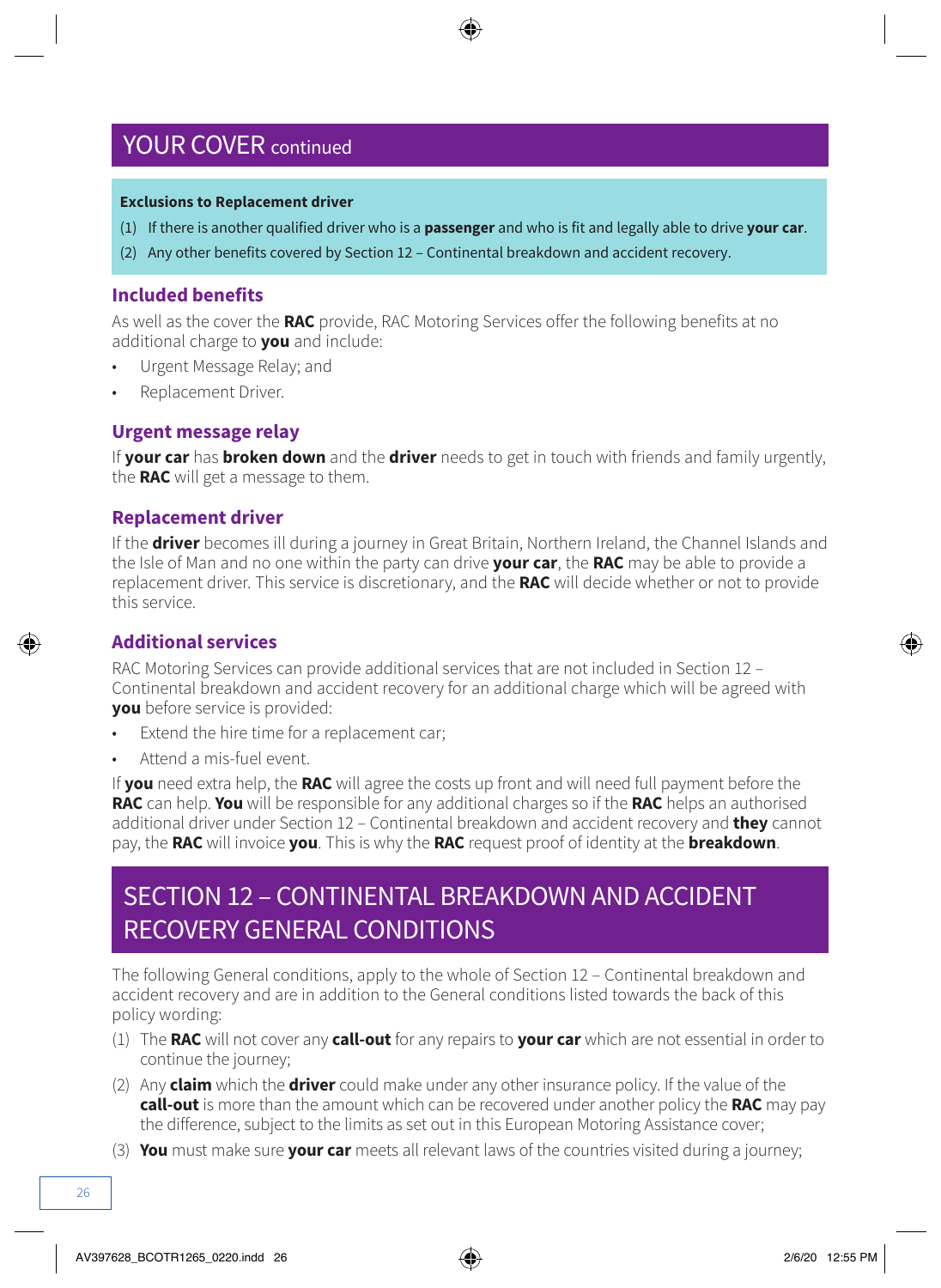### SECTION 12 – CONTINENTAL BREAKDOWN AND ACCIDENT RECOVERY GENERAL CONDITIONS continued

- (4) How the exchange rate is calculated:
	- (a) Any costs incurred directly by the **RAC** in a currency other than Great British Pounds (GBP) will be converted to GBP at the exchange rate used at the time;
	- (b) Costs incurred by **you** in a currency other than GBP which are recoverable will be converted to GBP either:
		- (i) at the exchange rate used by your credit or debit provider; or
		- (ii) at the exchange rate used by the **RAC** when your claim form is received if **you** paid in cash;
- (5) The **RAC** will not take responsibility for repairs carried out at any garage, and the contract for such repairs will be between **you** and the garage/repairer;
- (6) When a hire car, taxi, hotel or similar benefit is arranged under this European Motoring Assistance cover, the **RAC** will always try to find a suitable option that is available at the time, however:
	- (a) the **RAC** are not responsible for the quality or service of each individual hotel, train or taxi booked; and
	- (b) for hire cars, whilst reputable companies are used, the **RAC** are unable to and cannot be responsible for checking the condition of each car or the quality of service provided by each company;
- (7) If, following a **breakdown**, **your car** needs to be repaired, **you** must not delay or refuse repairs whilst **you** are in **Europe**. If **you** do, and in the reasonable opinion of the **RAC** that would lead to additional costs being incurred, the **RAC** reserve the right to refuse to provide cover under 'Onward travel in Europe' or 'Getting your car home';
- (8) If the **breakdown**, road traffic collision, **fire** or **theft** is caused by flooding brought about by adverse weather the **RAC** will only arrange for **your car** to be taken to a local repairer. All further service will be an additional cost paid by **you**, or must be referred to **us**;
- (9) In handling **breakdown call-outs** there may be more than one option available to you under this European Motoring Assistance. The **RAC** will decide which is the most appropriate option based on the expertise of the **RAC** in breakdown situations. In doing so the **RAC** will act in consultation with **you**, and act reasonably at all times;
- (10)This European Motoring Assistance does not cover:
	- (a) car storage charges, other than under 'Getting your car home';
	- (b) **call-outs** if **you** are not carrying a serviceable spare tyre provided by the manufacturer;
	- (c) the hire of minibuses, motorhomes, motorcycles, **caravans**, **trailers** or vans;
	- (d) overloading of **your car** under the laws in any country in which **your car** is travelling;
	- (e) **breakdowns**, road traffic collision, **fire** or **thefts** caused by running out of oil or water, frost damage or rust or corrosion.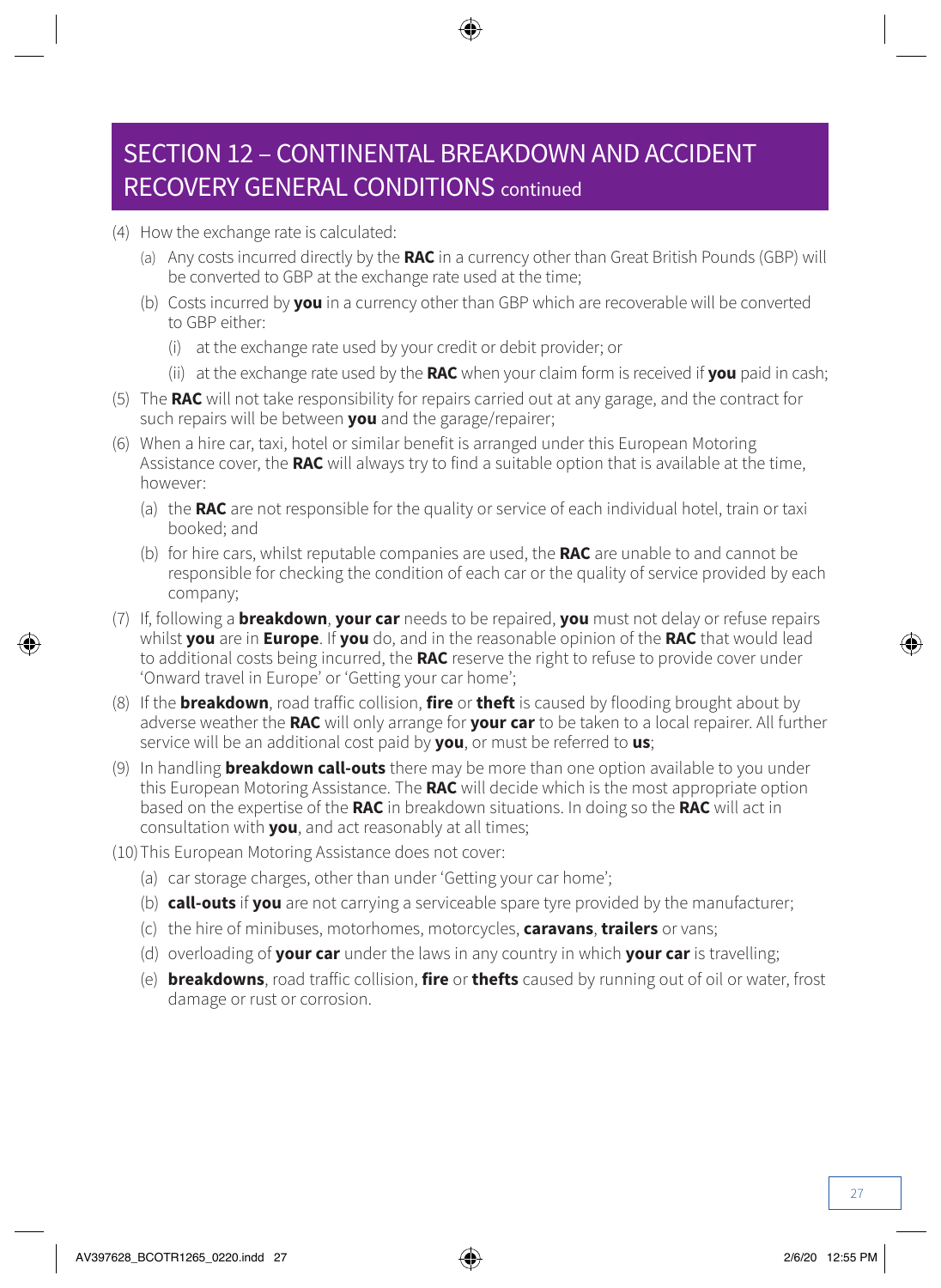### SECTION 12 – CONTINENTAL BREAKDOWN AND ACCIDENT RECOVERY AND SECTION 13 – PRIVATE CAR GOLD RAC GENERAL CONDITIONS

The following General conditions, apply to the whole of Section 12 – Continental breakdown and accident recovery and the whole of Section 13 – Private Car Gold, providing **you** have opted to purchase this cover and details are shown on your schedule.

These are in addition to the Section 12 – General conditions and the General Conditions listed towards the back of this policy wording. If **you** do not comply the **RAC** can refuse cover:

- (1) **You** must request services directly from the **RAC**, as the **RAC** will only provide cover if the **RAC** make arrangements to help **you**.
- (2) Where the **breakdown** is caused by a component failure this must stop **your car** from working, so for example an air-conditioning failure in itself does not constitute a **breakdown**, and the illumination of a warning light does not always constitute a **breakdown**. If it does not, **you** will need to take **your car** to a place of repair, for which there is no cover.
- (3) The **RAC** will not cover any **claim** where **your car** is already at a garage or other place of repair.
- (4) Where the **RAC** deem, acting reasonably, that **you** requested service to avoid the cost of repairing **your car**, or to correct an attempted repair by someone else, the **RAC** will not provide cover.
- (5) A **driver** must be with **your car** when the **RAC** attend.
- (6) **You** are responsible at all times for the care of your personal belongings that are in or on **your car**. The **RAC** will not be responsible for any loss of or damage to them.
- (7) Where the **RAC** recover **passengers** under the age of 16, they must be accompanied by an adult.
- (8) The **RAC** will not allow animals in their vehicles, except guide dogs. Any animals can remain in **your car** at the **driver's** own risk. The **RAC** will not be liable for any injury to animals, or damage caused by them. The **RAC** will not transport any livestock. The **RAC** will not be responsible for any costs relating to animals.
- (9) **Your car** must not carry more passengers than the number stated in the car's registration document. Each **passenger** must have a separate fixed seat fitted to the manufacturer's specification and any child must occupy a properly fitted child seat.
- (10)Where the **RAC** provide a repair to **your car**, whilst the **RAC** are responsible for that repair, this does not mean that the **RAC** are confirming the legal and roadworthy condition of **your car**. This remains your responsibility.
- (11) The **RAC** will not be responsible for any losses that may incur following a **breakdown** that are not expressly covered by your Continental breakdown and accident recovery or Private Car Gold cover. For example, the **RAC** will not pay for any loss of earnings or missed appointments.
- (12) The **RAC** do not guarantee that recovery to any garage will be during opening hours, or that repairs can start immediately. Whilst the **RAC** will try to check that the garage will undertake the type of repairs required, the **RAC** cannot guarantee this. The **RAC** will not take responsibility for repairs carried out at any garage and the contract for such repairs will be between **you** and the garage/repairer.
- (13)During extreme weather, riots, war, civil unrest, industrial disputes, the **RAC's** services can be interrupted. They will resume their service to **you** as soon as they can in these circumstances.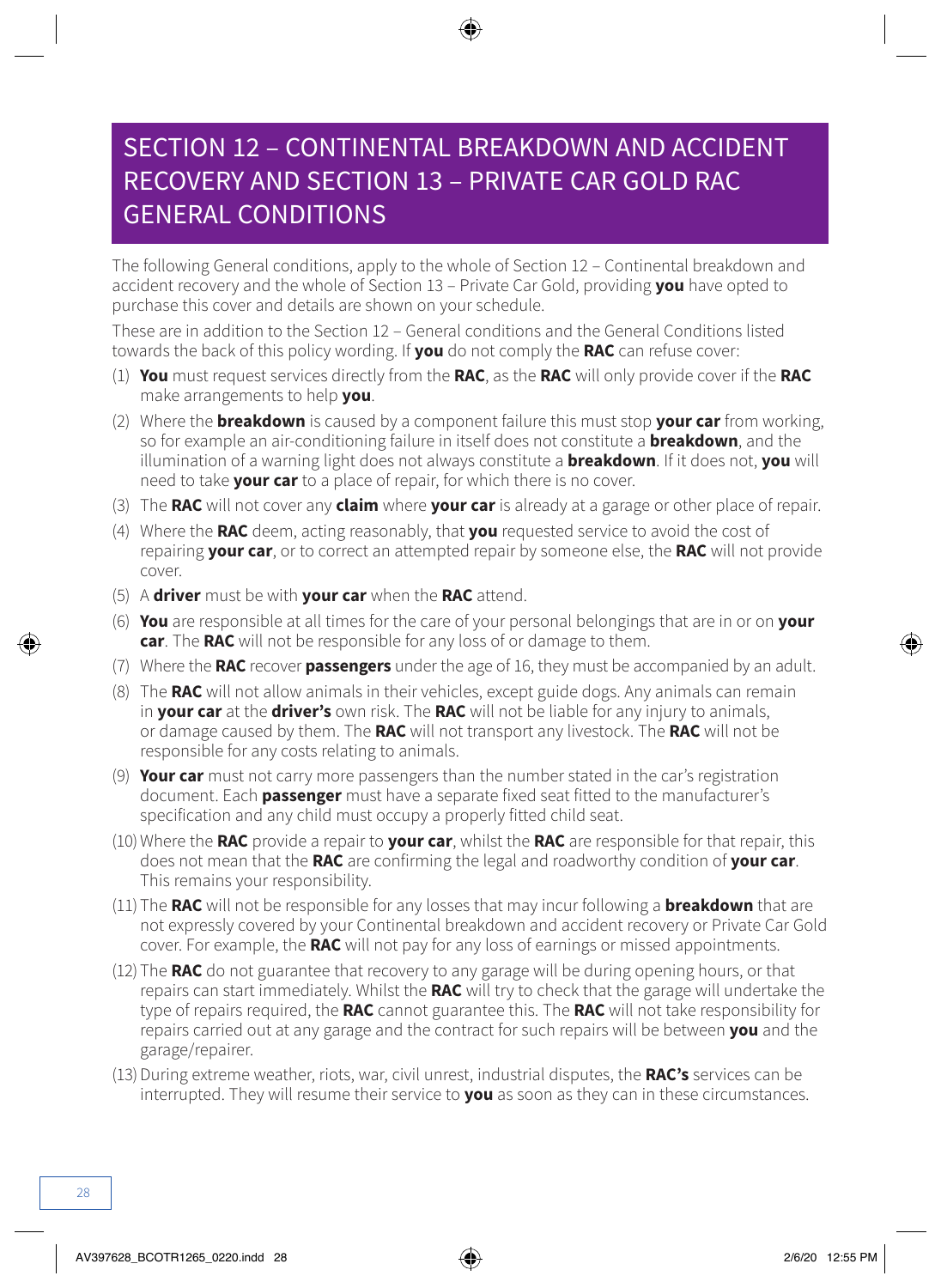### SECTION 12 – CONTINENTAL BREAKDOWN AND ACCIDENT RECOVERY AND SECTION 13 – PRIVATE CAR GOLD RAC GENERAL CONDITIONS continued

(14) The cost of the following is not covered:

- (a) **specialist equipment**;
- (b) ferry charges for **your car** and the **RAC's** vehicle;
- (c) any damage to glass even if the damage means **your car** cannot be legally or safely driven. the **RAC** will arrange transport to a local garage so **you** can arrange to get **your car** fixed but **you** will have to pay for this;
- (d) spare tyres and wheels and repairing or sourcing them;
- (e) recovery by someone other than the **RAC** even if this is requested by the emergency services; or
- (f) the **RAC** will only provide recovery once instructed to do so by the emergency services.
- (15) In handling any **claim** there may be more than one option available to the **driver**. The **RAC** will decide which is the most appropriate option based on the expertise of the **RAC** in **breakdown** situations. In doing so the **RAC** will act in consultation with the **driver**, and act reasonably at all times.
- (16) **Your car** must be privately owned and only used for private use, including use for social, domestic and pleasure purposes and commuting to and from a permanent place of work/any business use other than hire and reward and/or courier services.
- (17) There is no cover for:
	- (a) routine servicing, maintenance or assembly of **your car**;
	- (b) **caravan** or **trailers**, except as described under Roadside under Section 13 Private Car Gold;
	- (c) **breakdowns** if **your car** is being used for business, including for example demonstrating, carrying trade plates, commercial travelling and hire and reward;
	- (d) **breakdowns** resulting from activities that are not subject to the normal rules of the road for example rallies, stock car racing, or other formal or informal race events;
	- (e) **breakdowns** that occur off the public highway to which the **driver** or the **RAC** have no legal access;
	- (f) **your car** if it is not legally taxed, insured and holding a valid MOT certificate which is required by law or is not being used in line with the manufacturer's guidelines;
	- (g) cars that are not in a roadworthy condition. If the **RAC** consider, acting reasonably, that **your car** is not in a legal or roadworthy condition, the **RAC** can refuse to provide service. If **you** can demonstrate that **your car** is roadworthy the **RAC** will provide service;
	- (h) any **claim** that is, or may be affected by the influence of alcohol or drugs;
	- (i) any **breakdown** that is caused by or as a result of **fire** or **theft**; or
	- (j) any **claim** where the **breakdown** was first reported to the **RAC** under a different policy.
- (18)If the **driver** is asked to review and approve a document recording the condition of **your car**, including an electronic form, it is **their** responsibility to ensure that the record is accurate and complete, and the **RAC** will not be responsible for any errors or omissions.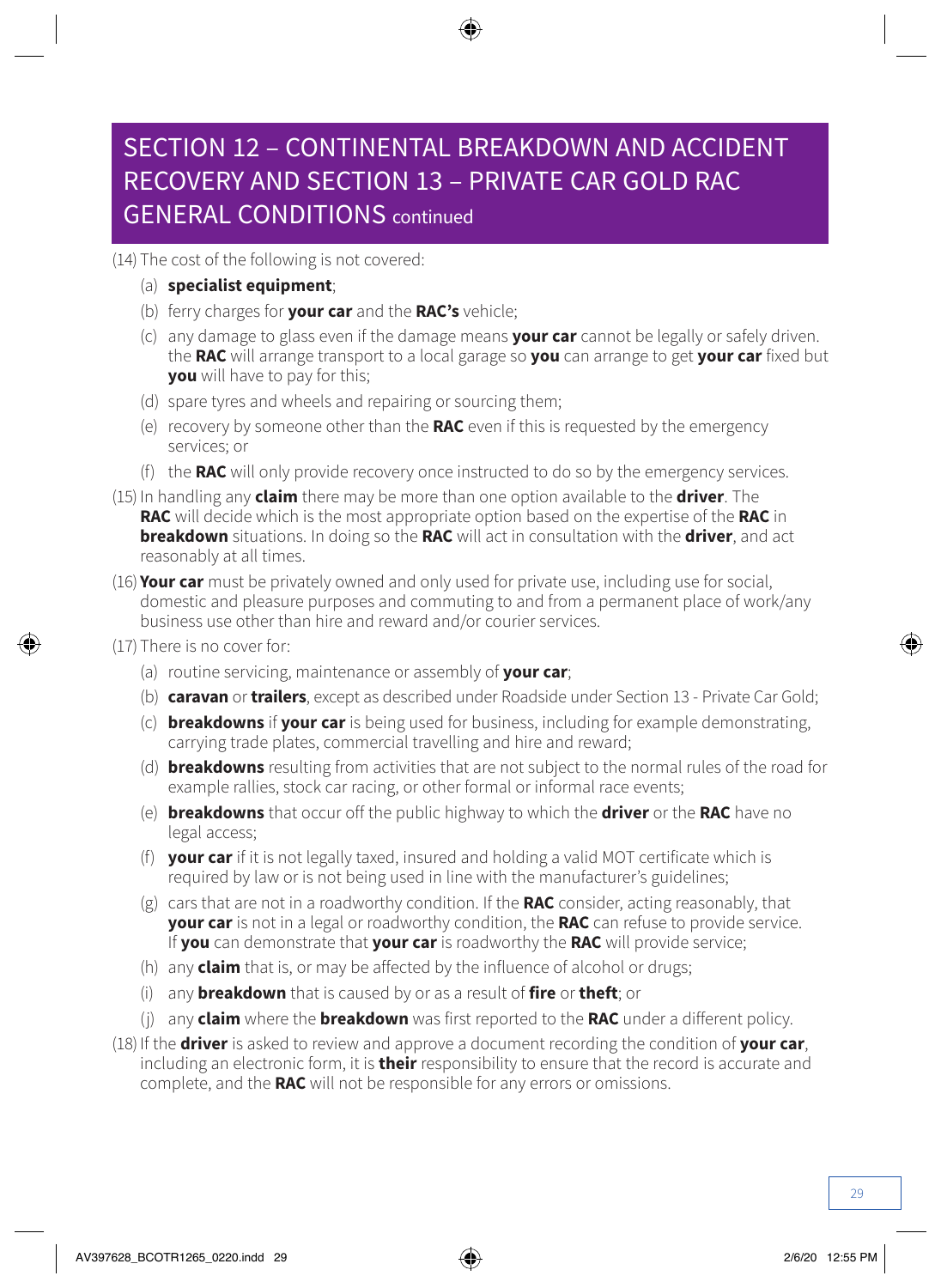### MISUSE OF BREAKDOWN ASSISTANCE COVER

#### **You** or any **named driver** must not:

- Behave inappropriately towards the **RAC**, including acting in a threatening or abusive manner, whether verbally or physically:
- Persuade or attempt to persuade the **RAC** into a dishonest or illegal act;
- Omit to tell the **RAC** important facts about a **breakdown** in order to obtain a service;
- Provide false information in order to obtain a service;
- Knowingly allow someone that is not covered by your policy to try and obtain a service under any cover provided by the **RAC**;
- Pay for additional services or goods in the knowledge that the payment has or will fail, with no intention of providing alternative payment.

If these conditions are not complied with, **we** or the **RAC** may:

- Decline the cover available to **you** at your next renewal;
- Restrict the payment methods available to **you**;
- Refuse to provide any services to **you** with immediate effect;
- Immediately cancel your cover.

The **RAC** may also take any of the additional steps as set out above, if any **claim** is found to be fraudulent in any way, and the cover will be cancelled with effect from the date of the fraudulent act, and the fraudulent **claim** forfeited. **We** will not refund any premium. **You** will be notified in writing if **we** or the **RAC** decide to take any of the above steps.

### YOUR DATA – RAC DATA PROTECTION STATEMENT

This section provides a short summary of how the **RAC** collect and use your data. Please refer to the **RAC's** website at [rac.co.uk//pdfs/businessroadside/breakdown/privacypolicy](http://rac.co.uk//pdfs/businessroadside/breakdown/privacypolicy) for full details of how the **RAC** use your data. Alternatively, **you** can obtain a copy of the Privacy Policy by using the contact details below. The summary applies to the whole of Section 12 – Continental breakdown and accident recovery and the whole of Section 13 – Private Car Gold, providing **you** have opted to purchase this cover and details are shown on your schedule.

#### **What is your data?**

There are three types of data **the RAC** hold about **you**:

- (1) Personal data is information the **RAC** holds on record which identifies **you**. This may include your name, address, email address and telephone number;
- (2) The **RAC** will also hold data about **you** that is not personal, for example information about **your car**; and
- (3) A small number of the **RAC** services require the collection and storing of special categories of personal data. The **RAC** will only ask for this when it is absolutely necessary and in accordance with data protection laws.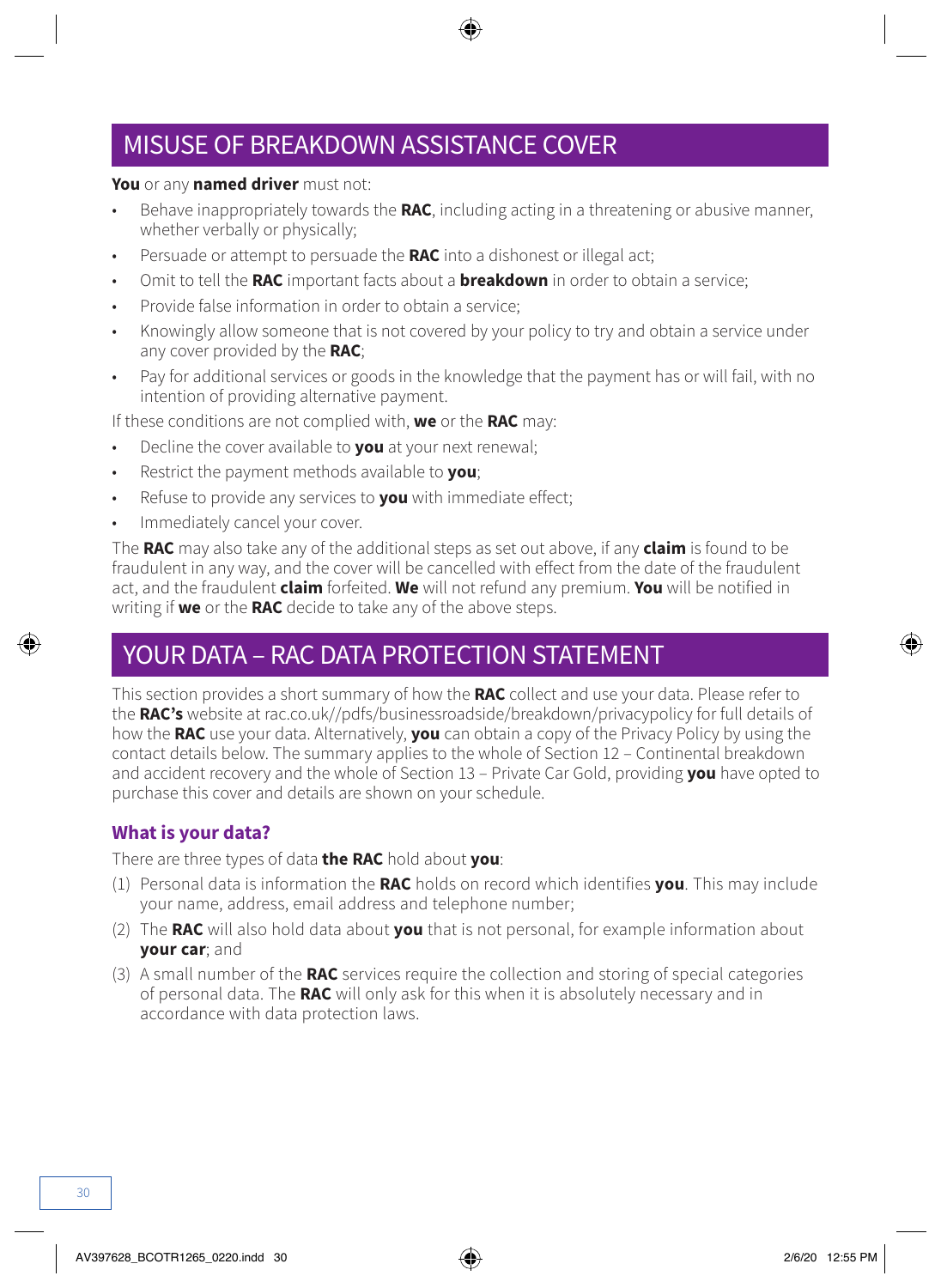### YOUR DATA – RAC DATA PROTECTION STATEMENT continued

#### **How the RAC obtain and collect your data**

Your data may be collected in a number of different ways. For example, when **you** purchase your policy (which includes Section 12 – Continental breakdown and accident recovery and also if **you** have purchased Section 13 – Private Car Gold, as shown on your schedule), when you contact the **RAC** through social media or make a claim under your **RAC** cover. The **RAC** will always need to collect, store and use information about **you** to be able to provide **you** with your **RAC breakdown** cover where applicable.

Please note, if **you** do not provide your data the **RAC** will be unable to provide **you** with cover, as well as services related to administering your **RAC breakdown** cover.

#### **How the RAC will use your data**

The **RAC** will use your data for the administration of your **RAC breakdown** cover, for example, helping **you** if **you** make a **claim**. The **RAC** may disclose your personal data to service providers who provide help under your **RAC breakdown** cover.

#### **Your rights**

**You** have a number of rights relating to your personal data. For further information regarding any of these rights please visit [rac.co.uk//pdfs/businessroadside/breakdown/privacypolicy](http://rac.co.uk//pdfs/businessroadside/breakdown/privacypolicy) or contact the Data Protection Officer:

- Call the RAC's Customer Service Team: 0330 159 0337; or
- Email the RAC: [membershipcustomercare@rac.co.uk;](mailto:membershipcustomercare@rac.co.uk) or
	- Write to the RAC: RAC Motoring Services Great Park Road Bradley Stoke Bristol BS32 4QN

### RAC COMPLAINTS PROCEDURE

The **RAC** Complaints procedure applies to the whole of Section 12 – Continental breakdown and accident recovery and the whole of Section 13 – Private Car Gold, providing **you** have opted to purchase this cover and details are shown on your schedule.

The **RAC** are committed to providing excellent service. However, the **RAC** realise that there are occasions when **you** feel **you** did not receive the service **you** expected. If **you** are unhappy with the services relating to your cover such as services at or following a **breakdown** or the included benefits please contact the **RAC** as follows:

|                                        | Telephone                                   | In writing                                                                                                    |  |
|----------------------------------------|---------------------------------------------|---------------------------------------------------------------------------------------------------------------|--|
| <b>Breakdown</b> related               | Telephone: 0330 159 0337                    | Breakdown Customer Care                                                                                       |  |
| complaints                             | (lines open 9am - 5pm,<br>Monday to Friday) | RAC Motoring Services Limited<br>Great Park Road<br><b>Bradley Stoke</b><br><b>Bristol</b><br><b>BS32 40N</b> |  |
| Sales and administration<br>complaints |                                             | Please contact your insurance adviser                                                                         |  |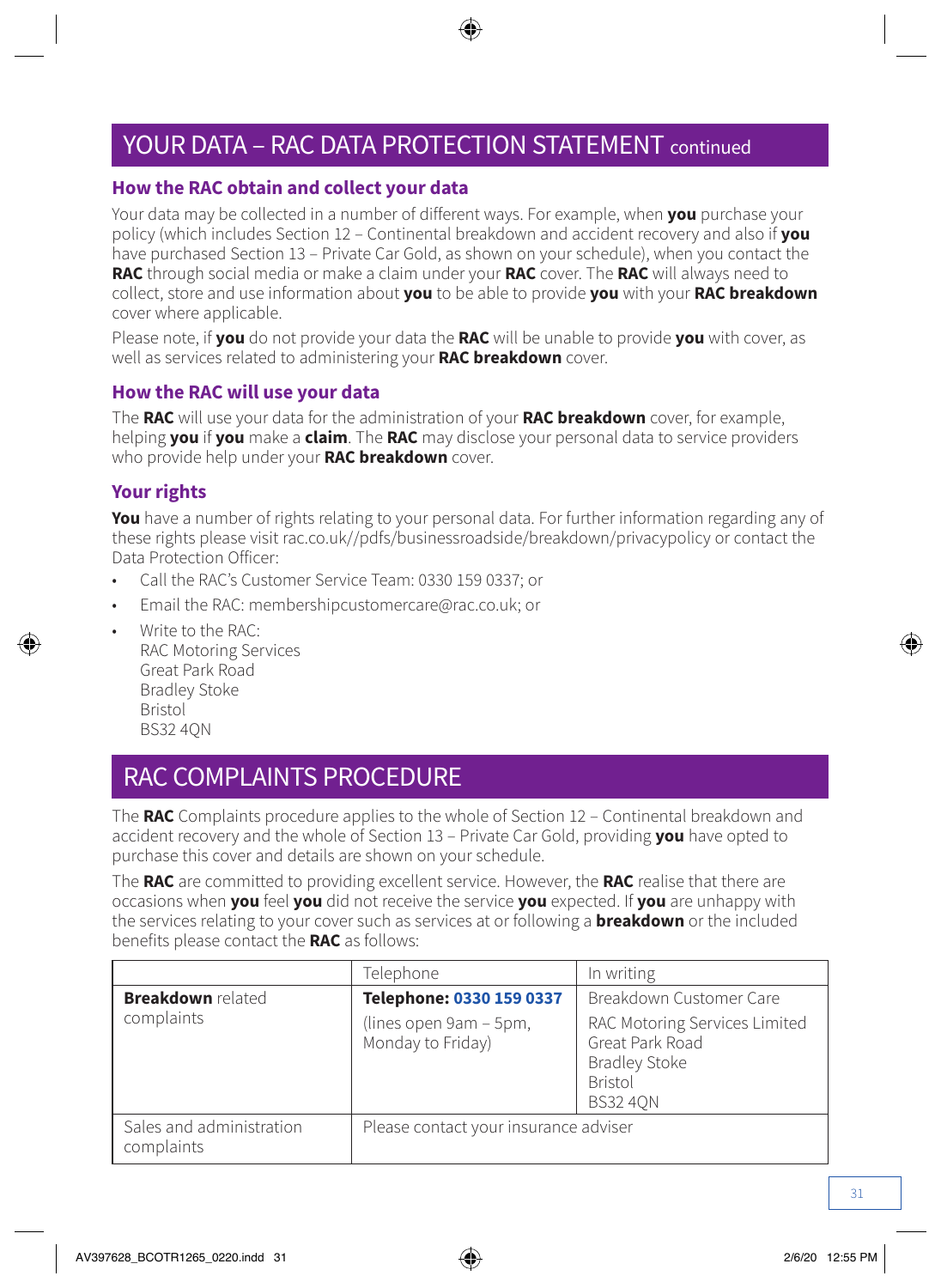### FINANCIAL SERVICES COMPENSATION SCHEME

RAC Insurance Limited is covered by the Financial Services Compensation Scheme (FSCS). If it is unable to meet its obligations under the relevant sections of cover, **you** may be entitled to compensation from the FSCS.

Further information about FSCS arrangements is available from the FSCS website [www.fscs.org.uk](http://www.fscs.org.uk). Any cover provided by RAC Motoring Services is not covered by the FSCS.

### SECTION 13 – PRIVATE CAR GOLD

If **you** have Comprehensive cover and opted to purchase Private Car Gold, provided and underwritten by the **RAC**, details are shown on your schedule.

- RAC Motoring Services provides cover for Roadside, At Home and Recovery; and
- RAC Insurance Limited provides cover for Onward Travel

Private Car Gold covers **you**, **your car** and any **person insured** as per the details shown on your current **certificate of motor insurance**.

Private Car Gold also covers **you** as a driver or a passenger in any private car for 'Roadside' and 'At Home only'.

Please note that the **RAC** General conditions at the end of Section 12 – Continental Breakdown and Accident Recovery will also apply to Section 13 – Private Car Gold, as does the Data Protection Statement, the Complaints procedure and the FSCS wording, if this cover is shown on your schedule.

### HOW TO GET HELP

These are the numbers that **you** will need:

| <b>Broken down</b> in Great Britain, Northern Ireland,<br>the Channel Islands and the Isle of Man or if the<br>only qualified drivers are medically unfit to drive<br>your car | Telephone: 0800 678 999<br>(lines open 24 hours a day, seven days a week)                                                     |
|--------------------------------------------------------------------------------------------------------------------------------------------------------------------------------|-------------------------------------------------------------------------------------------------------------------------------|
| <b>Claim Form</b> Requests from Great Britain,<br>Northern Ireland, the Channel Islands and the<br>Isle of Man                                                                 | Telephone: 0330 159 0337<br>(lines open 9am - 5pm, Monday to Friday)                                                          |
| <b>Hearing assistance</b>                                                                                                                                                      | Telephone prefix 18001 to access Typetalk or<br>text the RAC on 07855 828282<br>(available 24 hours a day, seven days a week) |

#### **Reimbursement**

Under some sections, **you** may need to pay for the service up front and **claim** this back from the **RAC**. To do so, please visit [www.rac.co.uk/reimbursementclaimform](http://www.rac.co.uk/reimbursementclaimform)

| If you have any queries, please contact | Telephone: 0330 159 0337                 |
|-----------------------------------------|------------------------------------------|
| Breakdown Customer Care                 | (lines open 9am – 5pm, Monday to Friday) |

Please send your completed claim form with proof of payment (such as a receipt) to Customer Services: Breakdown Customer Care, RAC Motoring Services Limited, Great Park Road, Bradley Stoke, Bristol, BS32 4QN.

The **RAC** may ask **you** to supply original documents.

#### **Telephone costs and recording**

Please note that the **RAC** does not cover the costs of **you** making or receiving telephone calls. It may not always be possible for the **RAC** to return a call to a mobile phone. Calls to the **RAC** may be monitored and/or recorded.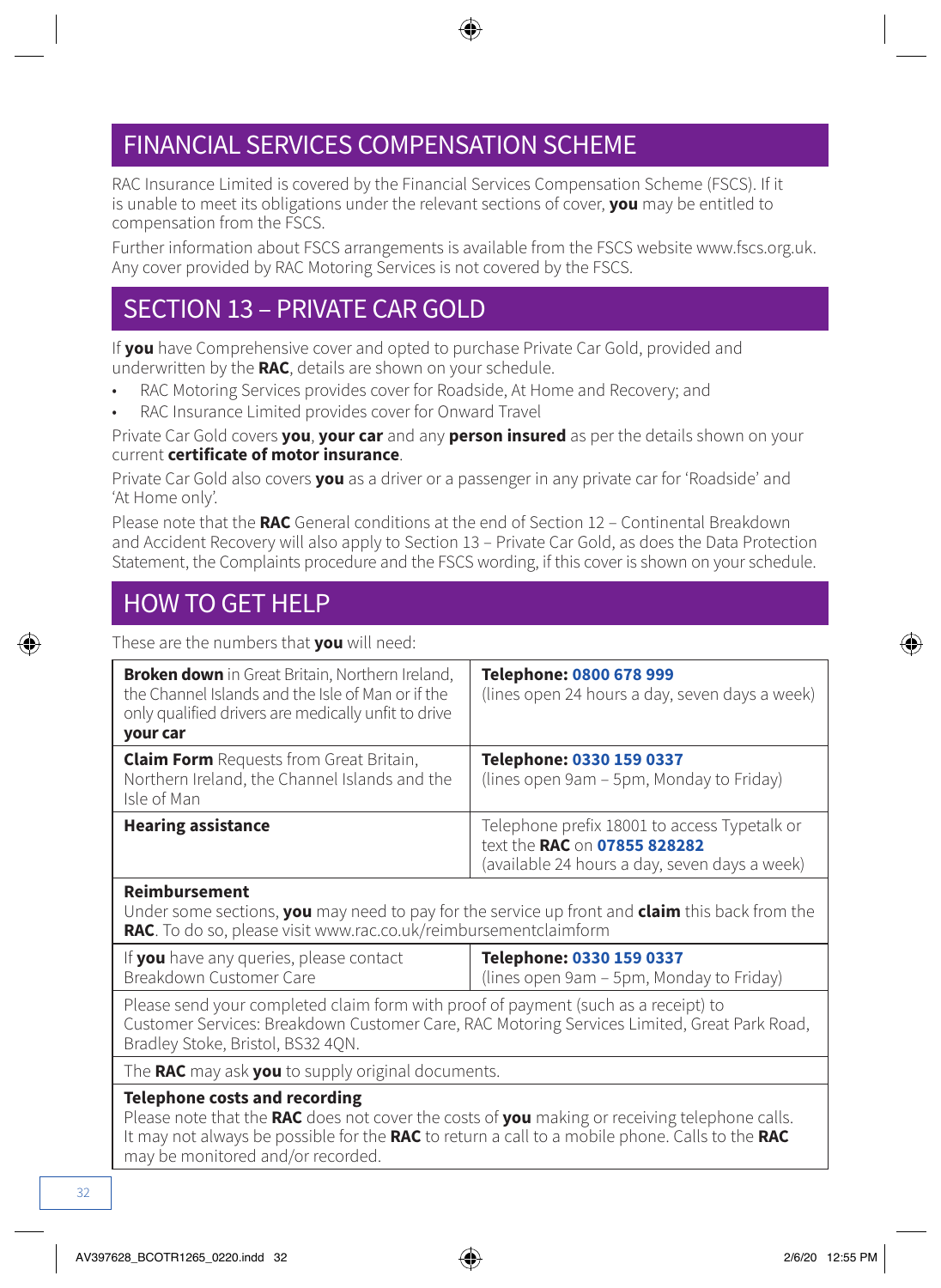### **HOW TO GET HELP continued**

![](_page_32_Picture_1.jpeg)

#### **If your car breaks down, please provide the RAC with:**

- Your name or policy number:
- Identification such as a bank card or driving licence:
- **Your car's** make, model and registration number;
- The exact location of **your car**  the road **you** are on, or the nearest road junction;
- The number of the phone **you** are using;
- The cause of the **breakdown,** if **you** know it;
- Your credit/debit card if **you** need additional services.

Please let the **RAC** know if **you** have called the **RAC** but manage to get going before the **RAC**  arrive. The RAC will only provide cover if the **RAC** arranged help, so please do not go directly to a garage or other recovery service, or otherwise approve action taken by **you** or on your behalf.

![](_page_32_Picture_11.jpeg)

#### **Important note**

If **you** fail to make contact within 24 hours of becoming aware of the **breakdown**, cover may be refused in relation to the **breakdown**.

### **DEFINITIONS**

For Section 13 – Private Car Gold, unless stated otherwise, the definitions starting on page 6 of this policy booklet will apply, and in addition, wherever the following words appear in **bold**, they will have the meanings described below.

#### **Breakdown/breaks down/broken down**

An event during the **period of insurance**, that stops **your car** from being driven because of a mechanical or electrical failure including as a result of battery failure, running out of fuel, flat tyres, but not as a result of a mis-fuel, road traffic accident, **fire**, flood, **theft**, acts of vandalism, any **driver induced fault**, or any key related issue other than ignition keys locked in **your car**.

#### **Call-out/claim**

Each separate request for service or benefit for cover under Section 13 – Private Car Gold.

#### **Caravan/trailer**

Any caravan or trailer that is less than:

- 3,500kg (3.5 tonnes) gross vehicle weight;
- 7.0m (23ft) long including a tow bar;
- 2.55 metres (8ft 4in) wide; and
- 3 metres (9ft 10in) high.

#### **Driver/their/they**

**You** or any authorised **named driver** of **your car**, as shown on your current **certificate of motor insurance** at the time a **breakdown** occurs.

#### **Driver induced fault**

Any fault caused by actions or omissions of the **driver** of **your car**, except running out of fuel and battery failure.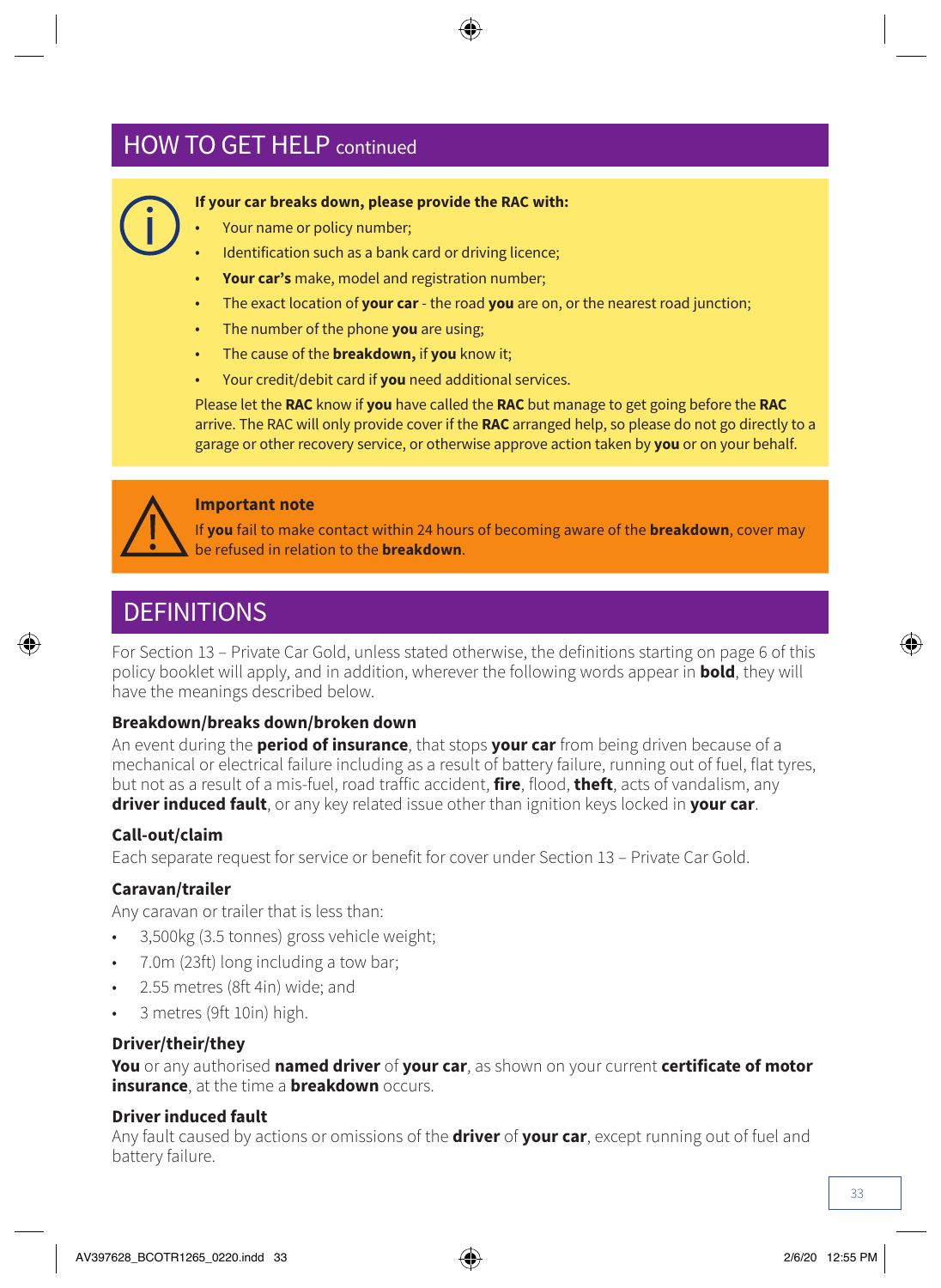### DEFINITIONS continued

#### **Home**

Your address in Great Britain, Northern Ireland, the Channel Islands and the Isle of Man where **you**  live permanently.

#### **Passengers**

The **driver** and passengers travelling in **your car** providing **you** are not exceeding the number of passengers stated in **your car's** registration document.

#### **RAC**

- For Roadside, At Home and Recovery means RAC Motoring Services;
- For Onward Travel, means RAC Insurance Limited;
- For Additional Services means RAC Motoring Services; and
- In each case any person employed or engaged to provide certain services on the RAC's behalf.

#### **Specialist equipment**

Equipment that is not normally required by the **RAC** to complete repairs and recoveries, for example winching and specialist lifting equipment.

#### **Start date**

The date that this Private Car Gold cover begins, or renews, as shown on your schedule.

#### **Your car**

As defined on page 6 of this policy wording, providing that your car is less than

- 3,500kg (3.5 tonnes) gross vehicle weight;
- 6.4m (21ft) long including a tow bar;
- 2.55 metres (8ft 4in) wide.

### YOUR COVER

#### **Limits of cover**

Cover under Section 13 – Private Car Gold is subject to limits on:

- When a **claim** can be made:
	- (a) no **claim** is permitted if the **breakdown** occurred prior to **you** purchasing this policy;
	- (b) no **claim** is permitted within 24 hours of **you** purchasing this policy;
	- (c) in order to make a **claim** under 'Recovery' the **RAC** must have first attended to **your car** under 'Roadside'; and
	- (d) in order to make a **claim** under 'Onward Travel', the **RAC** must have first attended to **your car** under 'Roadside' or 'At home'; and
- The number of **claims** that can be made per **period of insurance** whether under a particular section, or as a whole, regardless of who makes the **claim**;
- The amounts that are covered for certain types of **claims** are set out within Section 13 Private Car Gold.

#### **Roadside**

If **your car breaks down** within Great Britain, Northern Ireland, the Channel Islands and the Isle of Man more than a quarter of a mile from your **home**, the **RAC** will:

- Send help to repair **your car** at the roadside. This could be a permanent or temporary repair; or
- If the **RAC** are unable to repair **your car** at the roadside, the **RAC** will recover **your car** and **passengers** to a destination chosen by the **driver** up to a maximum of ten miles from the **breakdown**;
- If the **RAC** recover **your car** to a garage, the **RAC** will reimburse **you** for taxi costs for **passengers** to continue the journey to a single destination within 20 miles.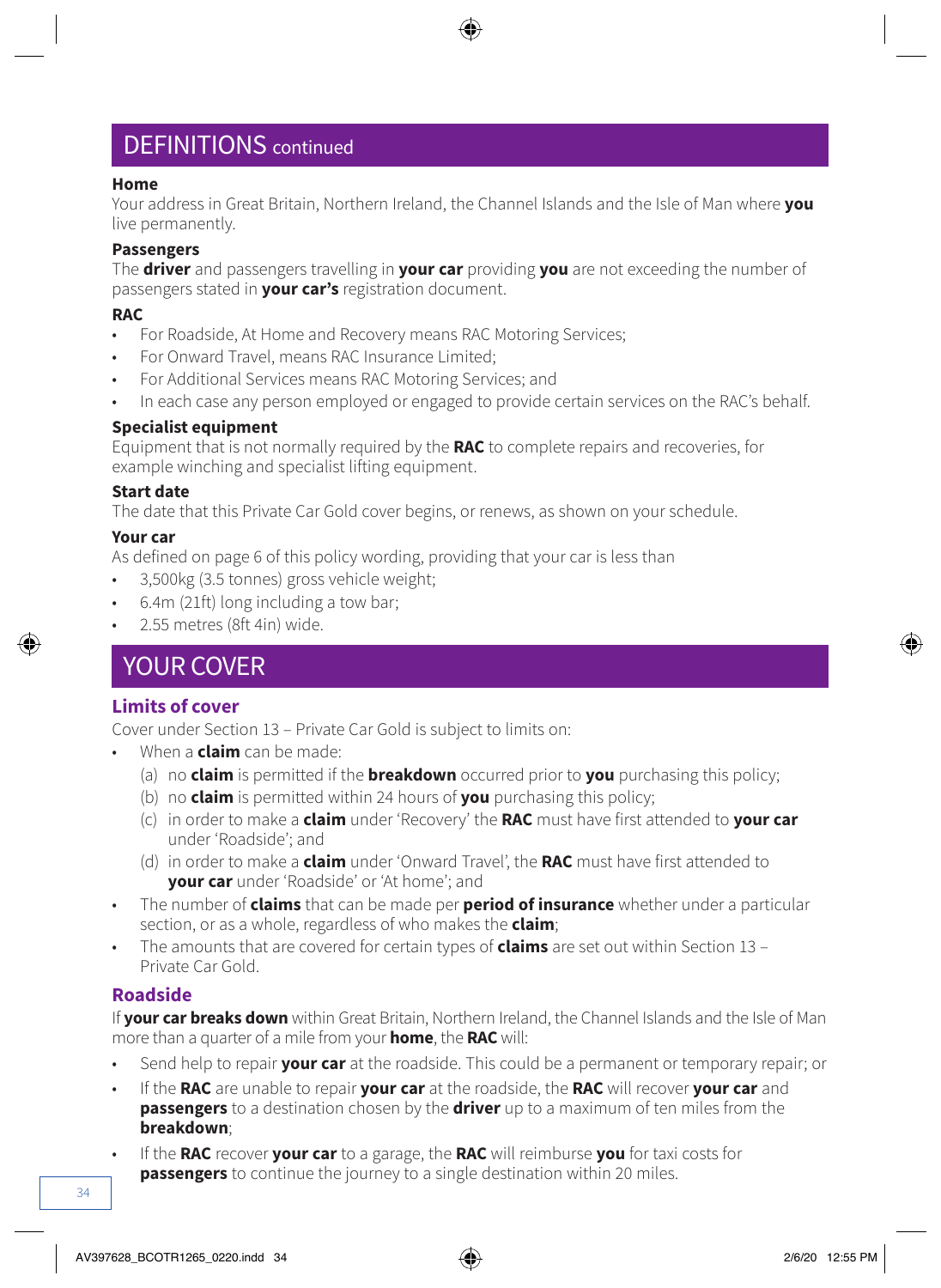#### **Caravans or Trailers**

If a **caravan** or **trailer breaks down** within Great Britain, Northern Ireland, the Channel Islands and the Isle of Man more than a quarter of a mile from your **home**, the **RAC** will send help to repair the **caravan** or **trailer** at the roadside. This could be a permanent or temporary repair.

The **RAC** will not provide any other cover if a **caravan** or **trailer breaks down**. However, if **your car breaks down** and there is a **caravan** or **trailer** attached to it the **RAC** will recover the **caravan** or **trailer** as well.

#### **At home**

The **RAC** will provide the same cover as Roadside if **your car breaks down** at, or within a quarter of a mile of your **home**.

#### **Exclusions to Roadside and At Home**

- (1) The cost of any parts;
- (2) The fitting of parts, including batteries, supplied by anyone other than the **RAC**;
- (3) Any **breakdown** resulting from a fault that the **RAC** have previously attended and:
	- (a) the original fault has not been properly repaired; or
	- (b) any advice given by the **RAC** after a temporary repair has not been followed;
- (4) Recovery for **caravans** or **trailers** if the **caravan** or **trailer breaks down**.

#### **Recovery**

If the **RAC** are unable to repair **your car** under Roadside, the **RAC** will recover **your car** from the **breakdown** location to:

- A local garage; or
- A single destination chosen by the **driver** within Great Britain, Northern Ireland, the Channel Islands and the Isle of Man. For long distances the **RAC** may use more than one recovery vehicle.

![](_page_34_Picture_17.jpeg)

#### **Important note**

Recovery must be arranged with the **RAC** while the **RAC** are at the scene.

#### **Exclusions to Recovery**

- (1) The cost of any parts;
- (2) The fitting of parts, including batteries, supplied by anyone other than the **RAC**;
- (3) Any **breakdown** resulting from a fault that the **RAC** have previously attended and:
	- (a) the original fault has not been properly repaired; or
	- (b) any advice given by the **RAC** after a temporary repair has not been followed;
- (4) Recovery for **caravans** or **trailers** if the **caravan** or **trailer breaks down**.
- (5) Tyre faults where **your car** is not carrying a serviceable spare tyre, the tyre repair equipment provided by **your car's** manufacturer or a locking wheel nut;
- (6) A second recovery owing to the intended original destination being closed or inaccessible.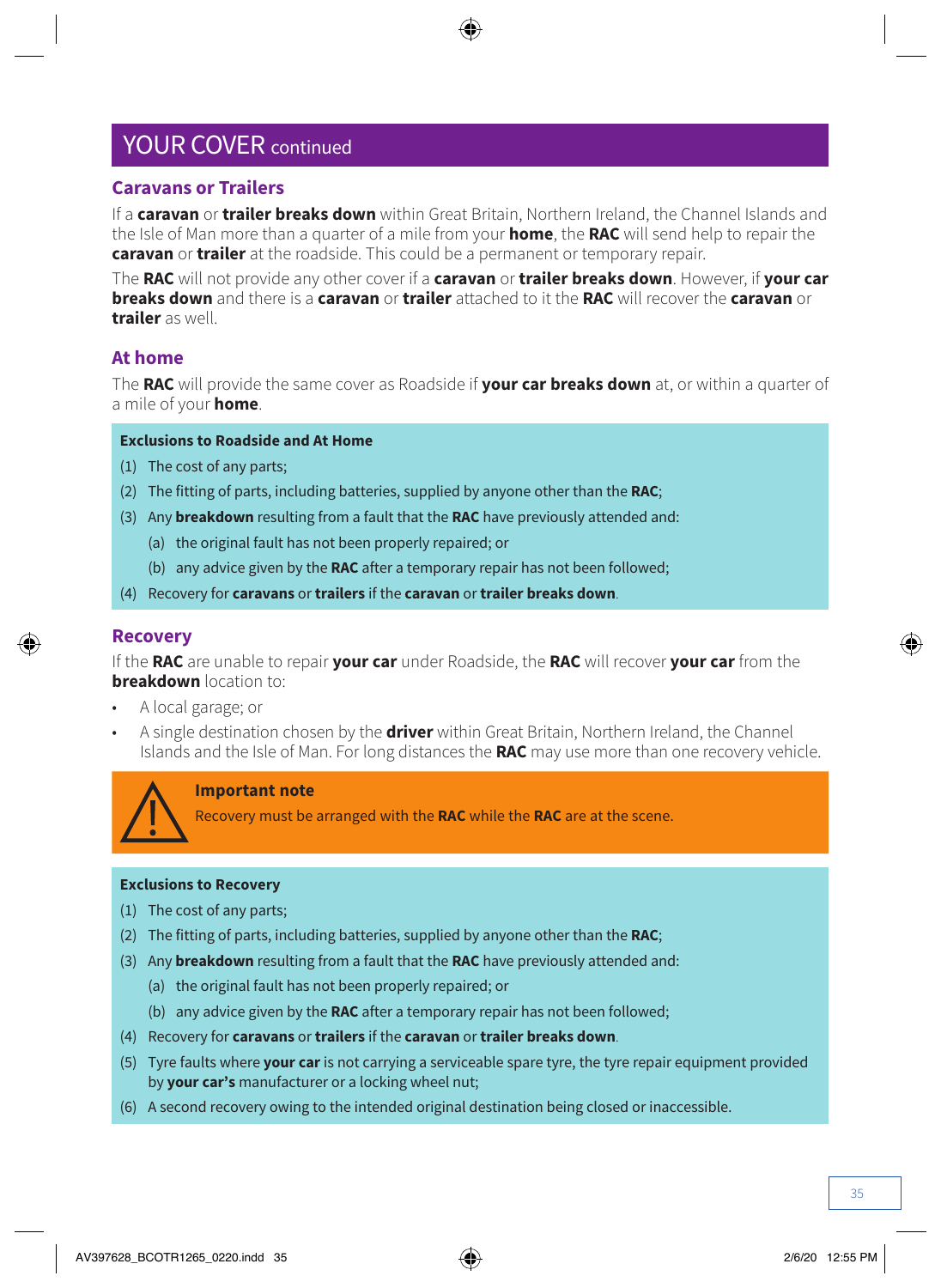#### **Onward travel**

If the RAC attend a breakdown under 'Roadside' or 'At home', and cannot fix your car on the same day, the RAC will help the driver by making arrangements to allow the continuation of the journey. The driver can choose one of the following options, subject to availability:

- Hire Car;
- Alternative transport; or
- Overnight accommodation.

#### **Hire car under onward travel**

Where a hire car is available as a covered benefit, the following terms apply:

- Hire cars must be arranged with the **RAC** within 24 hours of the time of **breakdown**;
- The **RAC** will arrange the hire of a small hatchback for up to 24 hours or until **your car** has been fixed if sooner;
- If **you** are not eligible for a hire car arranged by the **RAC** for any reason, such as **you** do not meet the hire car provider's terms (e.g. **you** have points on your licence), and **you** choose to hire a car yourself, let the **RAC** know before **you** hire a car, and then provided the **RAC** have agreed the cost, the **RAC** will reimburse **you** up to £35 per day;
- Where the **RAC** arrange a hire car the **RAC** will pay the insurance and collision damage waiver (this covers the cost of damage, but **you** would still need to pay the insurance excess).

#### **Exclusions to Hire car under Onward travel**

- (1) The **RAC** will not provide any specific car type, model or accessories, including tow bars.
- (2) Any cost of:
	- (a) delivery and collection of the car hire and any fuel used;
	- (b) fuel while using the car hire; or
	- (c) any insurance excess and additional costs.

#### **Alternative transport under onward travel**

If the **driver** would prefer to continue the journey by air, rail, taxi or public transport, the **RAC** will reimburse **you** for a standard class ticket up to £150 per **passenger** or £500 for the whole party, whichever is less.

#### **Overnight accommodation under onward travel**

The **driver** may decide that waiting for **your car** to be fixed is best. The **RAC** will arrange one night's bed and breakfast accommodation, up to a value of £150 per **passenger** or £500 for the whole party, whichever is less.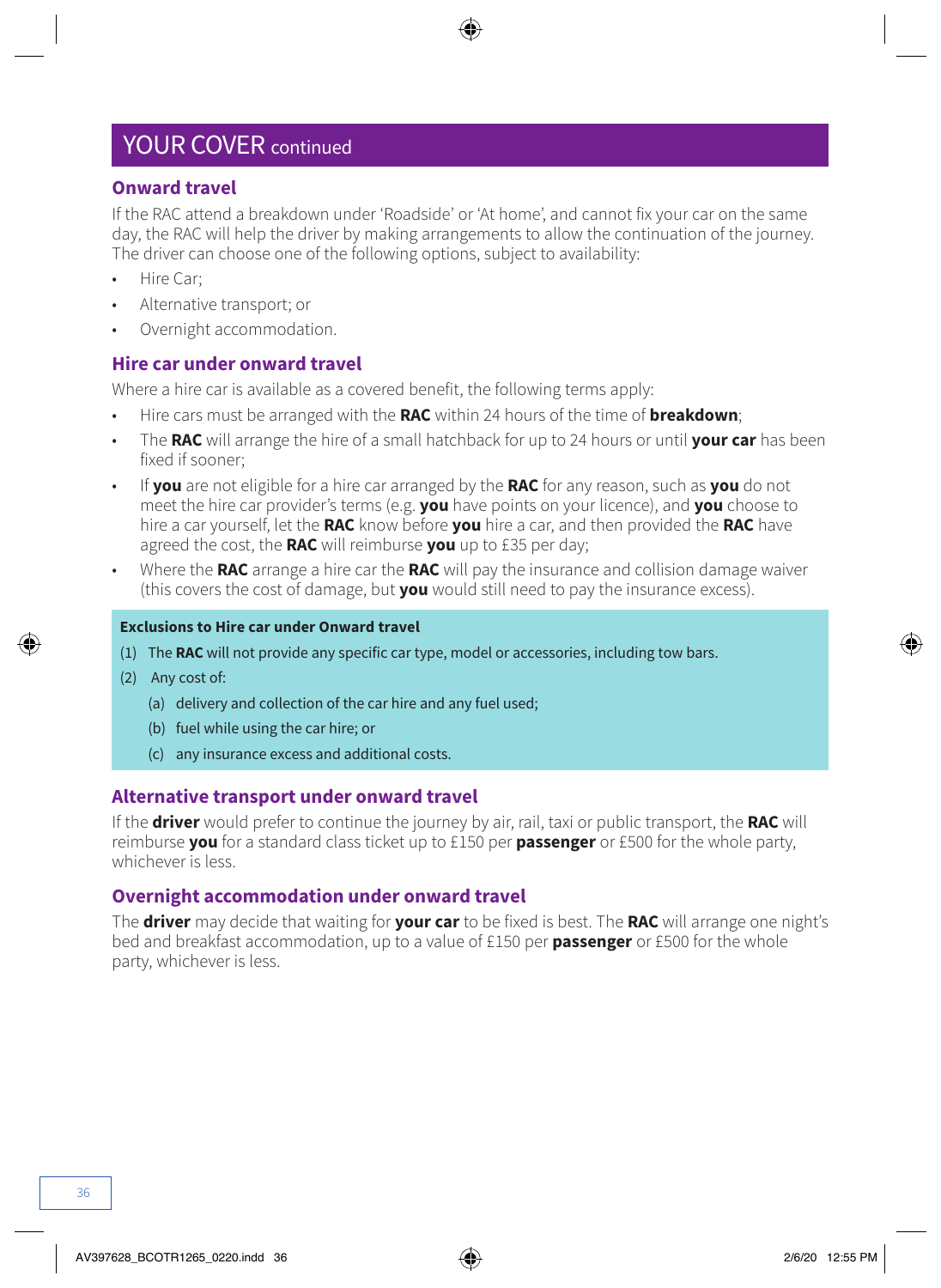#### **Assistance in a medical emergency**

The **RAC** will also help if the **driver** or one of the **passengers** suddenly or unexpectedly falls ill and needs medical help before the end of the journey. The **RAC** will help to:

- book one night's bed and breakfast accommodation for the **driver** and **passengers** if the hospital is more than 20 miles from **home**, the **RAC** will reimburse **you** up to £150 per **passenger** or £500 for the whole party; and
- arrange to get the patient home or to a local hospital as soon as they are fit to travel.

#### **Exclusions to Assistance in a medical emergency**

The **RAC** will not assist the **driver** where **they** or one of the **passengers** is taken ill during a journey to or from a doctor's surgery or hospital, including planned doctor or hospital appointments or emergencies.

#### **Included benefits**

As well as the cover the **RAC** provide, RAC Motoring Services offer the following benefits at no additional charge to **you** and include:

- Urgent Message Relay; and
- Replacement Driver.

#### **Urgent message relay**

If **your car** has **broken down** and the **driver** needs to get in touch with friends and family urgently, the **RAC** will get a message to them.

#### **Replacement driver**

If the **driver** becomes ill during a journey in Great Britain, Northern Ireland, the Channel Islands and the Isle of Man and no one within the party can drive **your car**, the **RAC** may be able to provide a replacement driver. This service is discretionary, and the **RAC** will decide whether or not to provide this service.

#### **Additional services**

The **RAC** can provide additional services that are not included in Section 13 - Private Car Gold for an additional charge which will be agreed with **you** before service is provided:

- Purchase the parts **you** need to get on your way;
- Pay for **specialist equipment** to complete the repairs;
- Extend the hire time for a replacement car;
- Arrange a second or extended recovery; or
- Attend a mis-fuel event.

If **you** need extra help, the **RAC** will agree the costs up front and will need full payment before the **RAC** can help. **You** will be responsible for any additional charges so if the **RAC** helps an authorised additional driver under Section 13 - Private Car Gold and **they** cannot pay, the **RAC** will invoice **you**. This is why the **RAC** request proof of identity at the **breakdown**.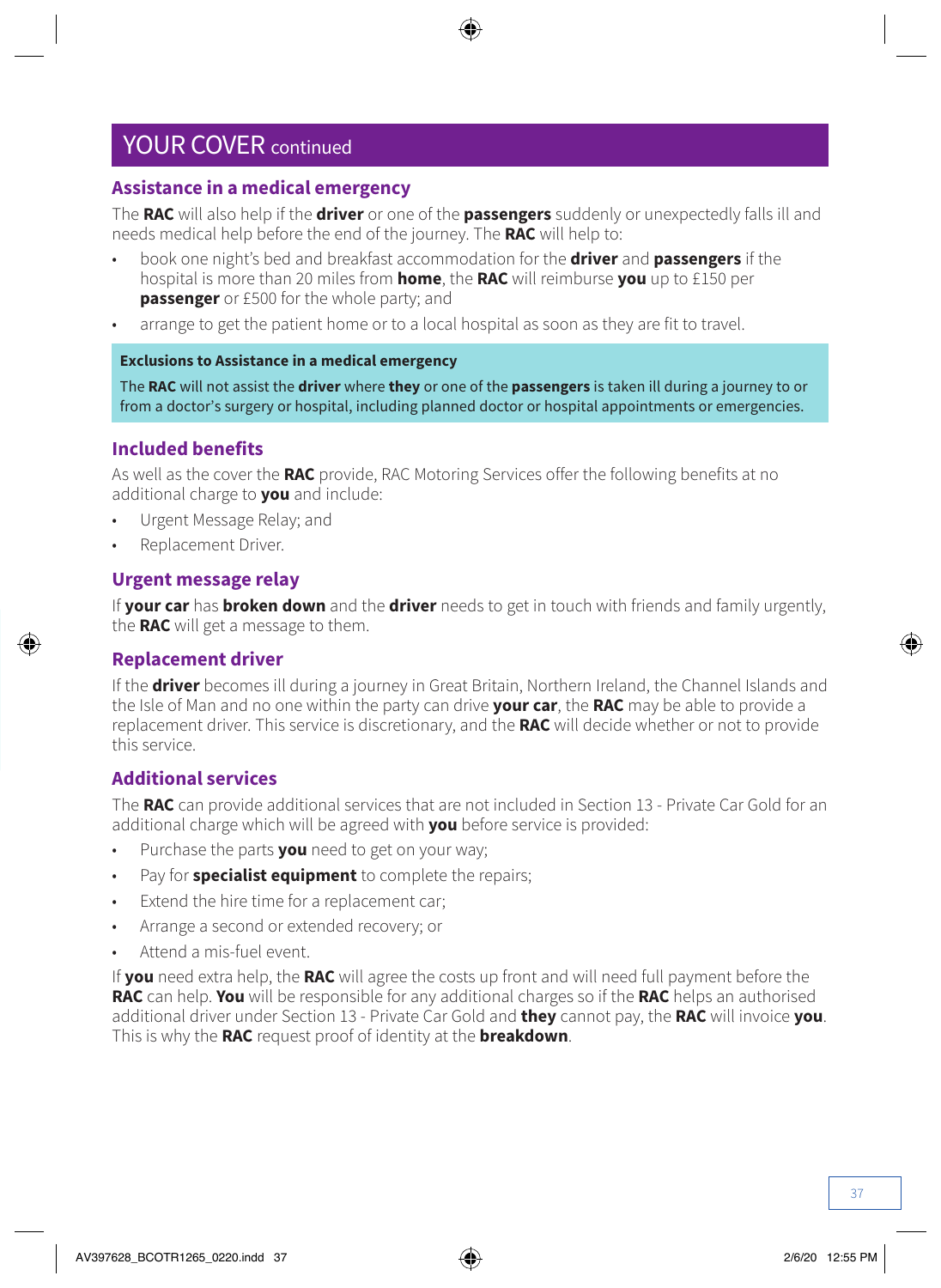### GENERAL EXCLUSIONS THAT APPLY TO THE WHOLE POLICY

**We** will not pay for:

- (1) any accident, injury, loss or damage while any vehicle that is insured under this policy is being:
	- (a) used otherwise than for the purpose described under the 'Limitations as to use' section of your **certificate of motor insurance**, or
	- (b) driven by or is in the charge of any person for the purposes of being driven who, or
		- is not described under the section of your **certificate of motor insurance** headed 'Permitted Drivers' or
		- does not have a valid and current licence to drive **your car**, or
		- is not complying with the terms and conditions of the licence, or
		- does not have the appropriate licence for the type of vehicle.

**We** will not withdraw this cover,

- (i) while **your car** is in the custody or control of:
	- a member of the motor trade for the purposes of maintenance or repair, or
	- an employee of a hotel or restaurant or car parking service for the purpose of parking **your car**.
- (ii) if the injury, loss or damage was caused as a result of the **theft** of **your car**.
- (iii) by the reason of the person driving not having a driving licence, if **you** had no knowledge of such deficiency.
- (2) any liability **you** have agreed to accept to the extent **you** would have had if that agreement did not exist.
- (3) (a) loss or destruction of, or damage to, any property or associated loss or expense, or any other loss, or
	- (b) any legal liability that is directly or indirectly caused by, contributed to by or arising from:
		- (i) ionising radiation or contamination by radioactivity from any irradiated nuclear fuel or from any nuclear waste from the combustion of nuclear fuel.
		- (ii) the radioactive, toxic explosive or hazardous properties of any explosive nuclear assembly or nuclear component thereof.
- (4) any consequence whatsoever which is the direct or indirect result of any of the following, or anything connected with any of the following, whether or not such consequence has been contributed to by any other cause or event:
	- (a) War, invasion, act of foreign enemy, hostilities or a warlike operation or operations (whether war be declared or not), civil war, rebellion, revolution, insurrection, civil commotion, assuming the proportions of or amounting to an uprising, military or usurped power.
	- (b) any action taken in controlling, preventing, suppressing or in any way relating to (a) above. except to the extent that it is necessary to meet the requirements of the Road Traffic Acts.
- (5) any accident, injury, loss or damage if **your car** is registered outside the **territorial limits**.
- (6) any loss or damage arising from a deliberate act by **you** or any person driving or using **your car**.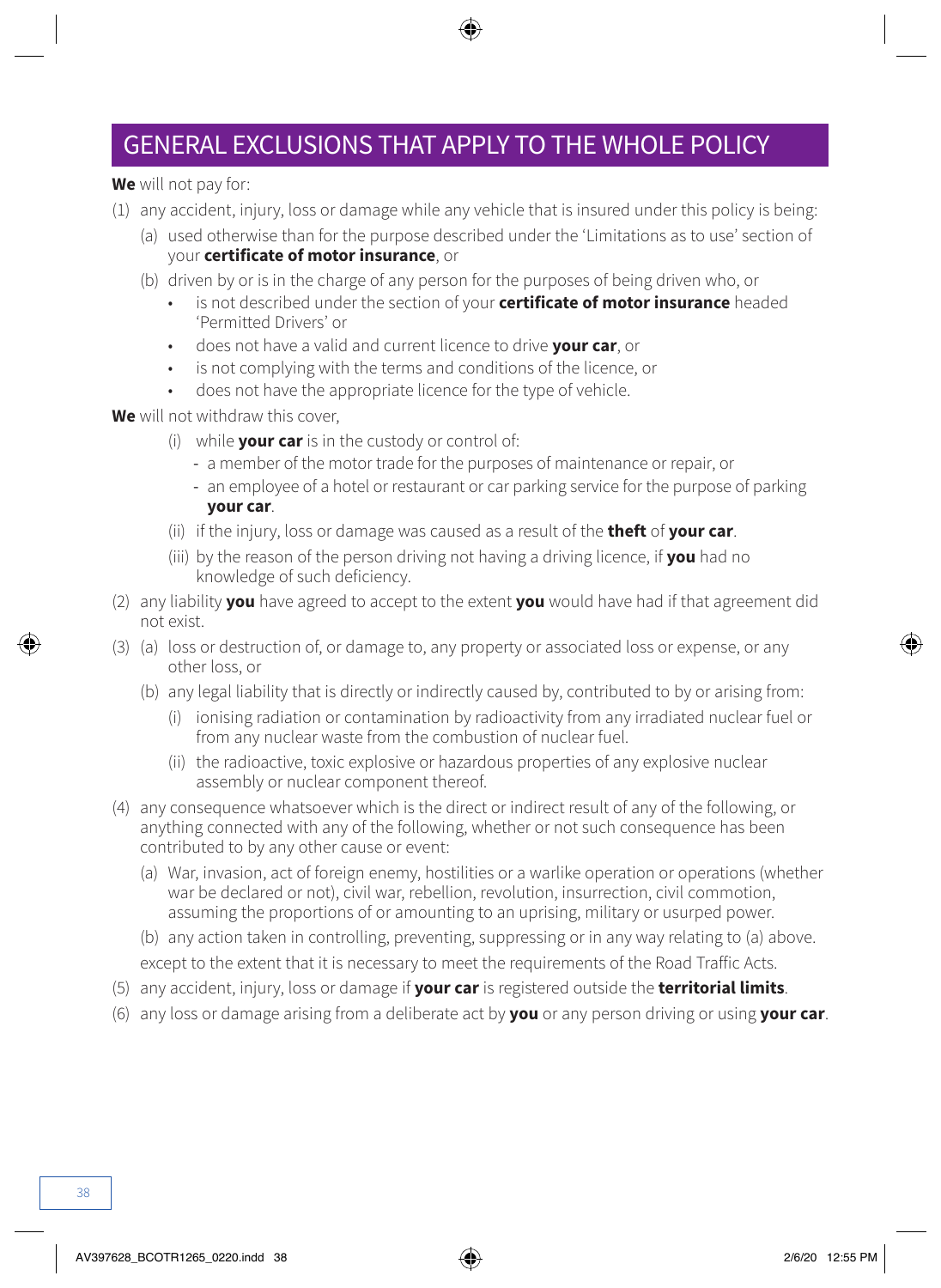### GENERAL CONDITIONS THAT APPLY TO THE WHOLE POLICY continued

#### (1) The contract of insurance

The following elements form the contract of insurance between the **policyholder** (who acts on behalf of himself/herself and each **person insured**) and **us**, please read them and keep them in a safe place:

- your policy booklet;
- information contained on your application and/or statement of fact document as issued by **us**;
- your schedule including any clauses (changes in the terms of your policy) shown on it;
- **certificate of motor insurance**;
- Information under the heading "Important Information" which **we** give **you** when **you** take out or renew your policy;
- changes to this policy or important information **we** give **you** at renewal.

#### **Renewal of the contract of insurance**

Each renewal of the policy represents a new contract of insurance.

- (i) For existing customers who pay monthly by direct debit to Aviva the **policyholder** enters into a new contract of insurance with **us** commencing on the cover start date shown on your renewal schedule.
- (ii) For existing customers who pay annually or monthly, other than as set out in paragraph (i) above, the **policyholder** enters into a new contract of insurance with **us** commencing on the date when the policyholder agrees to renew the policy and to pay the premium. Persons insured will be covered for the **period of insurance** shown on your renewal schedule.

#### **Information and changes we need to know about**

**You** must take reasonable care to provide complete and accurate answers to the questions **we**  ask when **you** take out, make changes to, and renew your policy.

Please tell your insurance adviser immediately to let **us** know if there are any changes to the information set out in the application and/or statement of fact document, **certificate of motor insurance** or on your schedule. **You** must also tell your insurance adviser immediately to let **us**  know about the following changes:

- a change to the people insured, or to be insured.
- motoring convictions (driving licence endorsements, fixed penalties or pending prosecutions for any
- motoring offences) for any of the people insured, or to be insured.
- criminal convictions for any of the people insured, or to be insured.
- a change of **your car**.
- any modifications to **your car**.
- any change affecting ownership of the **your car**.
- any change in the way that **your car** is used.

If **you** are in any doubt, please contact your insurance adviser.

When **we** are informed of a change, **we** will tell your insurance adviser if this affects your policy, for example whether **we** are able to accept the change and if so, whether the change will result in revised terms and/or premium being applied to your policy.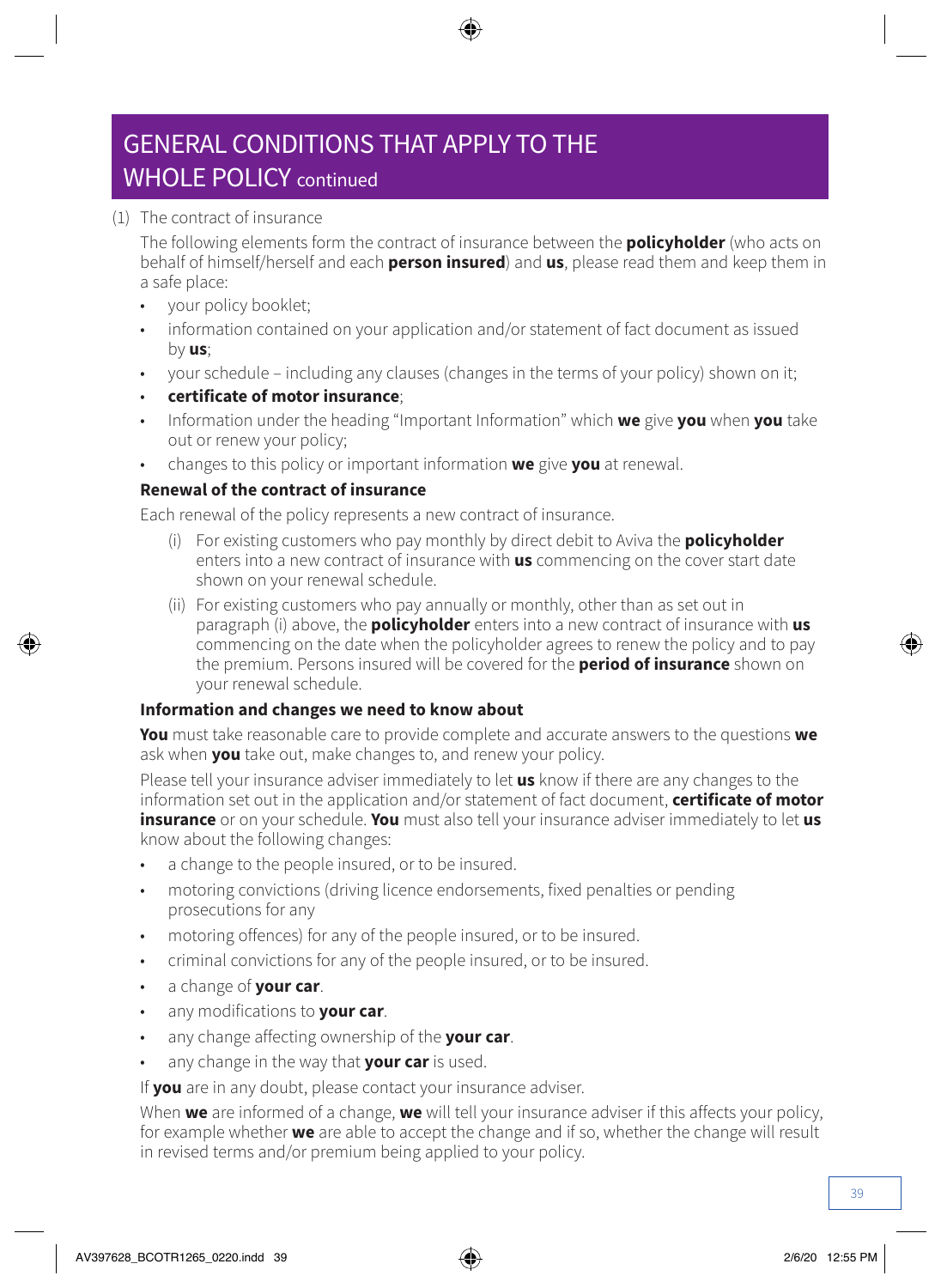### POLICY continued

If the information provided by **you** is not complete and accurate:

- **we** may cancel your policy and refuse to pay any claim, or
- **we** may not pay any claim in full, or
- **we** may revise the premium and/or change the compulsory **excess**, or
- the extent of the cover may be affected.

#### (2) Accurate Information

**You** must always take reasonable care to give full and correct answers to the questions **we** ask. If **you** don't give **us** full and correct information, **we** may:

- change your premium, excess or cover
- refuse to pay all or part of a claim or cancel your cover
- (3) Claims procedures

Your duties

**You** must contact **us** as soon as reasonably possible and provide all the information, documents, evidence and help **we** need to settle your claim or pursue a recovery.

Anyone claiming under this policy or anyone acting on their behalf must let **us** know immediately if anyone insured under this policy is to be prosecuted as a result of an incident or if there is to be an inquest or a fatal accident inquiry.

**You** must notify the police as soon as reasonably possible if **your car** is lost, stolen or broken into.

#### **Our rights**

If **we** want to, **we** can take over and conduct in the name of the person claiming under the policy the defence or settlement of any claim or take proceedings for **our** own benefit to recover any payment **we** have made under this policy.

**We** shall have full discretion in the conduct of any proceedings or the settlement of any claim. **We** are entitled to take over and carry out in your name, the defence or settlement of any legal action, including action to recover any payment **we** have made under this policy.

The person who is seeking payment under this policy shall give **us** all the relevant information, documents and assistance **we** require to enable any claim to be validated for **us** to achieve a settlement or pursue a recovery.

| Below are some examples of what we may request. However, we may also ask for other<br>information, documents and assistance relevant to your claim.                                                                         |                                                                                                                                                                                                                            |                                                                       |  |
|-----------------------------------------------------------------------------------------------------------------------------------------------------------------------------------------------------------------------------|----------------------------------------------------------------------------------------------------------------------------------------------------------------------------------------------------------------------------|-----------------------------------------------------------------------|--|
| <b>Information</b>                                                                                                                                                                                                          | <b>Documents</b>                                                                                                                                                                                                           | <b>Assistance</b>                                                     |  |
| Details of third parties<br>and witnesses<br>Statement of events in<br>relation to your claim<br>Sketch or photograph of<br>the accident scene<br>Correspondence received<br>from another party<br>(including court papers) | Driving licence<br>Proof of identity and<br>$\bullet$<br>address<br>Vehicle documentation<br>$\bullet$<br>such as V5, MOT and<br>proof of purchase<br>Receipts and invoices<br>$\bullet$<br>Finance documents<br>$\bullet$ | Attendance at court<br>Meetings with solicitors<br>$\bullet$<br>or us |  |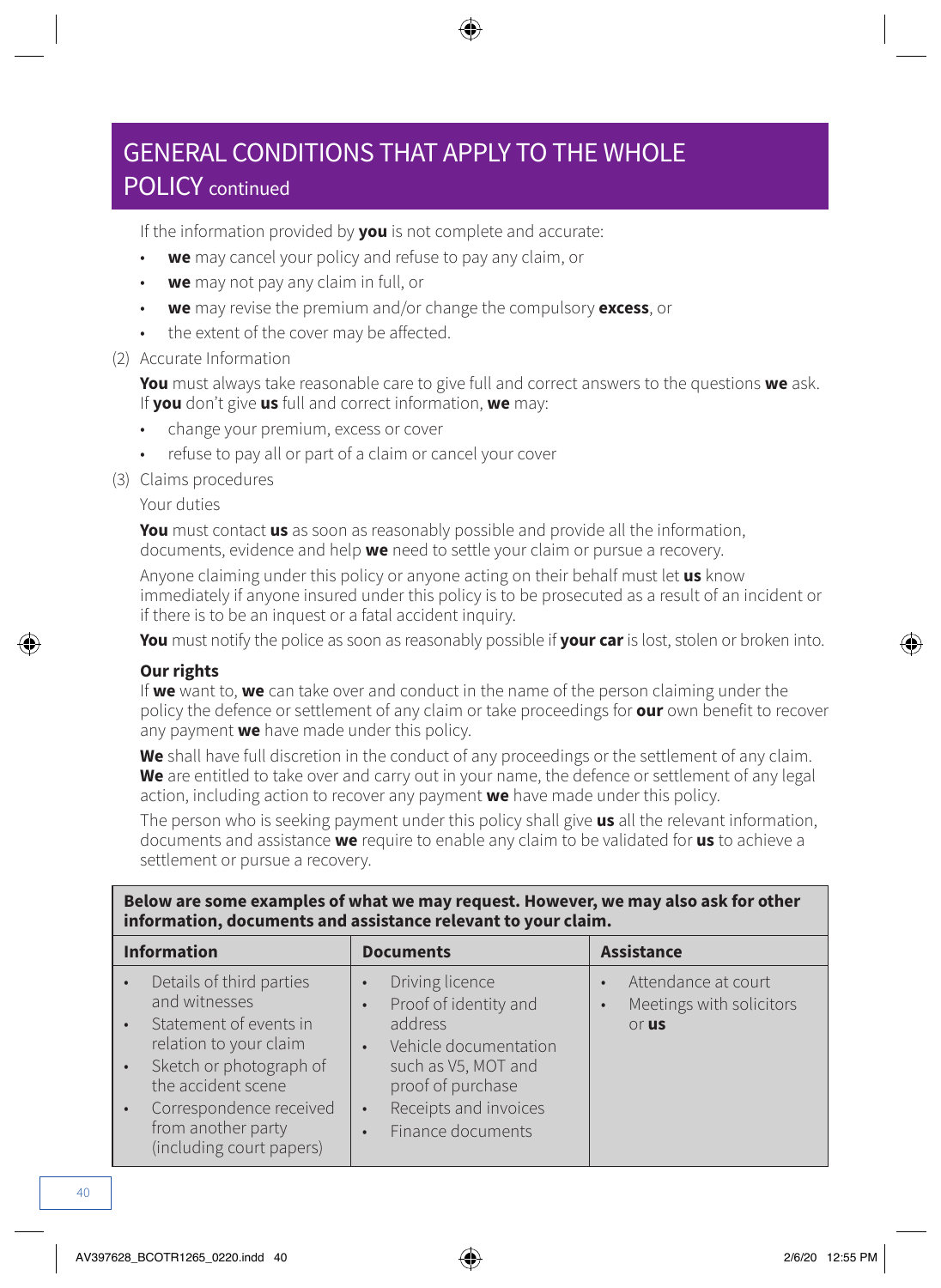### POLICY continued

#### (4) Cancellation

#### Your rights

Following the expiry of your 14 day statutory cooling off period **you** can cancel this policy and or remove additional covers at any time by contacting your insurance adviser.

#### Our rights

**We** may cancel this policy or additional covers where there is a valid reason, for example where:

- **you** have not paid your premium;
- **we** reasonably suspect fraud;
- **you** or any **named driver** has failed to co-operate with **us** and this affects **our** ability to process a claim or defend **our** interests;
- or **you** have not taken reasonable care to provide complete and accurate answers to the questions **we** ask.

Where **we** cancel **we** will always give at least seven days' notice, by post or email, to the last address **you** have given **us** and explain why. The exception is where **we** have evidence that **you** have acted fraudulently or deliberately given **us** incorrect or incomplete information when **we**  may cancel your policy without notice and backdate the cancellation to the date when this has happened, which could be when **you** first bought your policy.

#### **Important note**

It is the **policyholder's** responsibility to notify all **persons insured** that this policy has been cancelled.

![](_page_40_Picture_15.jpeg)

#### **Will I get a premium refund?**

- If your policy or any additional covers are cancelled before the covers starts, **we** will refund the premium **you** have paid for the cancelled cover; or
- if the cancellation is after the cover has started your refund will be based on how many days are left in your **period of insurance** which **you** have paid for. **We** will also charge a cancellation fee of £25.00 plus Insurance Premium Tax at the appropriate rate.

The refund set out at above will not apply if **we** cancel your policy because of fraud and **we** are legally entitled to keep the premium under the Consumer Insurances (Disclosure and Representations) Act 2012.

#### (5) Other insurance

If at the time of an incident that leads to a claim on this policy there is any other insurance covering the same loss, damage, expense or liability, **we** are entitled to approach that insurer for a contribution towards the claim and will only pay **our** share. This condition does not apply to any benefits under Section 3 – Injury to you or your partner.

This provision will not place any obligation on **us** to accept any liability under Section 2 – Your liability, which **we** would otherwise be entitled to exclude under Exclusion 1 to Section 2.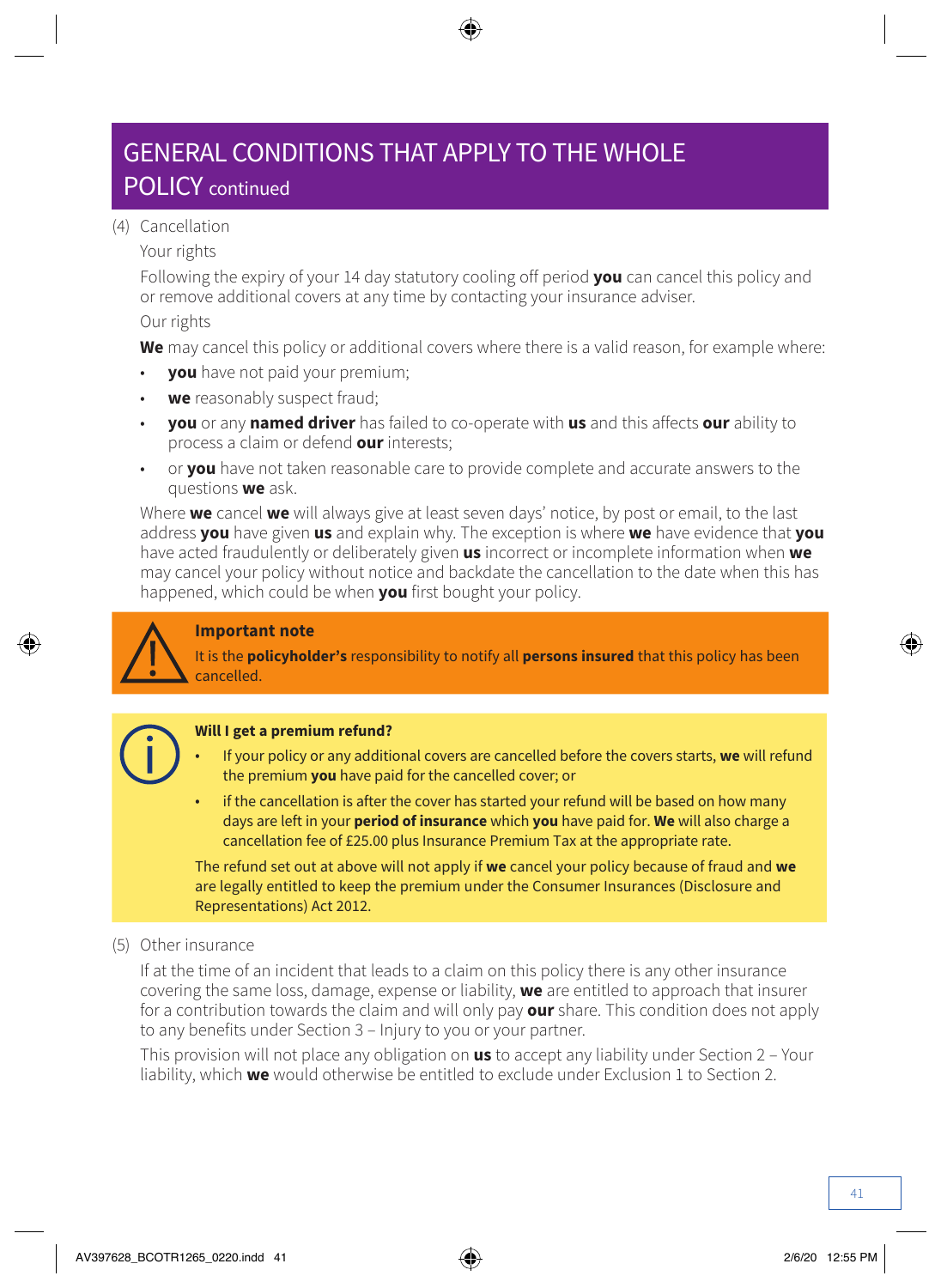### POLICY continued

- (6) Your duty to prevent loss or damage:
	- **You** shall at all times take all reasonable steps to safeguard **your car** from loss or damage;
	- **You** shall maintain **your car** in a roadworthy condition;
	- **You** will allow **us** to have free access to examine **your car** at all times.
- (7) Your duty to comply with policy conditions

**Our** provision of insurance under this policy is conditional upon **you** observing and fulfilling the terms, provisions, conditions and clauses of this policy.

(8) Fraud

If your claim is in any way dishonest or exaggerated, **we** will not pay any benefit under this policy or return any premium to **you** and **we** may cancel your policy immediately and backdate the cancellation to the date of the fraudulent claim. **We** may also take legal action against **you**.

(9) Payments made under compulsory insurance regulations and rights of recovery;

If the law in any country in which this policy operates requires **us** to settle a claim which, if this law had not existed, **we** would not be obliged to pay, **we** reserve the right to recover such payments from **you** or from the person who incurred the lability.

(10)Direct right of access

Third Parties may contact **us** directly in the event an accident, loss or damage as allowed under the European Communities (Rights Against Insurers) Regulations 2002. In these circumstances **we** may deal with any claim, subject to the terms and conditions of your policy.

(11)Monthly premiums

If **you** are paying monthly premiums, these will be due on the start date of the insurance shown on your schedule, and on the same date of each following month. If **you** do not pay the first premium, the policy will be invalid.

(12)Monthly payment plan

If **you** are paying the premium using an Aviva monthly credit facility, **you** must make the regular monthly payments as required in the credit agreement. If **you** do not do this, **we** may cancel this insurance as set out in the General Conditions section of this policy booklet.

(13)Mileage

**We** reserve the right to establish the mileage on **your car** at any time where your policy has been rated on a selected annual mileage basis. Where the annual mileage has been exceeded your premium will be increased to that which applies to the mileage driven. If **we** become aware that the annual mileage has been exceeded at the time of a claim, the additional premium will be deducted from the claim payment. The higher premium will apply from the commencement of the **period of insurance**.

#### (14)Car sharing and insurance

If **you** receive a contribution as part of a car sharing agreement involving the use of any car insured under this policy for carrying passengers for social or similar purposes, **we** will not consider this to be carriage of passengers for hire or reward provided:

- **your car** is not constructed or adapted to carry more than eight passengers (excluding the driver);
- passengers are not being carried in the course of a business of carrying passengers;
- total contributions received for the journey concerned do not involve an element of profit.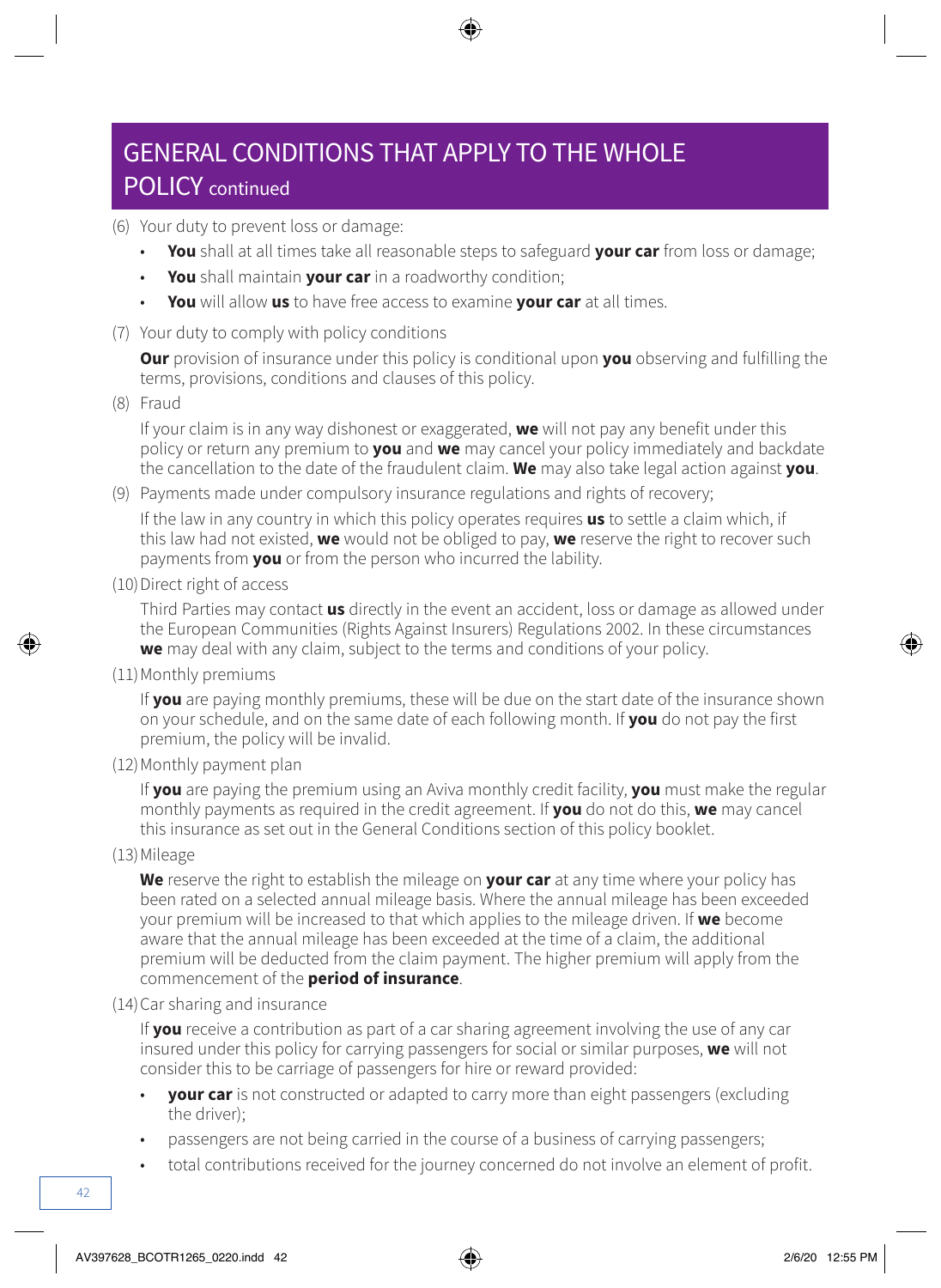### POLICY continued

![](_page_42_Picture_2.jpeg)

#### **Important note**

If **your car** is used under a car sharing agreement and there is any doubt as to whether this arrangement is covered by the terms of your policy, **you** should immediately contact your insurance adviser for confirmation.

### COMPLAINTS PROCEDURE – OUR PROMISE OF SERVICE

**Our** goal is to give excellent service to all **our** customers, but **we** recognise that things do go wrong occasionally. **We** take all complaints **we** receive seriously and aim to resolve all **our** customers' problems promptly. To ensure **we** provide the kind of service **you** expect **we** welcome your feedback. **We** will record and analyse your comments to make sure **we** continually improve the service **we** offer.

#### **What will happen if you complain:**

- **We** will acknowledge your complaint promptly; and
- **We** aim to resolve all complaints as quickly as possible.

Most of **our** customers' concerns can be resolved quickly but occasionally more detailed enquiries are needed. If this is likely, **we** will contact **you** with an update within 10 working days of receipt and give **you** an expected date of response.

#### **What to do if you are unhappy**

If **you** are unhappy with any aspect of the handling of your insurance **we** would encourage **you**, in the first instance, to seek resolution by contacting your insurance adviser.

If **you** are unhappy with the outcome at your complaint, **you** may refer the matter to the Financial Ombudsman Service at:

The Financial Ombudsman Service Exchange Tower London E14 9SR

Telephone: **0800 023 4567** (Calls from UK landlines and mobile are free) or **0300 123 9123**

Or simply log on to their website at [www.financial-ombudsman.org.uk](http://www.financial-ombudsman.org.uk).

Whilst **we** are bound by the decision of the Financial Ombudsman Service, **you** are not. Following the complaints procedure does not affect your right to take legal action.